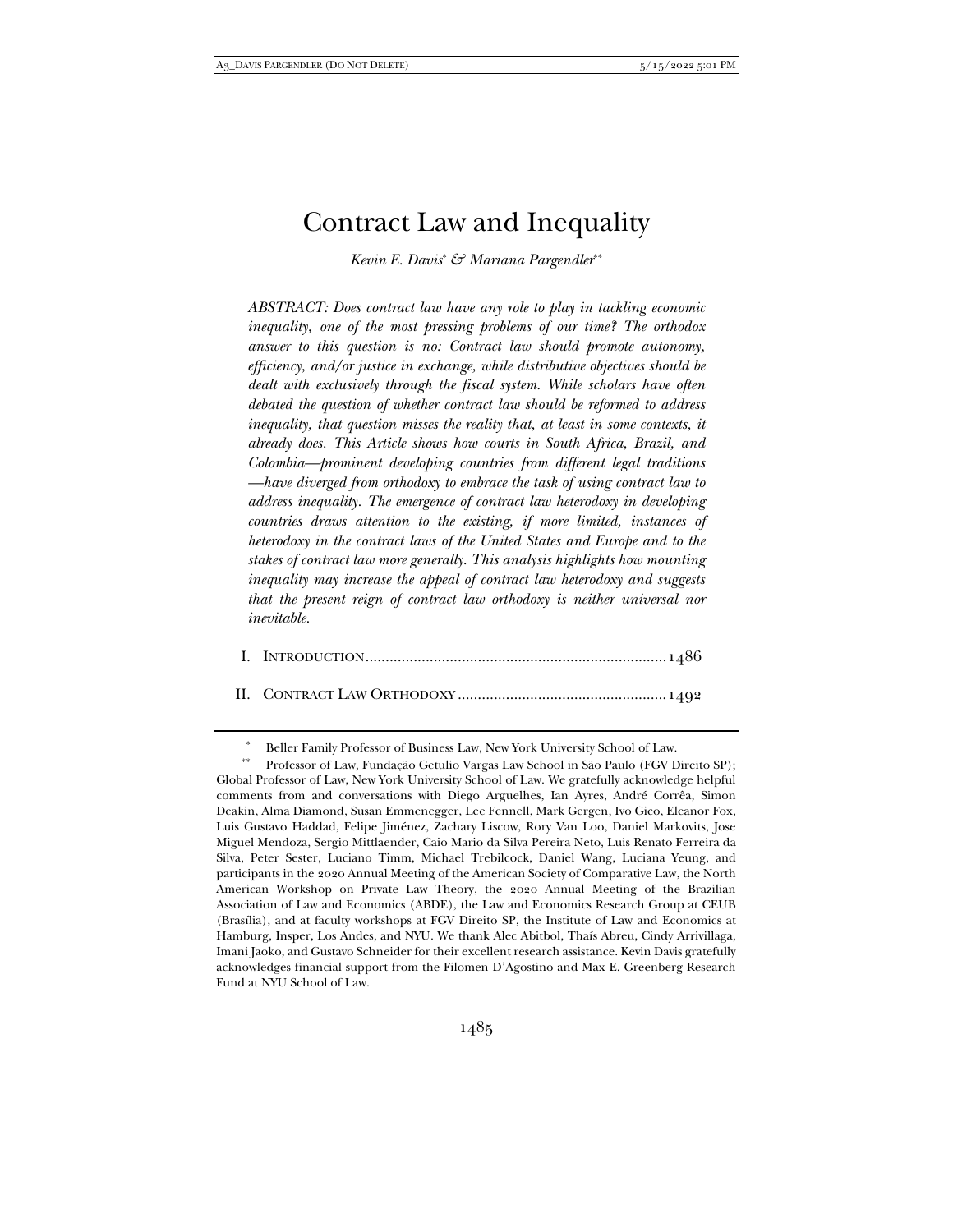|      | $\mathcal{A}$ . |                                                       |
|------|-----------------|-------------------------------------------------------|
|      | $B$ .           | ORTHODOXY AND HETERODOXY IN THE UNITED STATES  1495   |
|      | C.              | ORTHODOXY AND HETERODOXY IN CONTINENTAL EUROPE  1501  |
|      | D.              | THE IMPACT OF THE COVID-19 PANDEMIC 1504              |
| III. |                 | CONTRACT LAW HETERODOXY IN DEVELOPING COUNTRIES 1505  |
|      | $\mathcal{A}$ . |                                                       |
|      |                 | 1.                                                    |
|      |                 | $\overline{2}$ .                                      |
|      |                 | Equality Rights and the Enforcement of<br>3.          |
|      |                 |                                                       |
|      | <i>B.</i>       |                                                       |
|      |                 | <b>Consumer Housing Purchases and Heterodox</b><br>1. |
|      |                 |                                                       |
|      |                 | $\overline{2}$ .                                      |
|      |                 | Legislative Backlash Against Contract Law<br>3.       |
|      |                 |                                                       |
|      | C.              |                                                       |
|      |                 | 1.                                                    |
|      |                 | $\overline{2}$ .                                      |
|      | D.              | OTHER EXAMPLES OF HETERODOXY IN PRIVATE LAW:          |
|      |                 |                                                       |
| IV.  |                 |                                                       |
|      | $A$ .           |                                                       |
|      | $B$ .           |                                                       |
|      |                 | ı.                                                    |
|      |                 | $\overline{2}$ .                                      |
|      |                 | Transformative Constitutionalism  1534<br>3.          |
|      | C.              |                                                       |
|      |                 | 1.                                                    |
|      |                 | 2.                                                    |
|      |                 | 3.                                                    |
|      | D.              |                                                       |
| V.   |                 |                                                       |

# I. INTRODUCTION

Economic inequality is one of the most pressing problems facing modern societies, but it remains an open question whether it is one that contract law has any role to play in addressing. The orthodox answer to this question is no—contract law should pursue autonomy, efficiency, or justice in exchange, but not distributive objectives. This orthodoxy is rooted in the idea that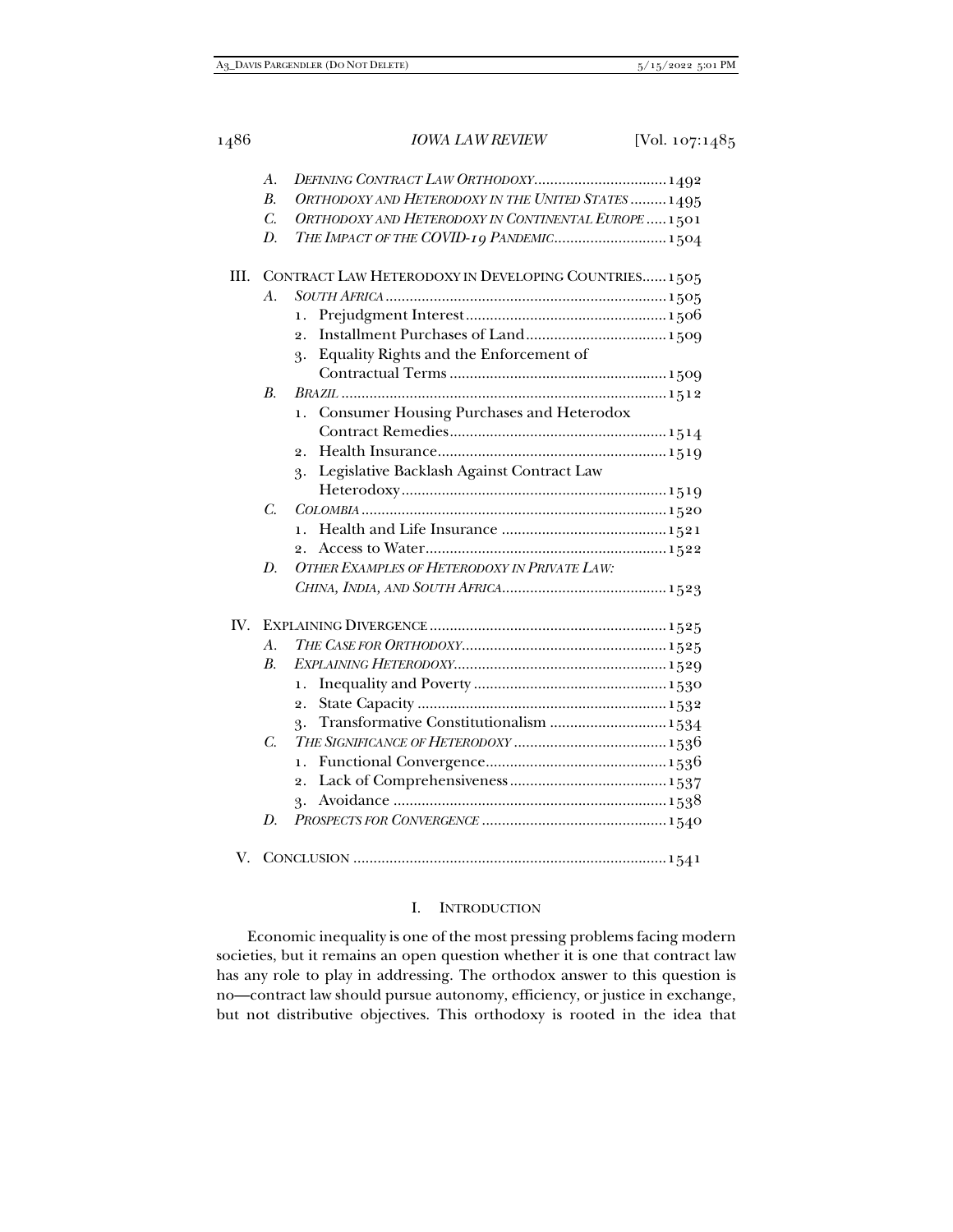pursuit of distributive objectives through contract law is both illegitimate and ineffective, particularly when initiated by judges as opposed to legislators. Accordingly, distribution should be pursued principally through the fiscal system—taxes and public spending—rather than through courts' rulings in contractual disputes. Critiques of the prevailing orthodoxy struggle with an inconvenient fact: Existing literature suggests that legal systems around the world have converged on contract law doctrines that are insensitive to distributive considerations, part of a broader trend that leaves very few differences of economic significance among contract laws. The absence of concrete experiences with alternatives to contract law orthodoxy casts doubt on the appeal and viability of heterodoxy.

We contribute to this debate by providing examples of contract law heterodoxy in the legal systems of developing countries.<sup>1</sup> Although the potential uses of contract law to mitigate inequality have long been the subject of heated scholarly debate,2 the comparative dimension of this controversy has been neglected, even though inequality in developing countries is an especially pressing concern.3 Our analysis unveils how courts in select developing countries have recently diverged from orthodoxy and begun to embrace heterodoxy: the use of contract law to reduce inequality. In particular, we document important instances in which courts in South Africa, Brazil, and Colombia have adopted distinctly heterodox approaches to contract law. The decisions cover an eclectic mix of topics, including general rules on the calculation of prejudgment interest as well as more specific doctrines governing the purchase and sale of real estate and the provision of health insurance, life insurance, and water.

We do not claim that legal heterodoxy prevails in all developing countries or even that it is dominant in the developing countries we focus on in our case studies; indeed, we believe that this is not the case. We also do not maintain that heterodox contract laws actually achieve their intended distributive objectives; they may well be ineffective or backfire. Nevertheless, the greater

 <sup>1.</sup> We use the term developing countries to designate countries historically qualified as part of the Third World and more recently labeled emerging markets or Global South jurisdictions, in contrast to the First World, mature economies of the Global North. Nevertheless, the choice of terminology should not imply a stark dichotomy nor any judgment of inherent superiority or inferiority. Instead, our analysis suggests a continuum of social, economic, and legal challenges across countries belonging to this traditional classification.

<sup>2</sup>*. See infra* Part II*.*

<sup>3</sup>*. Cf.* Aditi Bagchi, *The Political Economy of Regulating Contract*, 62 AM. J. COMPAR. L. 687, 704 (2014) (examining how inequality ought to and will influence contract law in the United States and Europe and arguing that greater "income inequality increases the cost of mandatory terms" (emphasis omitted)). Helen Hershkoff has examined the closely related topic of the use of contract law to protect rights to education and healthcare services in selected developing countries. Helen Hershkoff, *Transforming Legal Theory in the Light of Practice: The Judicial Application of Social and Economic Rights to Private Orderings*, *in* COURTING SOCIAL JUSTICE: JUDICIAL ENFORCEMENT OF SOCIAL AND ECONOMIC RIGHTS IN THE DEVELOPING WORLD 268, 290–94 (Varun Gauri & Daniel M. Brinks eds., 2008).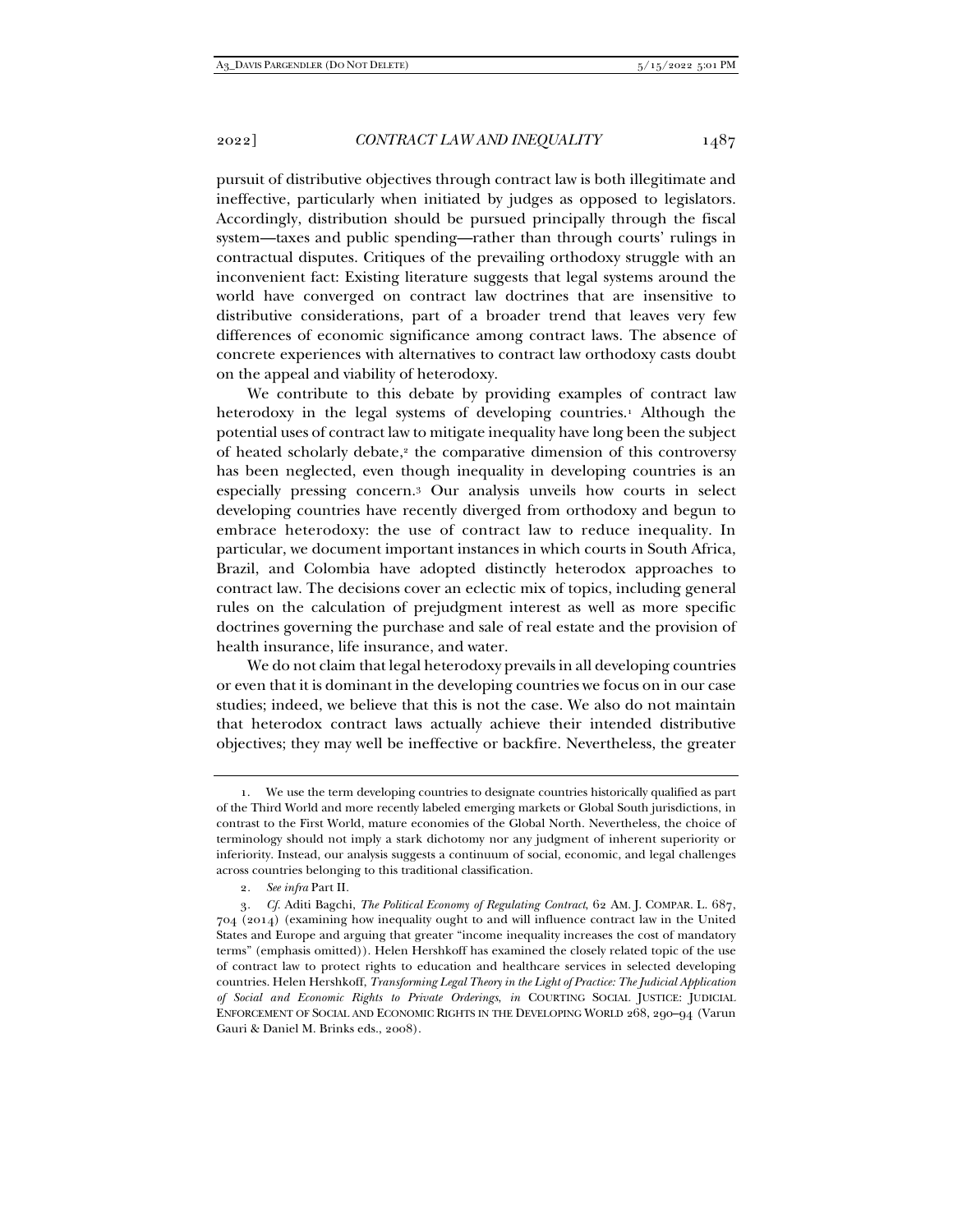incidence of contract law heterodoxy in several large developing countries is noteworthy and likely consequential from an economic standpoint.

The existence of contract law heterodoxy in developing countries has both practical and scholarly implications. From an economic perspective, heterodox approaches to contract law have the potential to alter pricing schemes, contract design, the choice of contracting partners, and incentives for vertical integration. From a theoretical standpoint, the finding of greater contract law heterodoxy in developing countries has important implications for scholarship on comparative contract law, law and development, and contract theory.

To begin, these findings contradict the frequent assumption that contract laws do not differ substantially around the world.4 The consensus in the literature on comparative law has been that the traditional distinctions between contract law in civil and common law systems either are waning or have limited economic significance.5 As for comparisons between developed and developing countries, the focus of the literature on the role of contract institutions in development has been on differences in contract enforcement.6 When institutional economists and international agencies, such as the World Bank, attempt to assess the quality of contract institutions across the globe, they focus exclusively on measures of enforcement (such as the time and costs of legal proceedings and the competence and integrity of courts), completely neglecting potential variations in contract law doctrines.7 Scholars who have

<sup>4</sup>*. See*, *e.g.*, Felipe Jiménez, *Against Parochialism in Contract Theory: A Response to Brian Bix*, 32 RATIO JURIS 233, 236 (2019) (claiming "[t]here is . . . an important level of convergence in the legal texts of different Western systems of contract law" so that "diverse systems of contract law (at least in Western legal cultures, if not beyond) are structurally and functionally consistent"); JAN SMITS, THE MAKING OF EUROPEAN PRIVATE LAW: TOWARD A IUS COMMUNE EUROPAEUM AS A MIXED LEGAL SYSTEM 187 (Nicole Kornet trans., 2002) (arguing that contract law is the "most uniform" field of private law in Europe and that "the existing uniformity . . . is a result of the dynamic character of the law of contract").

<sup>5</sup>*. See*, *e.g.*, Holger Spamann, *Contemporary Legal Transplants: Legal Families and the Diffusion of (Corporate) Law*, 2009 BYU L. REV. 1813, 1814–15 (describing the growing consensus "that there are few if any relevant differences between common and civil law today"). *See generally* GOOD FAITH IN EUROPEAN CONTRACT LAW (Reinhard Zimmermann & Simon Whittaker eds., 2000) (finding significant convergence in the outcome of various hypotheticals across legal traditions). *But see generally* Mariana Pargendler, *The Role of the State in Contract Law: The Common-Civil Law Divide*, 43 YALE J. INT'L L. 143 (2018) [hereinafter *The Role of the State in Contract Law*] (explaining the rationale behind the existing distinctions between the common and civil law of contracts).

 <sup>6.</sup> For a rare mention of potential differences in contract law between developed and developing countries, see E. Allan Farnsworth, *A Common Lawyer's View of His Civilian Colleagues*, 57 LA. L.REV. 227, 228 (1996) (briefly alluding to differences between developed and developing countries as one of the cultural differences to be resolved in UNCITRAL and UNIDROIT harmonization efforts).

 <sup>7.</sup> WORLD BANK GROUP, DOING BUSINESS 2020: COMPARING BUSINESS REGULATION IN 190 ECONOMIES 19 (2020) (describing how the variable "[e]nforcing contracts" aims to measure the "[t]ime and cost to resolve a commercial dispute and the quality of judicial processes for men and women") [https://perma.cc/6HQT-R4XS]. This approach is in sharp contrast to the Doing Business Report's approach to evaluating minority investor protection, which undertakes to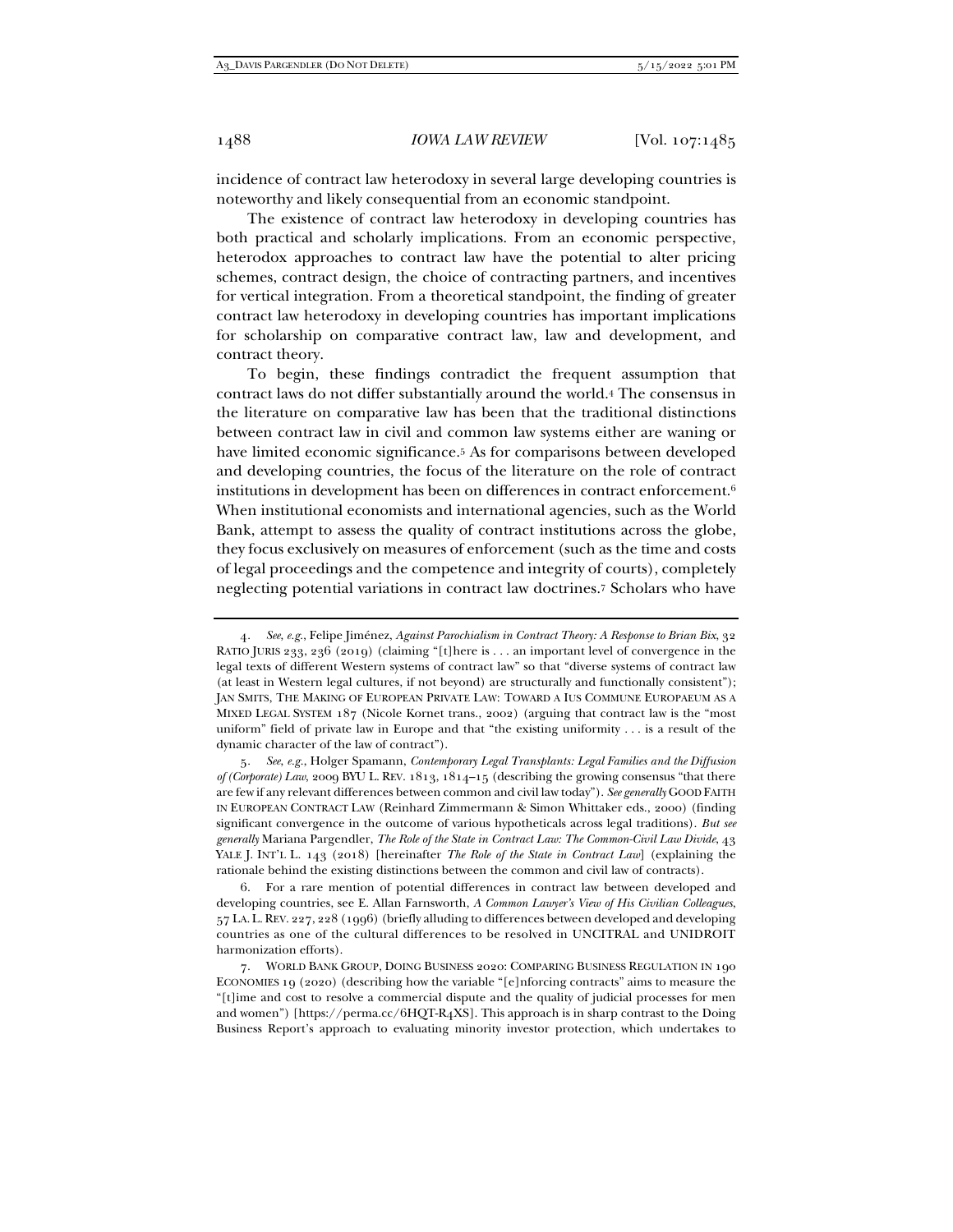commented on substantive divergences between private law in developed and developing countries have posited that jurisdictions in Latin America and Africa embody "the rule of political law," in which distribution is led by political actors who are susceptible to influence by wealthy as well as poor groups.8 In contract law at least, the possibility of progressive, judicially led innovations in developing countries—a well-known phenomenon in constitutional law9—has been overlooked.

Contract law heterodoxy in developing countries also destabilizes the theoretical foundations of contract law orthodoxy, namely, arguments that distribution through contract law as opposed to the fiscal system is always illegitimate or ineffective. Our findings suggest that the practical appeal of these arguments is contingent rather than universal. Even if contract law orthodoxy is optimal for developed countries, contract law heterodoxy may, in economic parlance, constitute a second-best approach in developing countries, given the limitations of other institutional alternatives in tackling inequality.10

We argue that three key features of the countries we study favor the use of contract law to achieve distributive objectives and explain the emergence of heterodox approaches. First, widespread poverty and inequality make the distributions of income and wealth more salient. The fact that these inequalities are often traced to historical injustices such as slavery and colonial exploitation enhances the perceived legitimacy of distributive objectives. Second, the fiscal system has failed to meaningfully reduce persistent inequality. Third, consideration of inequality in contract disputes is often viewed as a constitutional imperative in view of legal commitments to equality.

measure several substantive components of a country's corporate laws. *Id.* For a discussion of the economic literature's exclusive focus on procedural criteria to measure contract institutions, see Mariana Pargendler, *Comparative Contract Law and Development: The Missing Link?*, 85 GEO. WASH. L. REV. 1717, 1719 (2017) [hereinafter *Comparative Contract Law and Development*].

 <sup>8.</sup> Ugo Mattei, *Three Patterns of Law: Taxonomy and Change in the World's Legal Systems*, 45 AM. J. COMPAR. L. 5, 28 (1997) (emphasis omitted) (arguing that in Africa, Latin America, and Eastern Europe, "the outcome of litigation depends on 'who is who' in the political world"); *see also* HERNANDO DE SOTO, THE OTHER PATH: THE INVISIBLE REVOLUTION IN THE THIRD WORLD 189–99 (June Abbott trans., 1989) (describing prevalence of redistribution—particularly through lawmaking by the executive branch—in Peru's legal system).

<sup>9</sup>*. See* Mila Versteeg, *Can Rights Combat Economic Inequality?*, 133 HARV. L. REV. 2017, 2020, 2059 (2020) (describing how courts in various developing countries, as well as a few developed countries, have employed constitutional law to tackle economic inequality); *infra* note 223 and accompanying text.

 <sup>10.</sup> For the original articulation of the theory of the second best in microeconomics, see generally R. G. Lipsey & Kelvin Lancaster, *The General Theory of Second Best*, 24 REV. ECON. STUD. 11 (1956). For the application of second-best arguments in the institutional context, see generally Dani Rodrik, *Second-Best Institutions*, 98 AM. ECON. REV. 100 (2008); and Mariana Pargendler, *How Universal Is the Corporate Form? Reflections on the Dwindling of Corporate Attributes in Brazil*, 58 COLUM. J. TRANSNAT'L L. 1 (2019) [hereinafter *How Universal is the Corporate Form?*]. We do not take a position here about whether contract law orthodoxy constitutes a first-best approach in the developing world.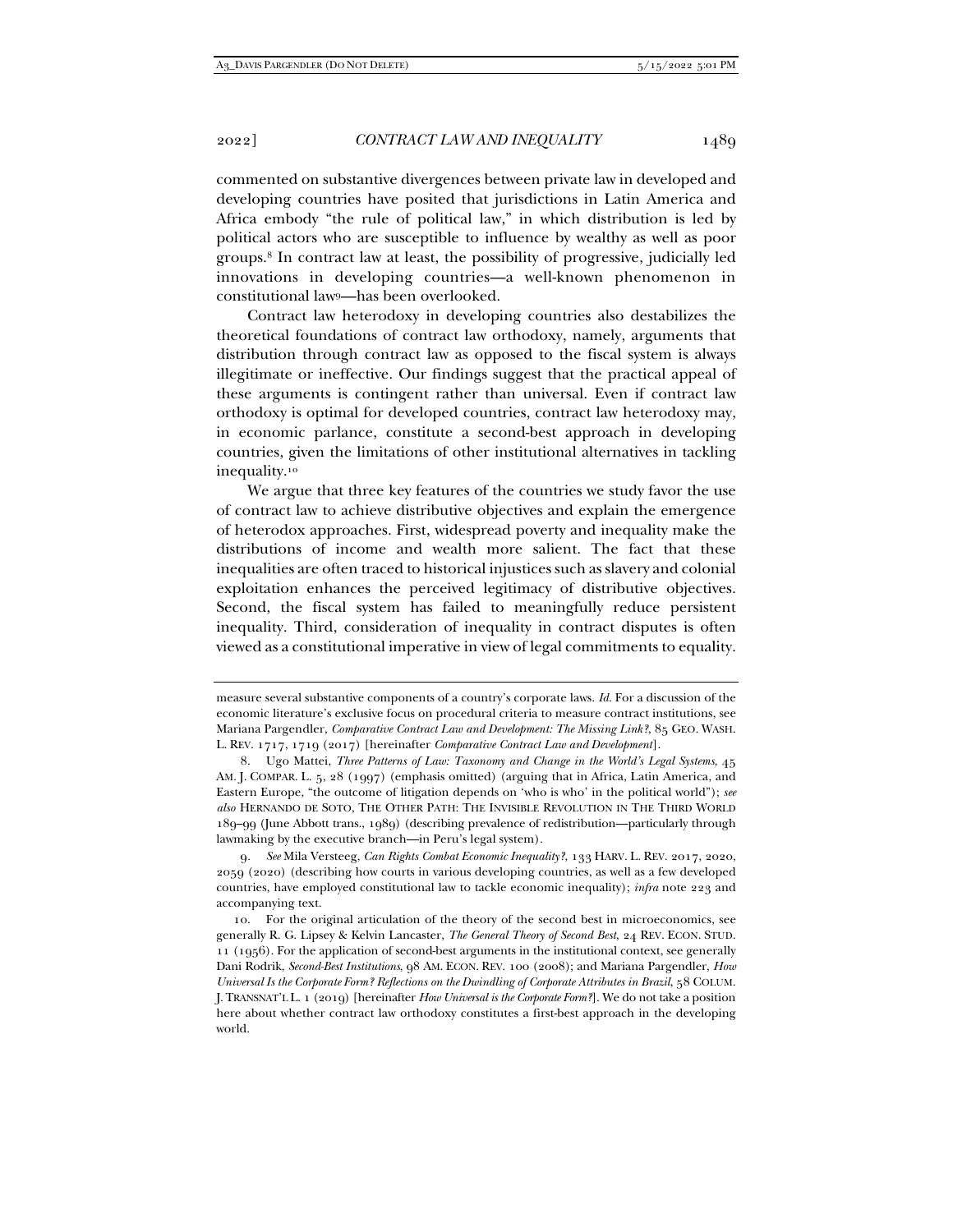For all these reasons, arguments against consideration of distributive concerns in contract law have recently won less traction in Brazil, South Africa, and Colombia than in developed jurisdictions.

Finally, our examination of contract law heterodoxy in developing countries has a deeper methodological implication. Specifically, it illustrates the potential benefits of looking beyond the usual developed country suspects as sites for contract law scholarship and comparative analysis. Explorations of how and why contract law varies from one environment to another can shed a great deal of light on empirical assumptions and prevailing normative and explanatory theories. At the very least, this kind of inquiry can help address the question of whether developing countries are best served by rules of contract law that diverge from those which are suitable for developed countries.<sup>11</sup> We show that analysis of innovations in developing countries can also illuminate how contract law might respond to problems that affect a broader range of countries.

As inequality becomes an increasingly pressing problem around the world, deviations from contract law orthodoxy in developed countries become more plausible. In fact, the highly explicit instances of heterodoxy in the developing world draw attention to the significant—if less salient and often downplayed—elements of heterodoxy in the contract laws of the United States and European jurisdictions. In the real-world operation of different legal systems, the distinction between contract law orthodoxy and heterodoxy is a continuum rather than a dichotomy. Orthodoxy is not, contrary to frequent assumptions, the inevitable or universal "end of history" for contract law.12 Mounting inequality raises the prospect of public policy interventions

 <sup>11.</sup> The existing literature on contract law has considered a variety of reasons besides economic inequality why contract law in developed and developing countries ought to diverge. *See generally* Marcel Fontaine, *Law Harmonization and Local Specificities – A Case Study: OHADA and the Law of Contracts*, 18 UNIF. L. REV. 50 (2013) (surveying views on whether contract law in West and Central African countries ought to diverge from foreign models to reflect factors such as the prevalence of informality and reliance on customary law). The extent to which economic inequality justifies this kind of divergence has been profitably explored in the literature on corporate and antitrust law. *See*, *e.g.*, *How Universal is the Corporate Form?*, *supra* note 10, at 7 (suggesting that institutional weaknesses and inequality have led to the weakening of the core legal elements of the corporate form in Brazil); Michal S. Gal & Eleanor M. Fox, *Drafting Competition Law for Developing Jurisdictions: Learning from Experience*, *in* THE ECONOMIC CHARACTERISTICS OF DEVELOPING JURISDICTIONS: THEIR IMPLICATIONS FOR COMPETITION LAW 319–21 (Michal S. Gal, Mor Bakhoum, Josef Drexl, Eleanor M. Fox & David J. Gerber eds., 2015) (listing inequality in developing countries as a factor that should influence the design of competition law regimes).

<sup>12</sup>*. See generally* Henry Hansmann & Reinier Kraakman, *The End of History for Corporate Law*, 89 GEO. L.J. 439 (2001) (applying Francis Fukuyama's thesis to predict convergence in corporate law worldwide to the narrow goal of shareholder protection). Although less explicitly, contract law scholars have also assumed that orthodoxy is the inexorable end state for the field. *See* Robert E. Scott, *The Death of Contract Law*, 54 U. TORONTO L.J. 369, 378 (2004) (arguing for his preferred approach to interpretation of contractual obligations on the grounds that it will satisfy preferences of contracting parties and maximize social benefits). Admittedly, history has challenged the end of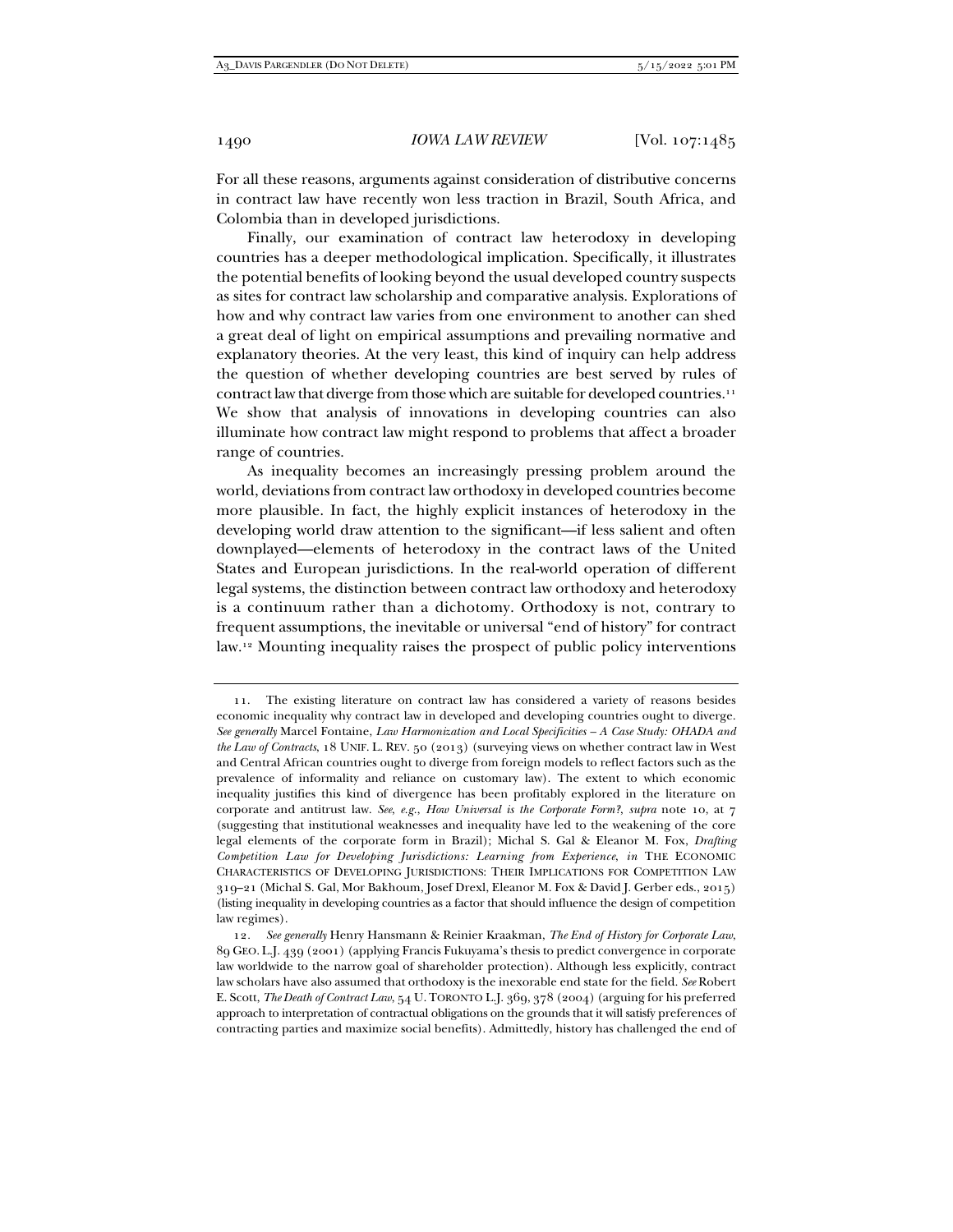through contract law in all jurisdictions—regardless of whether one believes they constitute clever remedies or misguided populist responses.

Before proceeding, two caveats are in order regarding the scope of the analysis that follows. First, our analysis leaves out agreements governed by labor and employment law. In contrast to prevailing assumptions of similarities in general contract laws, scholars have documented significant cross-country variations in the law of employment agreements.13 It is widely accepted that labor and employment law influence both efficiency and the distribution of wealth in society and are used as instruments for addressing poverty and inequality in some developing countries.14 Labor and employment law feature prominently in proposals to focus on "predistribution"—that is, mechanisms that shape the distribution of income and wealth prior to taxes and transfers.15 Excluding employment agreements from the scope of this Article likely understates the degree of contract law heterodoxy in developing countries to a significant extent.

Second, contract law heterodoxy is not a unitary phenomenon. Just as we define contract law orthodoxy broadly enough to encompass distinct (and conflicting) normative goals, contract law heterodoxy is used as an expansive category that covers different strategies to address diverse and potentially conflicting conceptions of inequality. Heterodox approaches may be more or

13*. See generally, e.g.*, Beth Ahlering & Simon Deakin, *Labor Regulation, Corporate Governance, and Legal Origin: A Case of Institutional Complementarity?* 41 L. & SOC'Y REV. 865 (2007) (explaining variation in labor laws across jurisdictions by reference to the timing and nature of industrialization); Juan C. Botero, Simeon Djankov, Rafael La Porta, Florencio Lopez-de-Silanes & Andrei Shleifer, *The Regulation of Labor*, 119 Q.J. ECON. 1339 (2004) (documenting variations in labor laws across countries and arguing that they can be explained by legal origins); VARIETIES OF CAPITALISM: THE INSTITUTIONAL FOUNDATIONS OF COMPARATIVE ADVANTAGE (Peter A. Hall & David Soskice eds., 2001) (describing variations across developed economies in firms' relationships with suppliers of labor and capital).

14*. See generally* Simon Deakin, *The Contribution of Labour Law to Economic and Human Development*, *in* THE IDEA OF LABOUR LAW 156 (Guy Davidov & Brian Langille eds., 2011) (summarizing ways in which labor law can influence efficiency and economic growth but also reflect contingent distributive compromises, in both developed and developing countries); NAT'L BUREAU ECON. RSCH., LAW AND EMPLOYMENT: LESSONS FROM LATIN AMERICA AND THE CARIBBEAN (James J. Heckman & Carmen Pagés eds., 2004) (arguing that rigid labor laws in Latin America increase inequality).

15*. See The Politics of Predistribution: Jacob Hacker Interviewed by Ben Jackson and Martin O'Neill*, 21 RENEWAL 54, 56 (2013) [hereinafter *Hacker*]. Thomas Piketty and coauthors have found that differences in pre-tax income inequality rather than differences in redistribution through taxes and transfers, account for the lower levels of inequality in France compared to the United States. *See* Antoine Bozio, Bertrand Garbinti, Malka Guillot, Jonathan Goupille-Lebret & Thomas Piketty, *Predistribution vs. Redistribution: Evidence from France and the U.S.*, 2–5 (Ctr. for Rsch. in Econ. & Stat., Working Paper No. 2020-24, 2020), http://crest.science/RePEc/wpstorage/2020-24.pdf [https://perma.cc/6946-6G7L].

history thesis for corporate law, as the field has increasingly addressed a broader set of public policy objectives, including the tackling of inequality. *See*, *e.g.*, Mariana Pargendler, *Controlling Shareholders in the Twenty-First Century: Complicating Corporate Governance Beyond Agency Costs*, 45 J. CORP. L. 953, 970–74 (2020) [hereinafter *Controlling Shareholders in the Twenty-First Century*].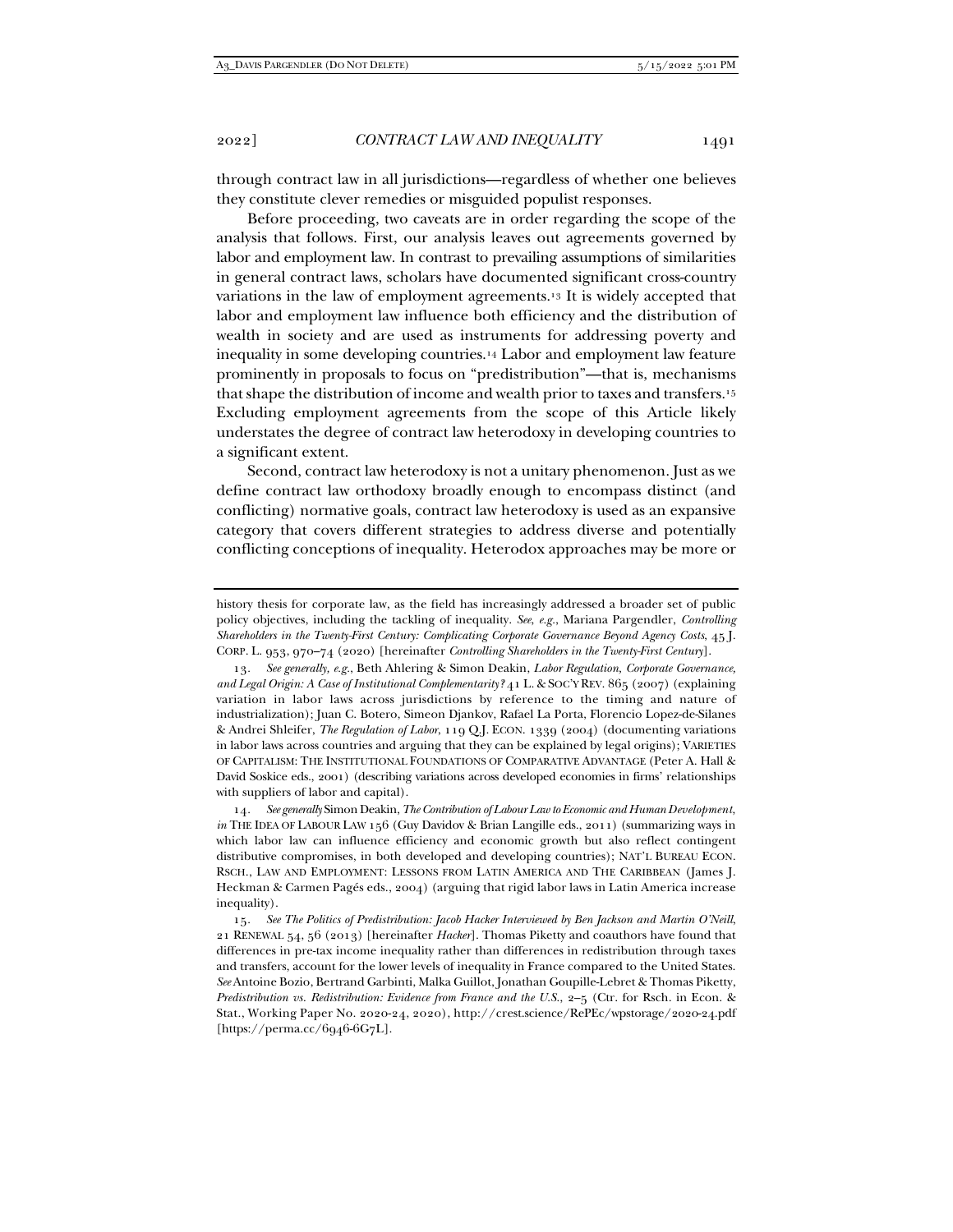less tailored to the circumstances of the particular contract parties, or instead operate based on untailored (categorical) assumptions about the majority of similar cases.<sup>16</sup> Contract law heterodoxy may focus on factors such as income, wealth, ability, capabilities, opportunity, poverty, exclusion, race, gender, or historical injustice—and these are only a few of the possible dimensions. While we focus on how contract law heterodoxy in South Africa, Brazil, and Colombia differs from contract law orthodoxy in the developed world, the case studies reveal "varieties of heterodoxy," rather than a single monolithic approach.17

The remainder of this Article is organized as follows. Part I focuses on contract law orthodoxy. It begins with the definition of orthodoxy as the rejection of distributive objectives in contract law. It then describes the scholarly consensus that U.S. common law of contracts is overwhelmingly orthodox, identifies the rare examples of heterodoxy in U.S. contract law, and discusses the comparatively limited evidence of heterodoxy in the contract law of leading jurisdictions in continental Europe. Part II presents more robust examples of contract law heterodoxy, drawing upon cases from South Africa, Brazil, and Colombia. Part III offers a theoretical account to explain the observed divergence. The first Section begins by reviewing the arguments typically used to justify contract law orthodoxy. It then posits that the strength of arguments in favor of orthodoxy varies depending on underlying economic conditions, levels of state capacity, and conceptions of the judicial role. Even if there are good reasons for caution about the promise of contract law heterodoxy in reducing inequality, we conjecture that rising global wealth disparities and other forms of convergence between developed and developing societies will stimulate a corresponding greater interest in heterodox approaches to contract law in developed countries.

# II. CONTRACT LAW ORTHODOXY

# *A. DEFINING CONTRACT LAW ORTHODOXY*

Although there are profound disagreements about the aims and purposes of contract law, the orthodox view is that contract law generally is not and should not be concerned with the distribution of wealth in society.18 Liberals

<sup>16</sup>*. See generally* Ian Ayres & Robert Gertner, *Filling Gaps in Incomplete Contracts: An Economic Theory of Default Rules*, 99 YALE L.J. 87 (1989) (detailing the classical distinction between tailored and untailored default rules in contract law).

 <sup>17.</sup> For a related analysis of different formulations of contract regimes inspired by social justice in the European context, see Thomas Wilhelmsson, *Varieties of Welfarism in European Contract Law*, 10 EUR. L.J. 712, 713 (2004) ("The operationalisation of the welfarist approach on the concrete level of legal rules is not self-evident, as various visions of social justice may justify quite different results."). We leave it to future work to explore in greater depth the contours and implications of the different varieties of contract law heterodoxy.

 <sup>18.</sup> Hugh Collins, *Distributive Justice Through Contracts*, 45 CURRENT LEGAL PROBS. 49, 49 (1992) ("The general view seems to be that the law of contract does not embody as one of its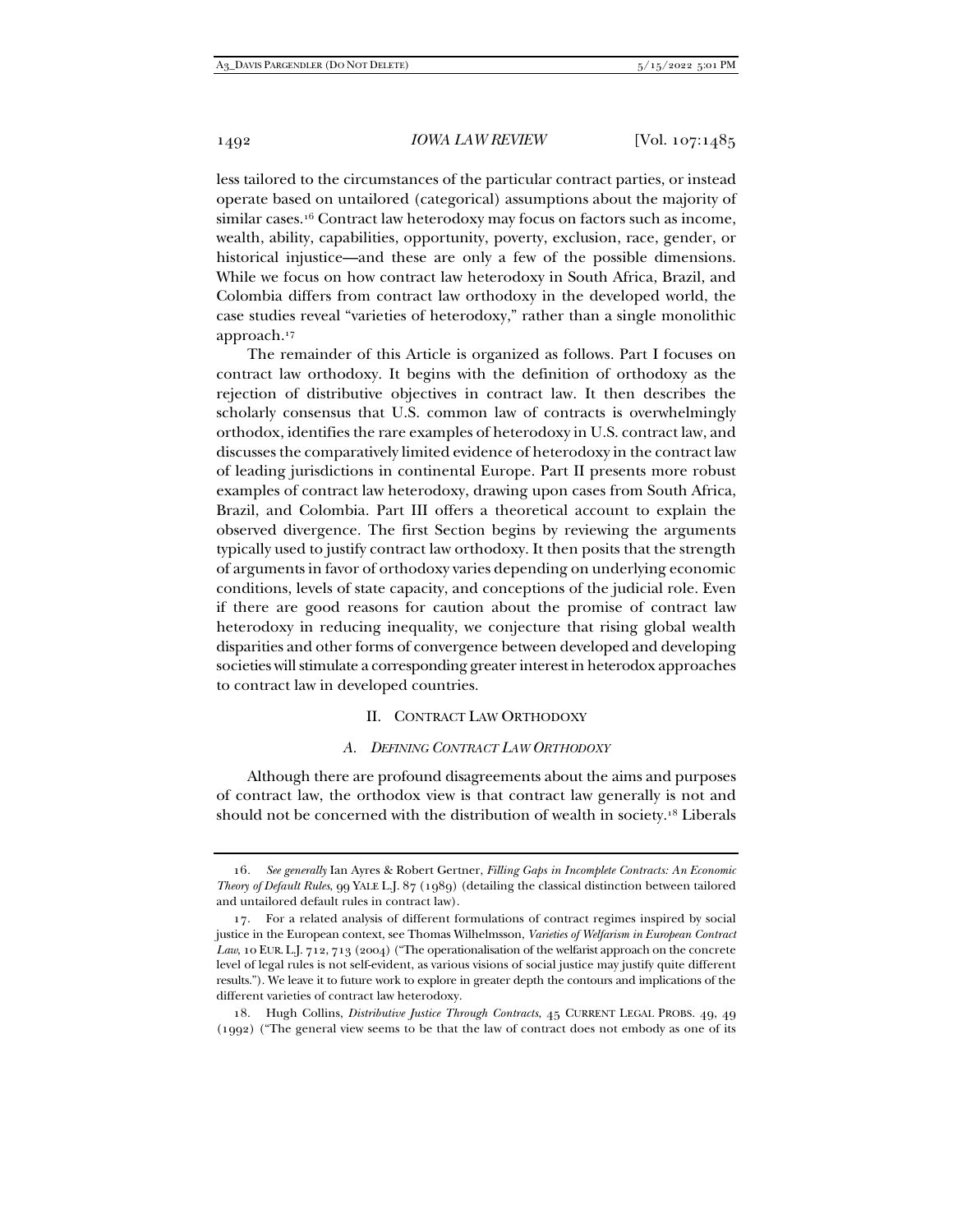and libertarians argue that contract law should instead be motivated by the value of individual autonomy, i.e., the value of allowing individuals to make the momentous decision to bind themselves legally or, more broadly, by making it possible for them to pursue their own conceptions of the good in collaboration with others.19 Law and economics scholars argue that contract law should be designed to promote efficiency, primarily by facilitating mutually beneficial (Pareto-efficient) exchanges.20 Finally, scholars writing in the Aristotelian tradition focus on how contract law can help to preserve the existing distribution of wealth—which is presumed to be just—by promoting equality in exchange, which entails, among other things, ensuring that the terms of contracts are substantively fair.<sup>21</sup>

Although there is a fair amount of tension between these different intellectual traditions, they all view the pursuit of distributive objectives as beyond the domain of contract law, at least as that body of law is traditionally defined by teachers and scholars. Distributive considerations appear prominently in anti-discrimination law and bankruptcy law, which clearly bear upon the enforcement of contracts. But those bodies of law are traditionally understood to fall outside the bounds of contract law.<sup>22</sup> Teachers and scholars also tend

aims the achievement of a particular pattern of distributive justice."); Robert E. Scott, *A Joint Maximization Theory of Contract and Regulation*, *in* RESEARCH HANDBOOK ON PRIVATE LAW THEORY 22, 22 (Hanoch Dagan & Benjamin C. Zipursky eds., 2020) ("The contemporary American common law of contracts has largely shed the varied purposes animating its English ancestor, including the pluralist values derived from equity's ex post perspective, in favor of the singular purpose of vindicating ex ante contractual intent."); Lee Anne Fennell & Richard H. McAdams, *The Distributive Deficit in Law and Economics*, 100 MINN. L. REV. 1051, 1062–63 (2016) (arguing, with extensive citations to supporting literature, that Kaplow and Shavell's argument favoring the fiscal system as opposed to other aspects of the law to achieve distributive goals represents the conventional wisdom among legal economists); Mark Tushnet, *The Inadequacy of Judicial Enforcement of Constitutional Rights Provisions to Rectify Economic Inequality, and the Inevitability of the Attempt*, *in* JUDICIAL REVIEW: PROCESS, POWER AND PROBLEMS 13, 22 (Salman Khurshid, Sidharth Luthra, Lokendra Malik & Shruti Bedi eds., 2020) (claiming that courts are likely to be quite reluctant to use constitutional equality doctrines to reshape private law rules). For a different, though now somewhat dated, assessment, see Duncan Kennedy, *Distributive and Paternalist Motives in Contract and Tort Law, with Special Reference to Compulsory Terms and Unequal Bargaining Power*, 41 MD. L. REV. 563, 586–88 (1982) (arguing that distributive motives are considered less acceptable than efficiency motives but more acceptable than paternalism).

 19. For a survey of autonomy-based theories of contract law see, HANOCH DAGAN & MICHAEL HELLER, THE CHOICE THEORY OF CONTRACTS, 19–47 (2017). The literature they survey includes ARTHUR RIPSTEIN, FORCE AND FREEDOM: KANT'S LEGAL AND POLITICAL PHILOSOPHY (2009); Randy E. Barnett, *A Consent Theory of Contract*, 86 COLUM. L. REV. 269 (1986); and CHARLES FRIED, CONTRACT AS PROMISE: A THEORY OF CONTRACTUAL OBLIGATION (2d ed. 2015); *see also* PETER BENSON, JUSTICE IN TRANSACTIONS: A THEORY OF CONTRACT LAW 453 (2019) (claiming that his theory of contract law recognizes parties' "moral power to assert their sheer independence" in relation to others and "to have and to pursue a determinate conception of their good").

20. MICHAEL J. TREBILCOCK, THE LIMITS OF FREEDOM OF CONTRACT 15-17 (1993).

21*. See generally* James Gordley, *Equality in Exchange*, 69 CAL. L. REV. 1587 (1981) (plotting the historical development of the Aristotelian theory of exchange and applying it to contract law).

 22. On the boundaries of contract law, see *Comparative Contract Law and Development*, *supra*  note 7, at 1735 ("[W]henever regulation of contractual relations becomes too consequential, the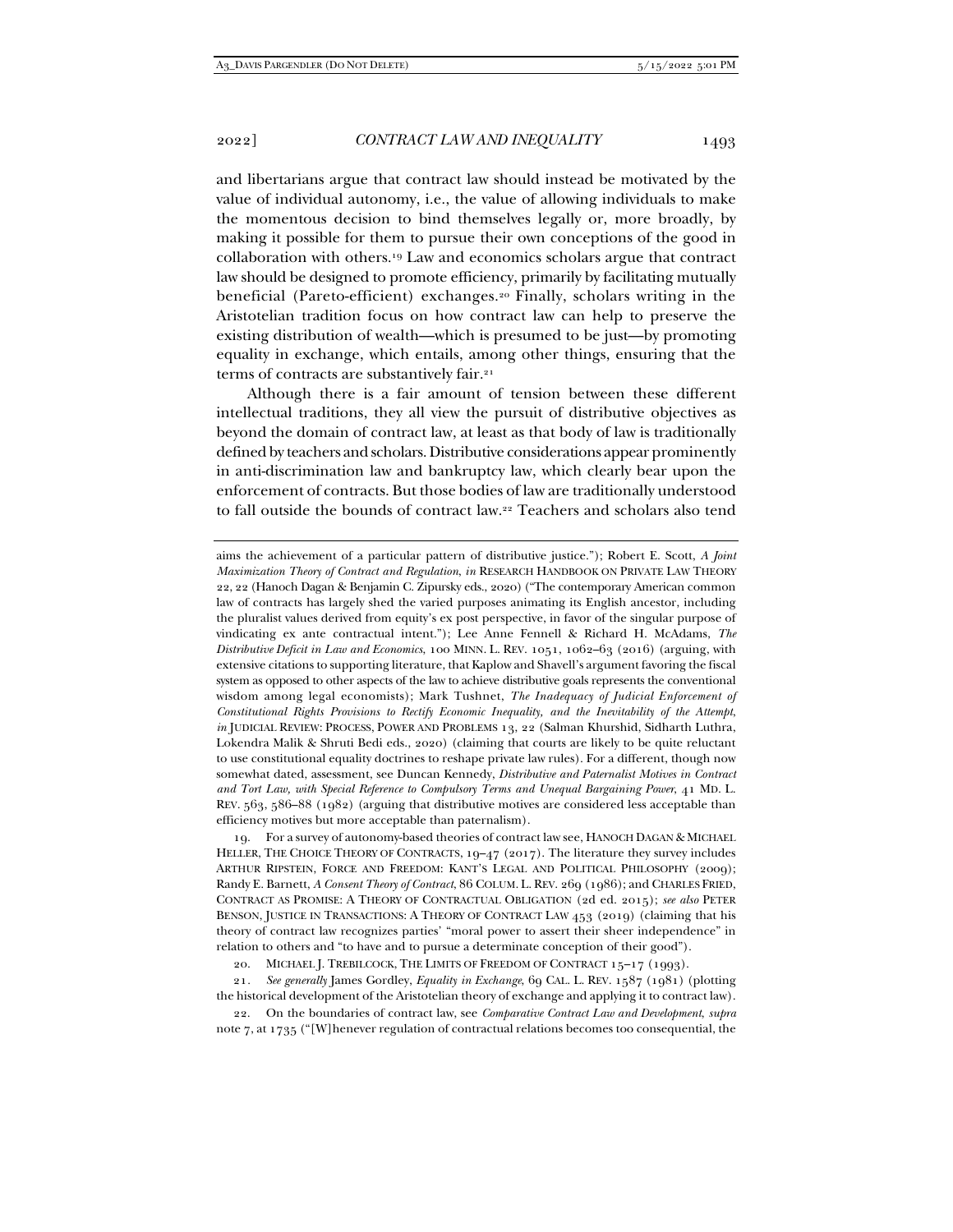to define the domain of contract law in ways that exclude the statutory schemes that govern specific types of contracts, turning the field into a "law of leftovers."23 Those statutory schemes may well contain under-appreciated amounts of heterodoxy.24 In any event, the dominant view, however accurate, is that distribution does not, and should not, influence the core contract law doctrines of general applicability concerning which promises are enforceable, how to determine when promises have not been performed and therefore need to be enforced, or the remedies available to the party seeking enforcement.25

It is worth noting that both contract law orthodoxy and heterodoxy acknowledge that contract law affects distributive outcomes. The difference is that the distributive impact is a goal for contract law heterodoxy and merely a product of other goals for contract law orthodoxy. Appreciating the distributive effects of either form of contract law is key, and the reason why we use the term distribution—in lieu of *re*distribution—throughout this Article.

Admittedly, there are points of contact between the orthodox and heterodox approaches when different objectives overlap. For instance, systemic disadvantage may be correlated with the presence of factors that undermine the promotion of autonomy, efficiency, or equality in exchange—factors such as coercion, imperfect information, or substantive unfairness. Within the orthodox position, examples of judicial solicitude for disadvantaged groups may be explained by concern about whether enforcement will promote autonomy or efficiency or equality in exchange, rather than about systemic disadvantage in its own right. It can often be difficult, in practice, to ascertain whether a certain exception to freedom of contract for the benefit of a disadvantaged party is attributable to orthodox or distributive considerations. Orthodox rhetoric may mask distributive objectives, and vice versa.

field is no longer called contract law, but something else, such as labor law, financial regulation, consumer protection, insurance law, landlord-tenant law, franchise law, etc."). For an exception to the general tendency to exclude anti-discrimination law from the scope of contract law, see TREBILCOCK, *supra* note 20, at 200–04 (discussing distributive justice as a normative basis for antidiscrimination law in the context of a book on the normative underpinnings of contract law).

 <sup>23.</sup> The expression comes from LAWRENCE M. FRIEDMAN, CONTRACT LAW IN AMERICA: A SOCIAL AND ECONOMIC CASE STUDY 193 (1965). It relates to the frequent tendency in the common law to characterize related fields of highly regulated contracts as something other than contract law. The effect of this artificial compartmentalization is to downplay the actual degree of heterodoxy in U.S. law and beyond. *See id.* at 190–94.

 <sup>24.</sup> We leave it to future work to explore whether a broader focus on statutory schemes governing contract relationships would reveal that heterodoxy is more prevalent in the United States and Europe than suggested by standard orthodox accounts.

 <sup>25.</sup> For discussion of the historical emergence of this view in U.S. law, see Anne Fleming, *The Rise and Fall of Unconscionability as the 'Law of the Poor'*, 102 GEO. L.J. 1383, 1436–37 (2014) (discussing how, by the 1970s, the concerns of the poor were addressed through antidiscrimination laws and statutory disclosure requirements while unconscionability was no longer characterized as part of the "law of the poor" and was reconceptualized as a response to defects in reasoning).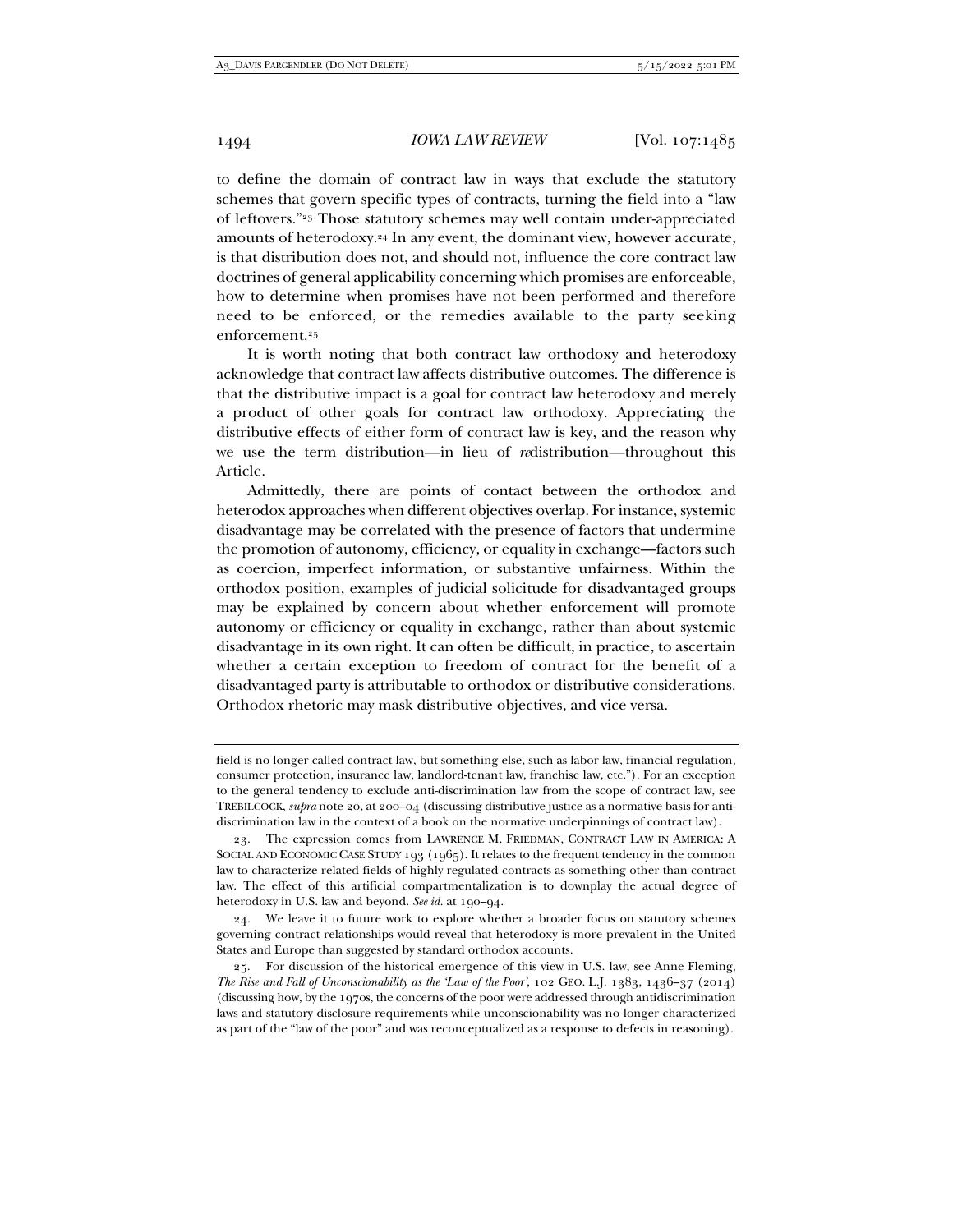Moreover, it is important to recognize that the same tenets of contract law orthodoxy may lead to distinct patterns of adjudication owing to differences in factual circumstances. For instance, greater prevalence of inequality and market concentration in developing jurisdictions could prompt more frequent findings of unconscionability for the benefit of the weaker party even under orthodox contract doctrines. The differences in dominant fact patterns are an important, though often overlooked, element in understanding the landscape of contract adjudication in developing countries.26 We argue, however, that there is more to the story: beyond variations in the incidence of similar doctrines across jurisdictions due to distinct fact patterns, there are noticeable differences in contract law rules and doctrines as well.<sup>27</sup>

In practice, a legal system may embrace orthodoxy in relation to some types of transactions but not others, or place varying amounts of weight on distributive considerations. Therefore, the distinction between what we term orthodox and heterodox approaches to contract law constitutes a spectrum rather than a binary division. As is the case in comparative law more generally, our goal here is to examine differences in emphasis between the contract laws of certain developed and developing countries rather than to identify stark contrasts.28

#### *B. ORTHODOXY AND HETERODOXY IN THE UNITED STATES*

The common law of contracts in the United States is overwhelmingly orthodox.29 While there are several doctrines consistent with contract law heterodoxy in that they may be used to protect weaker parties, an orthodox reading of those doctrines is that they are triggered when the potential beneficiary is less informed or is being coerced by the opposing party, or when the transaction deviates significantly from prevailing notions of a fair bargain.30 They do not key upon whether the person is disadvantaged relative

 <sup>26.</sup> To use an example from Brazil, observers have often blamed judges' ideology for what they perceived as excessive judicial intervention in contract terms. Nevertheless, the greater level of intervention may result from the particular fact patterns before courts. *See* Bruno Meyerhof Salama, *Spread Bancário e Enforcement Contratual: Hipótese de Causalidade Reversa e Evidência Empírica*, 71 REVISTA BRASILEIRA DE ECONOMIA 111, 120–25 (2017) (arguing that extraordinarily high interest rates promote judicial intervention in banking contracts in Brazil).

 <sup>27.</sup> It may also be that developed jurisdictions offer greater regulation of specific types of contracts through dedicated regulatory schemes, thereby addressing certain fact patterns and relieving pressure on contract law (as it is conventionally defined) to tackle them. *See* discussion of functional equivalence *infra* Section IV.C.1.

 <sup>28.</sup> James Q. Whitman, *The Two Western Cultures of Privacy: Dignity Versus Liberty*, 113 YALE L.J. 1151, 1163 (2004) ("[T]he issue is not whether there is an absolute difference. Comparative law is the study of *relative* differences.").

<sup>29</sup>*. See supra* note 18 and accompanying text.

 <sup>30.</sup> Melvin A. Eisenberg, *The Theory of Contracts*, *in* THE THEORY OF CONTRACT LAW: NEW ESSAYS 206, 257 (Peter Benson ed., 2001) (arguing "the empirical basis for Kronman's positive claim that contract law presently includes rules that serve redistributive ends is inconclusive"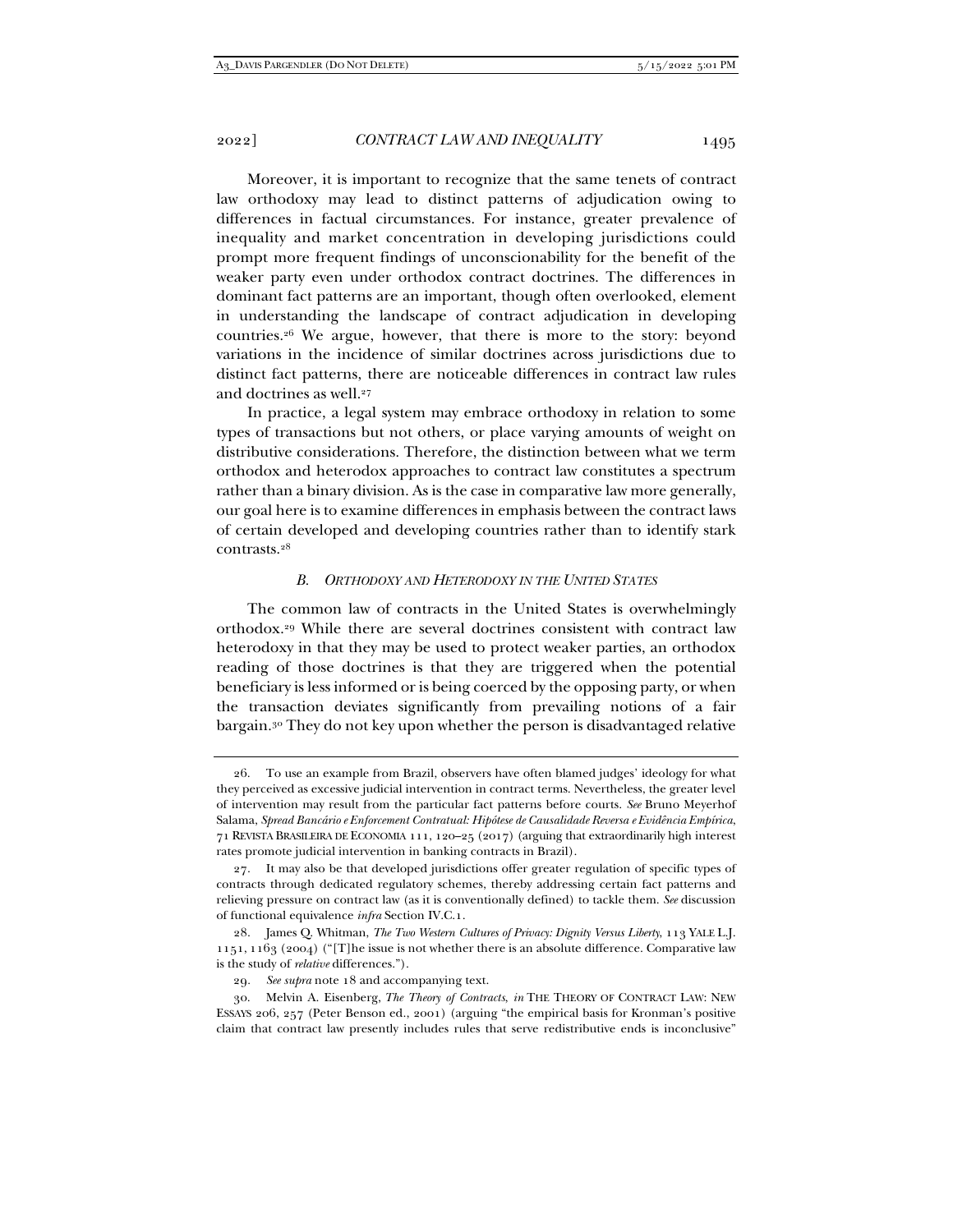to society as a whole, nor do they explicitly refer to the role of contract law in promoting social justice more generally.

There are important exceptions to the prevailing orthodoxy in U.S. contract law. As far as judicial decisions are concerned, the most famous example of heterodoxy is Judge Skelly Wright's opinion in *Williams v. Walker-Thomas Furniture*.31 That opinion endorsed the use of the doctrine of unconscionability to avoid enforcement of a sweepingly broad security agreement by a furniture store against a woman who was identified as being on public assistance and responsible for seven children.32 Although her race was not mentioned in the opinion, it is safe to assume that the court was aware that the customer was Black, as were most of the store's other customers.33 Judge Wright ruled that the unconscionability doctrine applies when the party seeking relief faces "an absence of meaningful choice . . . together with terms which are unreasonably favorable to the other party."34 This language could be interpreted to reflect purely orthodox concerns about asymmetric information, coercion, and unfair exchange, and that is now the mainstream understanding of the unconscionability doctrine in the United States.35

 33. For confirmation that Ora Williams was African American see Blake D. Morant, *The Relevance of Race and Disparity in Discussions of Contract Law*, 31 NEW ENG. L. REV. 889, 926 n.208 (1997). The store was located in a neighborhood in which "over ninety percent of the residents were [B]lack and over forty percent of families lived in poverty." Fleming, *supra* note 25, at 1393. Fleming also notes that Judge Wright was well aware of the fact that the majority of the urban poor at the time were Black. *Id.* at 1386 n.13.

34*. Williams*, 350 F.2d at 449.

 35. This understanding of unconscionability is reflected clearly in the Uniform Consumer Credit Code which encourages courts to protect poor consumers, but only if their poverty makes them vulnerable to coercion or unlikely to benefit from the transaction (either because they cannot afford to keep up with their payments or because they have no need to purchase luxury goods on credit). UNIF. CONSUMER CREDIT CODE § 5.108, cmt. at 174–79 (NAT'L CONF. OF COMM'RS ON UNIF. STATE L. 1974) (describing "a sale of goods to a low income consumer without expectation of payment but with the expectation of repossessing the goods sold and reselling them at a profit"; "the sale of two expensive vacuum cleaners to two poor families sharing the same apartment and one rug"; and "threatening that the creditor will have the consumer thrown in jail and her welfare checks stopped if the debt is not paid" as examples of transactions that are unconscionable because the creditor knows "there is no reasonable probability of payment," that the consumer will not benefit from the property transferred, or that the creditor has "us[ed] fraudulent ... representations such as a communication ... approved by a government, governmental agency, or attorney at law"). On the modern scholarly understanding of unconscionability, see Fleming, *supra* note 25, at 1386 (arguing that unconscionability "is rarely invoked to protect low-income borrowers" today), and RESTATEMENT OF THE LAW CONSUMER CONTRACTS 1 (AM. L. INST., Tentative Draft, 2019) (characterizing the fundamental challenge of consumer contract law—including the doctrine of unconscionability—as protection of consumers

because, among other reasons, rules like the warranty of habitability can be explained by concerns about bounded rationality and externalities); *see*, *e.g.*, RESTATEMENT OF THE LAW CONSUMER CONTRACTS 1 (AM L. INST., Tentative Draft, 2019) (characterizing the fundamental challenge of consumer contract law—including the doctrine of unconscionability—as protection of consumers who lack information about the terms of agreements).

 <sup>31.</sup> Williams v. Walker-Thomas Furniture Co., 350 F.2d 445, 449–50 (D.C. Cir. 1965).

<sup>32</sup>*. Id.*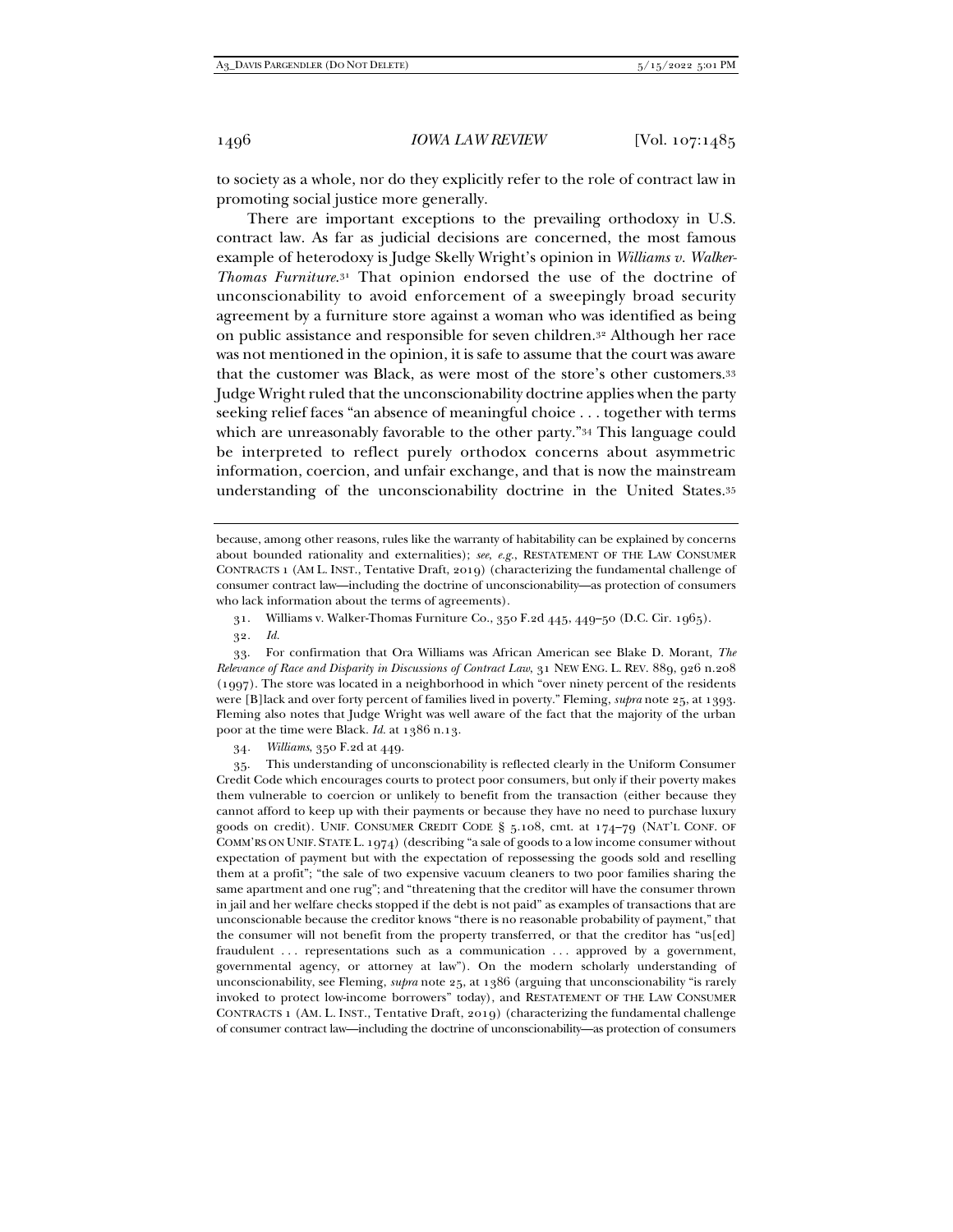However, in extrajudicial writings, Wright characterized the *Williams* decision as part of the "law of the poor," a decidedly heterodox label.36

The "law of the poor" has not featured prominently in judicial decisions for contracts cases in the United States—with the important exception of the implied warranty of habitability in residential landlord-tenant law.37 One of the leading decisions in that field is another opinion authored by Judge Skelly Wright, *Javins v. First National Realty*.38 Judge Wright announced that the decision was motivated in part by a desire to give effect to the expectations of the typical tenant, and in part by concerns about inequality in bargaining power arising from the use of standardized contracts.39 Attention to these factors is consistent with orthodox concerns about autonomy, efficiency, and justice in exchange. But Judge Wright said that another compelling reason to adopt the implied warranty was to address the inequality in bargaining power caused specifically by "racial and class discrimination."40 He made it clear that the decision was motivated by systemic concerns, saying "that poor housing [was] detrimental to the whole society, not merely to the unlucky ones who must suffer the daily indignity of living in a slum."41 And in private correspondence Judge Wright described the *Javins* decision as part of an effort "to ameliorate, if not eliminate, the injustice involved in the way many of the poor were required to live in the nation's capital."42 Unlike *Williams v. Walker-Thomas Furniture*, *Javins* was not an isolated decision. The implied warranty of habitability may be the only lasting example of heterodoxy in the U.S. common law of contracts.

Distributive objectives have motivated legislative interventions in certain aspects of U.S. contract law. For instance, in most states implied warranties of repair and habitability in residential leases are codified in statutes, many of

41*. Id.* at 1079–80.

who lack information about the terms of agreements). Whether interpreted in orthodox or heterodox terms, the conventional view is that the actual application of the doctrine of unconscionability is exceedingly rare. There is emerging evidence, however, of a resurgence in the use of unconscionability by courts. *See, e.g.*, Jacob Hale Russell, *Unconscionability's Greatly Exaggerated Death*, 53 U.C. DAVIS L. REV. 965, 967 (2019) (challenging the conventional view by documenting how "the doctrine has quietly flourished in courts in recent years").

<sup>36</sup>*. See* Fleming, *supra* note 25, at 1385 n.1 (citing Letter from Hon. J. Skelly Wright to William E. Shipley, The Lawyers Cooperative Publ'n Co. (July 12, 1967) (J. Skelly Wright Papers, 1962–1987, Box 77, Folder 1965 September term, Manuscript Division, Library of Congress)).

 <sup>37.</sup> *See id.* at 1386, 1389.

<sup>38</sup>*. See generally* Javins v. First Nat'l Realty Corp., 428 F.2d. 1071 (D.C. Cir. 1970) (holding that the warranty of habitability is implied by operation of law through the Housing Regulations for the District of Columbia).

<sup>39</sup>*. Id.* at 1075–77.

<sup>40</sup>*. Id.* at 1079.

 <sup>42.</sup> Letter from Hon. J. Skelly Wright to Professor Edward H. Rabin, U.C. Davis Sch. Law (Oct. 14, 1982), *in* Edward H. Rabin, *The Revolution in Residential Landlord-Tenant Law: Causes and Consequences*, 69 CORNELL L. REV. 517, 549 (1984).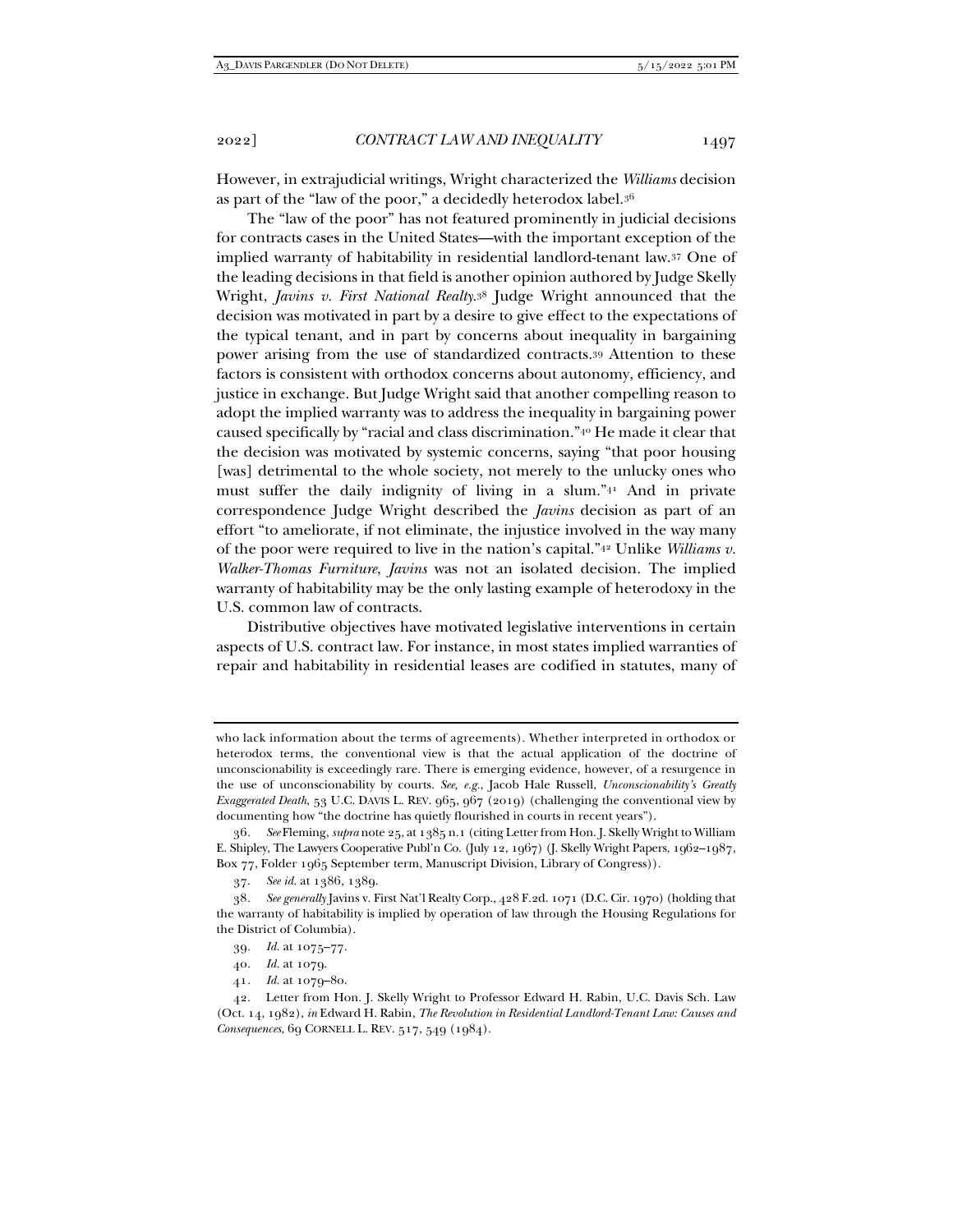which preceded judicial recognition of such a warranty.43 Like the decision in *Javins*, those legislative initiatives were motivated at least in part by concerns about poverty and inequality.44

There are notable historical examples of legislative interventions enacted in times of economic crisis that have fairly obvious distributive motivations. For instance, there is a long history of U.S. states passing laws that impose moratoria on enforcement of creditors' rights, especially during economic downturns and particularly for the benefit of farmers.45 The U.S. Supreme Court held that these moratoria do not necessarily violate the U.S. Constitution's Contract clause, which prohibits states from passing laws "impairing the obligation of contracts."46 It seems reasonably clear that the Contract clause was designed to prevent laws that alter contracts for distributive purposes.47 The Court, however, upheld the moratoria by arguing that "the legislation was not for the mere advantage of particular individuals but for the protection of a basic interest of society."48 The Court endorsed the Supreme Court of Minnesota's finding that "the economic emergency which threatened 'the loss of homes and lands which furnish those in possession the necessary shelter and means of subsistence' was a 'potent cause' for the enactment of the statute."49

There are, of course, also examples of U.S. legislation pertaining to contracts that have had significant distributive effects, even if that was not their ostensible purpose.50 For instance, the Credit Card Accountability Responsibility,

49*. Id.*

 <sup>43.</sup> Mary Ann Glendon, *The Transformation of American Landlord-Tenant Law*, 23 B.C. L. REV. 503, 523–24 (1982) ("In many jurisdictions, statutory change preceded and often precipitated major case-law changes . . . . [O]f at least forty jurisdictions that have accorded new private rights and remedies to tenants whose dwellings do not meet minimum standards of habitability, thirtyeight have now done so by statute.").

 <sup>44.</sup> *See* David A. Super, *The Rise and Fall of the Implied Warranty of Habitability*, 99 CAL. L. REV. 389, 402–04 (2011) (describing redistributive objectives of the tenants' rights movement).

 <sup>45.</sup> LAWRENCE M. FRIEDMAN, A HISTORY OF AMERICAN LAW 229–30 (4th ed. 2019); *see generally*  Lee J. Alston, *Farm Foreclosure Moratorium Legislation: A Lesson from the Past*, 74 AM. ECON. REV. 445 (1984) (discussing previous legislative attempts at mitigating farm foreclosures).

 <sup>46.</sup> Home Bldg. & Loan Ass'n v. Blaisdell, 290 U.S. 398, 437–39 (1934) (quoting Manigault v. Springs, 199 U.S. 473, 480 (1905)) (considering U.S. CONST. art. I, § 10, cl. 1).

<sup>47</sup>*. See generally* Douglas W. Kmiec & John O. McGinnis, *The Contract Clause: A Return to the Original Understanding*, 14 HASTINGS CONST. L. Q. 525 (1987) (arguing based on historical, theoretical, and practical grounds that "the Contract Clause prohibits all retrospective, redistributive legislation which violates vested contractual rights by transferring all or part of the benefit of a bargain from one contracting party to another"); Richard A. Epstein, *Toward a Revitalization of the Contract Clause*, 51 U. CHI. L. REV. 703 (1984) (arguing that the theory underlying the structure of the Constitution favors interpreting the Contracts Clause to protect against abuses by state governments).

<sup>48</sup>*. Home Bldg. & Loan Ass'n*, 290 U.S. at 445.

<sup>50</sup>*. See generally* Rory Van Loo, *Broadening Consumer Law: Competition, Protection, and Distribution*, 95 NOTRE DAME L. REV. 211 (2019) (arguing that consumer law can and should be designed to have significant distributive effects).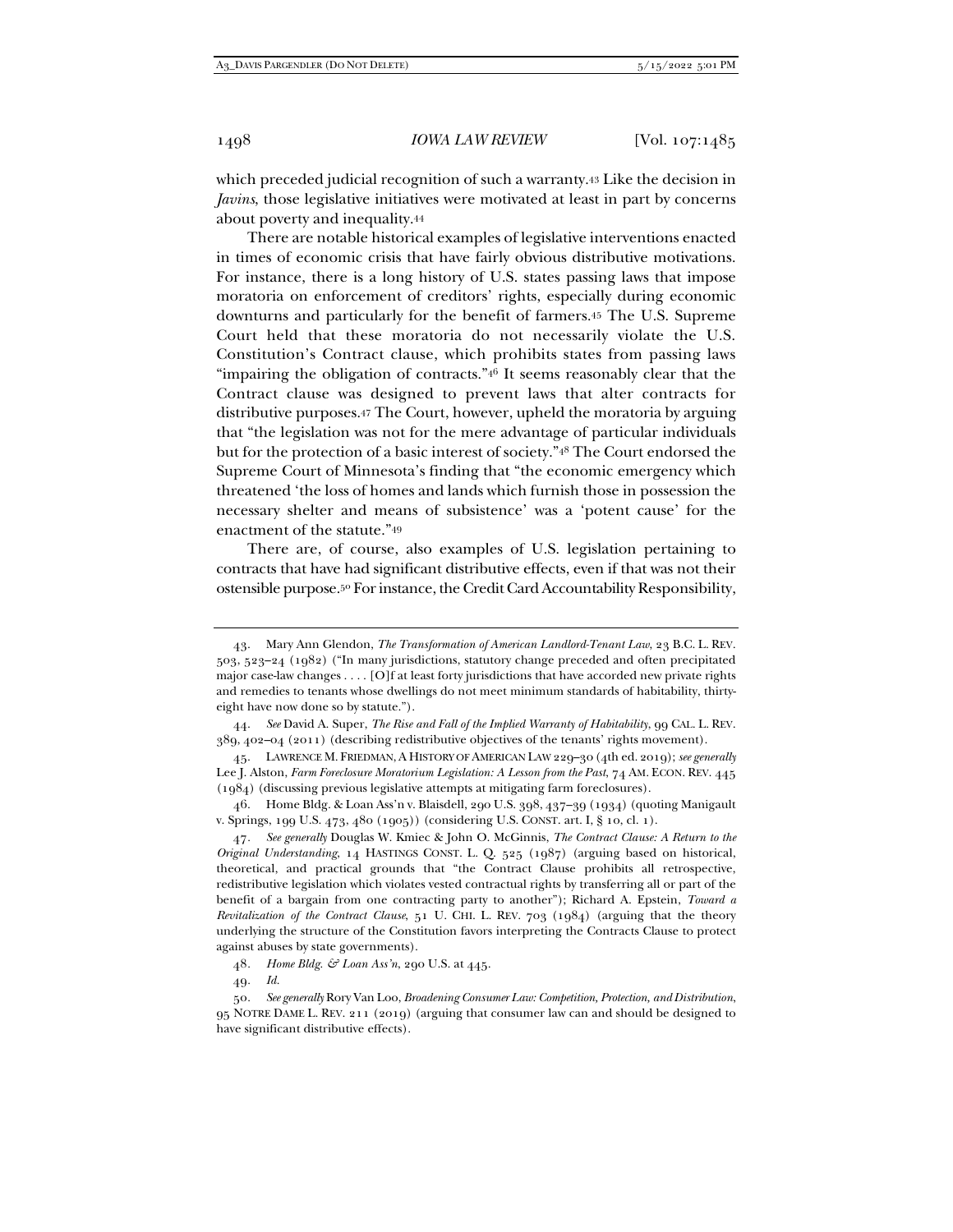and Disclosure Act of 2009 ("CARD Act") introduced new disclosure requirements and restricted credit card issuers' ability to raise interest rates and impose certain fees. One study estimates that the CARD Act saved consumers \$11.9 billion per year in the first two years after it took effect.51 The same study also found that consumers with low credit scores saw relatively large declines in fees.52

In recent years, legal scholars in the United States have begun to challenge the exclusion of distributive considerations from private law in general and contract law in particular.53 These works go beyond previous scholarship that questioned whether, as a descriptive matter, U.S. contract law was completely insensitive to distributive considerations.54 The more recent scholarship represents a revival of normative debates that flourished during the 1970s and 1980s, but subsequently died down along with interest in developing contract law as the "law of the poor."55

 54. Kennedy, *supra* note 18, at 586 ("The liberals have embraced, in a qualified and ambivalent way, the distributive motive, while the conservatives, with equal qualifications and ambivalence, tend to reject it."). Kennedy and other scholars have also argued that adopting a particular interpretation of contract law often means at least tacitly endorsing a set of distributive outcomes. *Id.* at 609; Roberto Mangabeira Unger, *The Critical Legal Studies Movement*, 96 HARV. L. REV.  $561, 625-27$  (1983) (noting that contract law doctrines determine the extent to which inequalities generated by markets are corrected as opposed to being allowed to accumulate); Collins, *supra* note 18, at 67 ("[T]he choice between different interpretations of the law must depend upon unacknowledged political choices concerning distributive outcomes."). The idea that these sorts of distributional implications are generally "unacknowledged" is consistent with contract law orthodoxy.

 55. Anthony T. Kronman, *Contract Law and Distributive Justice*, 89 YALE L.J. 472, 510–11 (1980); Bruce Ackerman, *Regulating Slum Housing Markets on Behalf of the Poor: Of Housing Codes,* 

 <sup>51.</sup> Sumit Agarwal, Souphala Chomsisengphet, Neale Mahoney & Johannes Stroebel, *Regulating Consumer Financial Products: Evidence from Credit Cards*, 130 Q.J. ECON. 111, 114 (2015).

<sup>52</sup>*. Id*. (summarizing a finding that fees charged to borrowers with FICO scores below 660 declined by 5.3 percent of average daily balances as compared to 0.5 percent decline for borrowers with higher FICO scores).

 <sup>53.</sup> *See* Fennell & McAdams, *supra* note 18, at 1128–29; Van Loo, *supra* note 50, at 260; Aditi Bagchi, *Distributive Injustice and Private Law*, 60 HASTINGS L.J. 105, 125–30, 135–41 (2008) (suggesting that courts should refuse to enforce contracts where the effect would be to allow one person to exacerbate or exploit distributive injustice by harming a disadvantaged person); Daphna Lewinsohn-Zamir, *In Defense of Redistribution Through Private Law*, 91 MINN. L. REV. 326, 396–97 (2006) (arguing that redistributive rules of private law involve in-kind distribution of objectively desirable goods that people tend to undervalue, and through a process which affirms the beneficiary's entitlement to the goods and so is an important complement to redistribution of income through fiscal policy); Zhong Xing Tan, *Where the Action Is: Macro and Micro Justice in Contract Law*, 83 MOD. L. REV. 725, 728 (2020) (defending "a 'third way' between 'all or nothing' perspectives on distributive justice in contract law"). For an argument that private law ought to take poverty into account for noninstrumental reasons, see generally Hanoch Dagan & Avihay Dorfman, Poverty and Private Law: Beyond Distributive Justice (Nov. 3, 2021) (unpublished manuscript), https://papers.ssrn.com/sol3/papers.cfm?abstract\_id=3637034 [https://perma.  $cc/ES_{54}-RR_{2}S$  (arguing that poverty, through its impact on transactional freedom and equal standing, requires accommodation by private law in ways that differ from the requirements of distributive justice).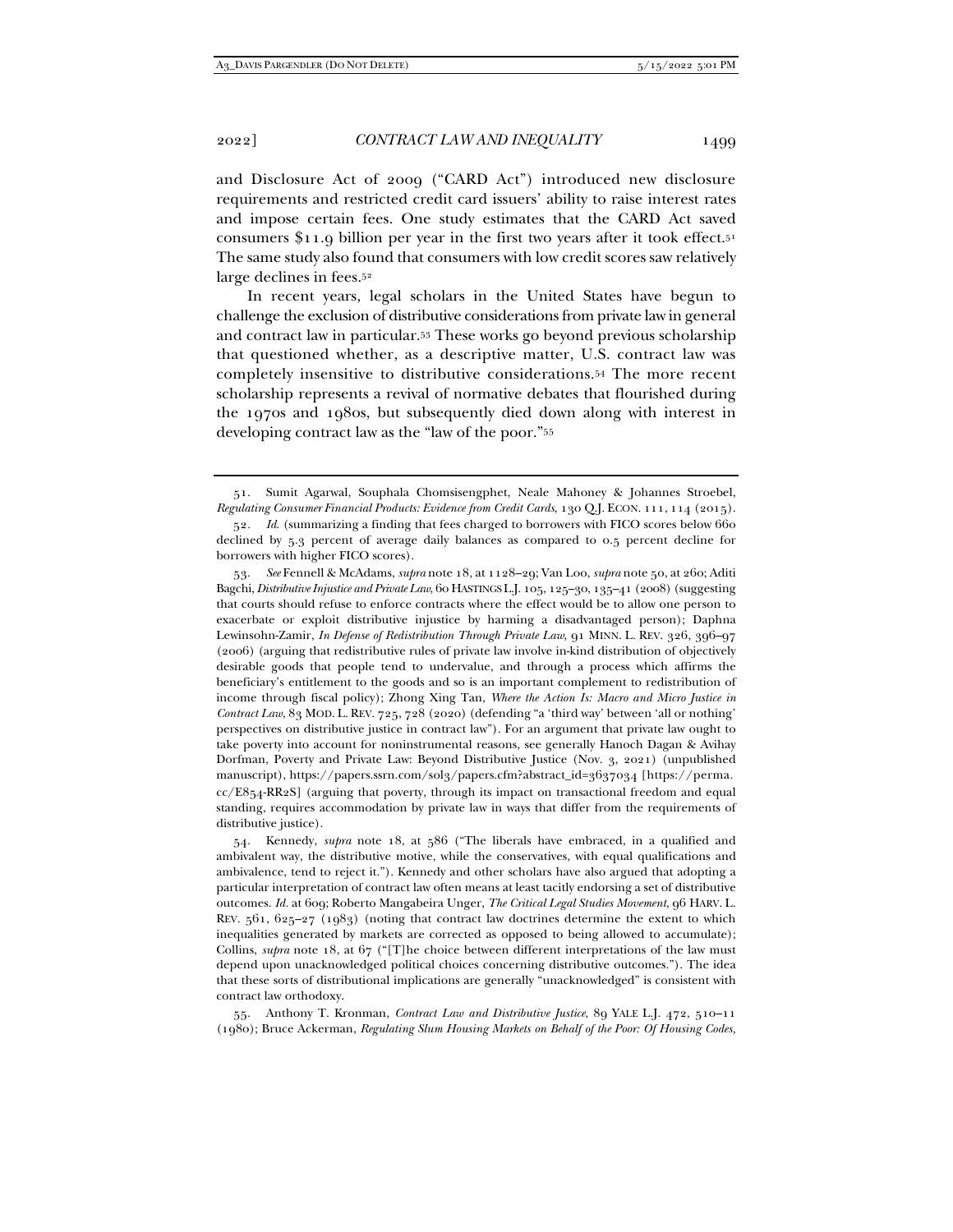Recent contributions to the literature include direct challenges to the orthodox view that fiscal policy is the most effective and legitimate way to achieve distributive objectives in the United States. Zachary Liscow has argued that the general public's innate resistance to redistribution through fiscal policy juxtaposed with their relative receptiveness to distribution through other policy measures necessitates abandoning the orthodox approach of relying exclusively on fiscal policy to achieve redistribution.56 In addition, in an important series of articles, Helen Hershkoff identifies theoretical and doctrinal grounds for interpreting the common law in light of positive socioeconomic rights set out in state constitutions.57 These recent heterodox proposals have so far had little impact on U.S. contract doctrine, though they may well gain ground in the future. They are part of a growing and increasingly mainstream scholarly trend of seeking to enlarge the efficiency and distributive objectives to be achieved by any given area of law, a phenomenon that is particularly conspicuous in new economic accounts of environmental law, health and safety regulation, corporate law, antitrust law, and other fields.58

*Housing Subsidies and Income Redistribution Policy*, 80 YALE L.J. 1093, 1197 (1971). There is robust earlier literature on the role of distributive considerations in the law of employment agreements, but, as noted, those are beyond the scope of this Article. *See generally* BARBARA FRIED, THE PROGRESSIVE ASSAULT ON LAISSEZ FAIRE: ROBERT HALE AND THE FIRST LAW AND ECONOMICS MOVEMENT (2001) (examining the first law and economics movement from the 1890s to 1930s). The first law and economics movement beginning in the 1880s and spanning the Progressive Era, unlike its Chicago School successor, paid significant attention to the relationship between law and distribution of wealth. Although the first law and economics movement focused primarily on *legislation*, rather than common law rules, it also focused on private law areas such as contract and property. For a review of relevant works, see Herbert Hovenkamp, *The First Great Law & Economics Movement*, 42 STAN. L. REV. 993, 993 (1990) (examining the first law and economics movement's "nature and influence on American legal and economic thought, and compar[ing] that movement with the law & economics of today"). For classical works in this tradition, see generally RICHARD T. ELY, PROPERTY AND CONTRACT IN THEIR RELATION TO THE DISTRIBUTION OF WEALTH (1914) (explaining the relationship between property and contract and the distribution of wealth); JOHN R. COMMONS, LEGAL FOUNDATIONS OF CAPITALISM (1924) (focusing on an evolutionary and behavioral theory of value); and Robert L. Hale, *Bargaining, Duress, and Economic Liberty*, 43 COLUM. L. REV. 603 (1943) (examining the role of governmental and private coercion in contract law).

 57. Helen Hershkoff, *"Just Words": Common Law and the Enforcement of State Constitutional Social and Economic Rights*, 62 STAN. L. REV. 1521, 1522 (2010); *see* Helen Hershkoff, *Privatizing Public Rights: Common Law and State Action in the United States*, *in* BOUNDARIES OF STATE, BOUNDARIES OF RIGHTS 129 (Tsvi Kahana & Anat Scolnicov, eds., 2016); Helen Hershkoff, Lecture, *The Private Life of Public Rights: State Constitutions and the Common Law*, 88 N.Y.U. L. REV. ONLINE 1, 4–5 (2013).

 58. For a discussion of the mounting challenges to the traditionally "modular" approach to law and economics, according to which each area of law should pursue only one efficiency-related objective, see *Controlling Shareholders in the Twenty-First Century*, *supra* note 12, at 969–74. Ricky Revesz has argued that the tax system is ill-suited to redistributing the risk of nonmonetary harm and so environmental law and health and safety regulation should directly account for distributional consequences. *See* Richard L. Revesz, *Regulation and Distribution*, 93 N.Y.U. L. REV. 1489, 1489 (2018). For examples of works describing or calling for broader efficiency and

 <sup>56.</sup> Zachary Liscow, *Redistribution for Realists*, 107 IOWA L. REV. 495, 556–57 (2022).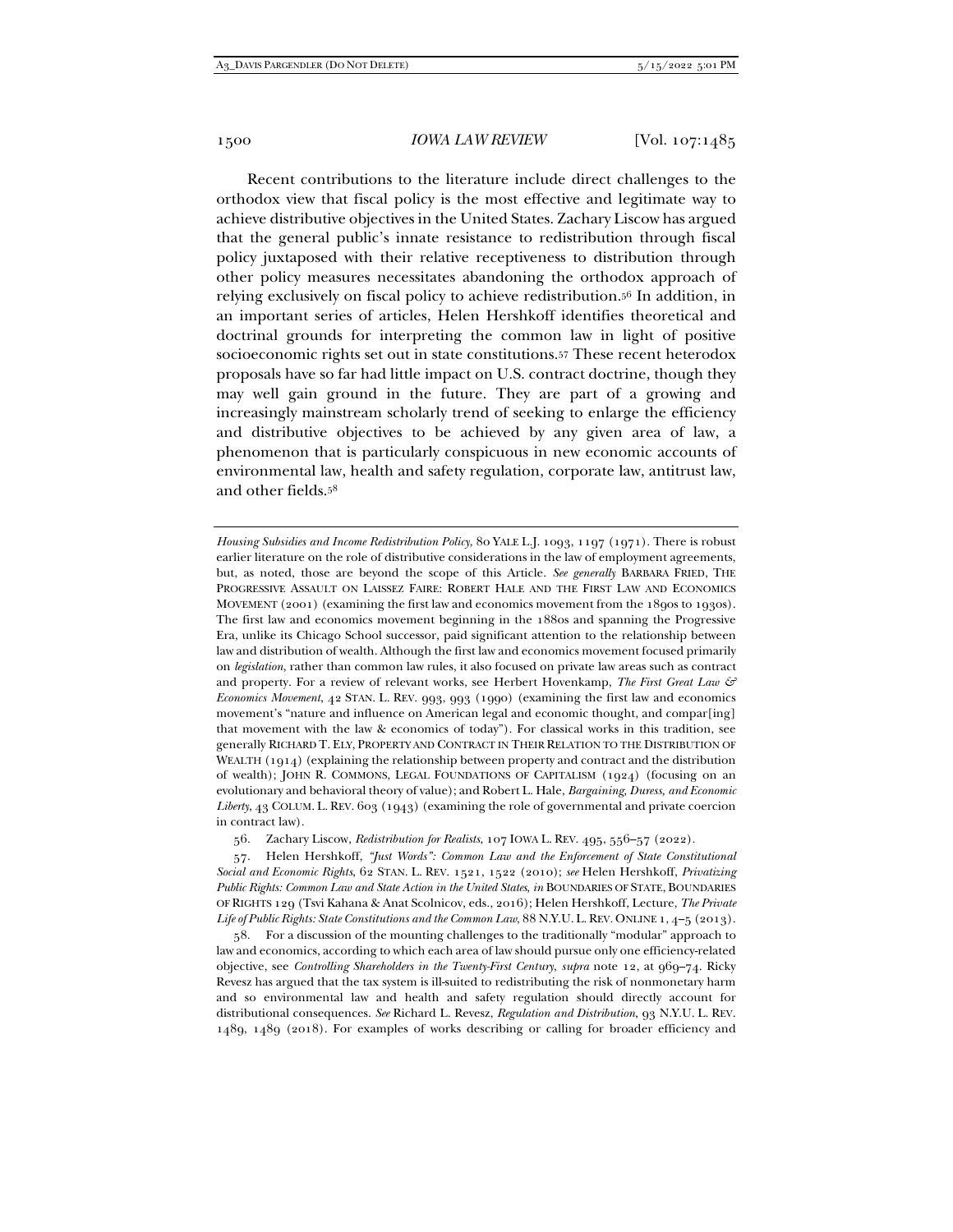#### *C. ORTHODOXY AND HETERODOXY IN CONTINENTAL EUROPE*

We now turn to continental Europe, another setting in which contract law orthodoxy largely prevails. The well-known differences between consumer contract law in the European Union and in the United States can be interpreted as divergent responses to concerns about consumer behavioral biases or inequality of exchange. To that extent, both jurisdictions are merely pursuing different versions of contract law orthodoxy.59 Various continental European countries recognize horizontal effects of fundamental rights on private relations, as does the Court of Justice of the European Union (CJEU).60 However, the degree to which constitutionalization in continental European contract law is used to achieve distributive objectives remains relatively circumscribed in comparison to the developing countries we discuss in the next Part.

The closest instance of a heterodox approach to contract law is the famous 1993 decision by the German Constitutional Court (*Bundesverfassungsgericht*) in the *Bürgschaft* case, which became the poster child for the consideration of fundamental rights in the interpretation and enforcement of private

distributive objectives in corporate law, see generally Colin Mayer, *The Future of the Corporation and the Economics of Purpose*, 58 J. MGMT. STUD. 887 (2021) (maintaining that "the traditional separation between economic efficiency and distribution . . . is untenable" given regulatory failures, environmental degradation and inequality); Jens Dammann & Horst Eidenmueller, *Codetermination and the Democratic State* 1 (Eur. Corp. Governance Inst., Law Working Paper No. 536/2020, 2021) (defending the promise of employee board representation to protect democratic institutions); Oliver Hart & Luigi Zingales, *Companies Should Maximize Shareholder Welfare Not Market Value*, 2 J.L. FIN. & ACCT. 247, 270 (2017) (arguing that companies should seek to reduce externalities that are not separable from their activities given that the government cannot lead to full internalization of externalities through laws and regulations); Luca Enriques, Henry Hansmann, Reinier Kraakman & Mariana Pargendler, *The Basic Governance Structure: Minority Shareholders and Non-Shareholder Constituencies*, *in* THE ANATOMY OF CORPORATE LAW: A COMPARATIVE AND FUNCTIONAL APPROACH 79, 93–100 (3d ed. 2017) (documenting the visible resurgence in the use of corporate law to tackle broader social and economic problems in recent years); Mariana Pargendler, *The Corporate Governance Obsession*, 42 J. CORP.L. 359 (2016) (describing uses of corporate governance mechanisms to address problems as varied as systemic risk, corruption, economic development, fraud, and inequality). For examples from antitrust law, see generally Suresh Naidu, Eric A. Posner & Glen Weyl, *Antitrust Remedies for Labor Market Power*, 132 HARV. L. REV. 536 (2018) (advocating for the use of antitrust law to combat labor market power and increase worker welfare); TIM WU, THE CURSE OF BIGNESS: ANTITRUST IN THE NEW GILDED AGE (2018) (arguing that antitrust law should be used to fight the political dangers ensuing from economic concentration and resulting inequality); Lee Anne Fennell, *Remixing Resources*, 38 YALE J. ON REGUL. 589 (2021) (arguing that property law should account for both efficiency and distributive aims).

 <sup>59.</sup> For a critical appraisal of European contract law from a mainstream U.S. law-andeconomics perspective, see, for example, Oren Bar-Gill & Omri Ben-Shahar, *Regulatory Techniques in Consumer Protection: A Critique of European Consumer Contract Law*, 50 COMMON MKT. L. REV. 109, 109–10 (2013).

 <sup>60.</sup> For a discussion of the latter's caselaw, including regarding the prohibition of genderbased differentiation of insurance premiums, see Olha O. Cherednychenko & Norbert Reich, *The Constitutionalization of European Private Law: Gateways, Constraints and Challenges*, 23 EUR. REV. PRIV. L. 797, 808 (2015).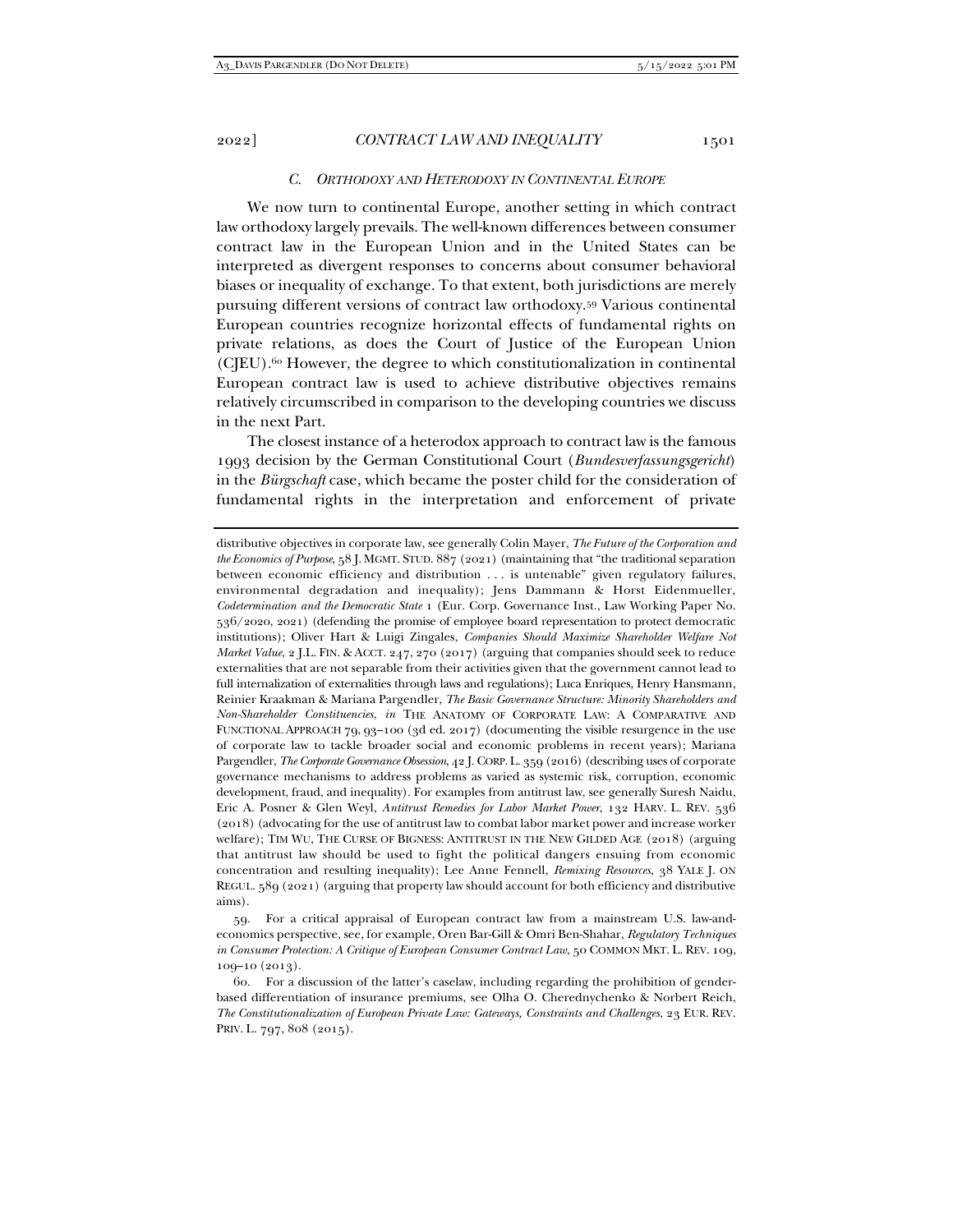contracts.61 The case involved the provision of a hefty personal guarantee (surety) by a twenty-one-year-old daughter for the bank's extension of credit to her father. When she entered into the agreement, the daughter, who lacked either a professional education or a full-time job, earned 1,150 DM per month in a fish factory. By the time her father defaulted and the bank sued her for 160,000 DM, she was a single mother on social security. Her appeal specifically noted that her past income was insufficient to even pay the interest due on the loan, so that "one cannot consider that this present relation can ever be terminated."62 Therefore, she argued, "courts should deny recognition to contracts that so strongly reduce the freedom of action of one of the contracting parties that she can no longer live with dignity."63

In response to these claims, lower courts ruled that the guarantee agreement was contrary to good morals or resulted from a violation of the bank's duty of good faith in having failed to inform its counterparty in the precontractual phase.64 The higher federal court (*Bundesgerichtshof*), however, found that the foreseeable outcome of overindebtedness did not constitute sufficient grounds to nullify the guarantee as contrary to good morals. Ultimately, the German constitutional court reversed, finding that the enforcement of an agreement characterized by a significant imbalance in bargaining power and resulting in such harsh consequences for the weaker party violated the constitutional rights to human dignity and free development of personality, as well as the principle of the social State (*Sozialstaatsprinzip*).65 While the court's reasoning in the *Bürgschaft* decision stands out for its appeal to the social State and for its concern about the weaker party, the same result of full discharge would occur in other jurisdictions through different doctrinal routes. In the United States, the daughter could seek a discharge in bankruptcy. In the United Kingdom or the Netherlands, similar results could be attained by citing the bank's duties to inform a counterparty of the risks of providing a surety.66

In 1994, just one year after the *Bürgschaft*'s opinion, the Italian Supreme Court (*Corte di Cassazione*) also appealed to constitutional principles in deciding a contract law dispute between a water bottle company and the municipality

 <sup>61.</sup> The description of the case comes from *The Role of the State in Contract Law*, *supra* note 5, at 179–80.

 <sup>62.</sup> Bundesverfassungsgericht [BVerfG] [Federal Constitutional Court] Oct. 19, 1993, 89 ENTESCHEIDUNGEN DES BUNDESVERFASSUNGSGERICHTS [BVerfGE] 220–21 (1994) (Ger.) (translated by author).

<sup>63</sup>*. Id.* at 220 (translated by author).

 <sup>64.</sup> In requesting the guarantee, the bank's employee apparently told her: "Would you just sign this here, please? This won't make you enter into any important obligation; I need this for my files." Olha Cherednychenko, *The Constitutionalization of Contract Law: Something New Under the Sun?*, 8 ELEC. J. COMPAR. L. 1, 3 (2004) (translating BVerfGE 89, 214 (Ger.)).

 <sup>65.</sup> BVerfGE 89, 232 (Ger.).

<sup>66.</sup> The Role of the State in Contract Law, *supra* note 5, at 180-81.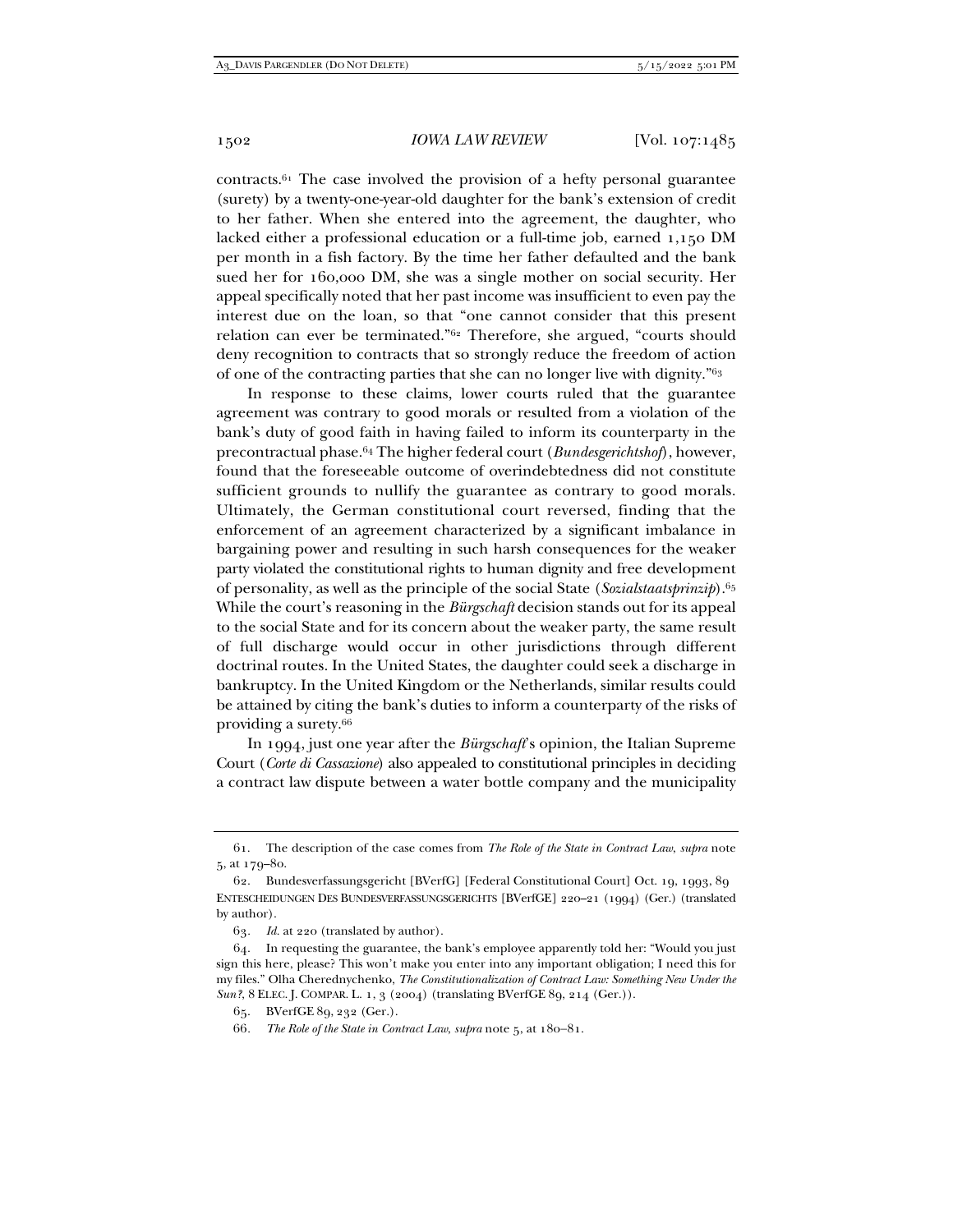of Fiuggi.67 The rent the company owed to the municipality was tied to the sale price of its bottles. The bottle company had frozen the price of its bottles since 1983, despite a currency devaluation and even though its buyers—which were members of the same corporate group—had increased the retail prices of mineral water several times.68 The *Fiuggi* court found that the company's conduct violated the duty of solidarity enshrined in Article 2 of the Italian Constitution.69

A prominent 1996 decision by the French *Cour de cassation* invoked fundamental rights to adjudicate a landlord-tenant dispute.70 The agreement in question between the tenant and the city of Paris provided for the exclusive use by the tenant and her two children. However, the tenant also accommodated her children's father as well as her sister, leading to notice of termination by the city. The Court invalidated the termination as a violation of the right to private and family life recognized by Article 8 of the European Convention of Human Rights.71

As noted by Aurelia Colombi Ciacchi, the *Bürgschaft*, *Fiuggi*, and French housing cases illustrate the potential mismatch between rhetoric and outcomes with respect to social objectives.72 The German and French opinions relied primarily on liberty rights to achieve quintessential social objectives of helping a poor single mother get rid of an immense debt to a big bank and maintaining housing for a large family. By contrast, the Italian court appealed to social solidarity to achieve a decision in favor of a municipality (not necessarily the weaker party) that would lead to an increase in water prices to consumers.73 Importantly, the European cases may also be interpreted as attempts to address orthodox concerns about inequality of exchange rather than heterodox considerations of social inequality more generally. At any rate, while noteworthy and widely cited, these cases from the 1990s failed to spur a revolution in contract law toward greater attention to social justice and inequality.

Although we do not see significant deviation from contract law orthodoxy in either continental Europe or the United States, there is greater support for heterodoxy in the European discourse about contract law. On balance, continental European scholars appear to be more likely than their U.S. or UK

 <sup>67.</sup> For a description of the case, see Aurelia Colombi Ciacchi, *Social Rights, Human Dignity and European Contract Law*, *in* CONSTITUTIONAL VALUES AND EUROPEAN CONTRACT LAW 149, 153 (Stefan Grundmann ed., 2008) (citing Cass. 20 aprile 1994, n. 3775, Giust. Civ. 2005, I. 2169  $(It.$ ).

<sup>68</sup>*. Id.*

<sup>69</sup>*. Id.*

<sup>70</sup>*. Id.* at 154 (citing Cour de cassation [Cass.] [Supreme Court for Judicial Matters] 3e civ., March 6, 1996, 93-11.113, Bull. 1996, Civ. III, No. 60, 41 (Fr.)).

<sup>71</sup>*. Id.*

<sup>72</sup>*. Id*. at 153.

<sup>73</sup>*. See id.* at 153–54.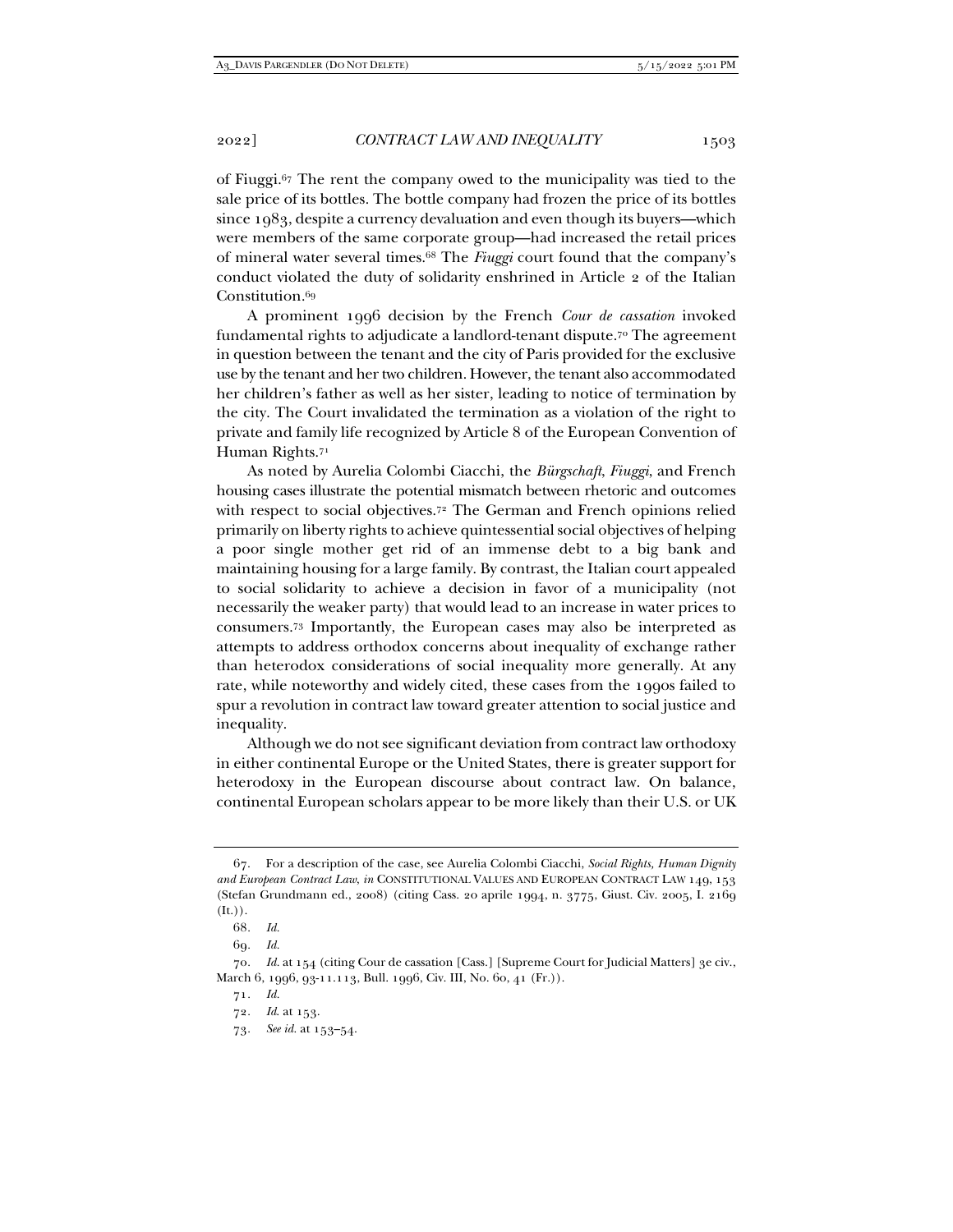counterparts to defend the role of contract law in the pursuit of social justice. It is common in continental Europe to regard contract law as striking a balance between the fundamental values of autonomy and solidarity,74 a framing that differs from U.S. scholars' primary focus on efficiency, autonomy, and fairness in exchange.75 Several jurists who view social justice as a central and traditional objective of contract law launched a manifesto against the European Commission's harmonization initiatives precisely because of its narrow focus on market integration to the detriment of social justice, including the goal of "guarantee[ing] that the rules of the market system do not permit exploitation and social exclusion."76 At the same time, although contested as too narrow, one influential scholarly view maintains that state interventions to realize social rights should be limited to "extreme cases."77

#### *D. THE IMPACT OF THE COVID-19 PANDEMIC*

The COVID-19 pandemic threatens to exacerbate inequality in most countries.78 The pandemic prompted not only moratoria on evictions of residential tenants in various U.S. cities and states, but also new manifestations of contract law heterodoxy in Europe. The German statute "to mitigate the consequences of the Coronavirus crisis" allows consumers to refuse payment of essential continuing obligations if they would not be able to pay for the service without risking either their own subsistence or that of their dependents.79 A temporary right to refuse performance is also extended to microbusinesses, provided that its exercise does not "endanger the creditor's  $[$ ] subsistence $[$ , $]$ ... the reasonable subsistence of  $[$ the creditor's $]$  dependents or the economic basis of [the] business" (in which case the debtor may seek to terminate the contract).80 In linking contract rights to the particular economic situation of the parties—and not to the fairness of the exchange

80*. Id.*

<sup>74</sup>*. See*, *e.g.*, Martijn Hesselink, *The Horizontal Effects of Social Rights in European Contract Law*, 1 EUROPA E DIRITTO PRIVATO 1, 11 (2003) ("Today, it is quite broadly accepted that contract law is best understood as being based on two fundamental - and conflicting - ideas, i.e. autonomy and solidarity.").

 <sup>75.</sup> For an account of one occasion on which United States and European scholars explicitly articulated divergent views on the purposes of contract law, see generally Daniela Caruso, *The Baby and the Bath Water: The American Critique of European Contract Law*, 61 AM. J. COMPAR. L. 479 (2013). Caruso notes that "while still vigorously contested, [the social justice stance] has gained sufficient ground in EU politics to make it difficult for the Commission to enact private-law instruments that would exclusively pursue the goal of market efficiency." *Id.* at 487.

 <sup>76.</sup> Study Grp. on Soc. Just. in Eur. Priv. L., *Social Justice in European Contract Law: A Manifesto*, 10 EUR. L.J. 653, 664 (2004).

 <sup>77.</sup> *See* Hesselink, *supra* note 74, at 12 (referencing the work of the scholar Canaris).

 <sup>78.</sup> IMF, *A Long and Difficult Ascent*, World Economic Outlook 12–14 (Oct. 2020).

 <sup>79.</sup> For a description of the German statute, see Nico Brunotte & Lennart Elsaß, *The German Bundestag Resolves Amendments to Contract Law to Mitigate the Consequences of the Coronavirus Crisis*, DLA PIPER (May 6, 2020), https://mse.dlapiper.com/post/102g58v/the-german-bundestag-res olves-amendments-to-contract-law-to-mitigate-the-conseque [https://perma.cc/4SL9-G2F9].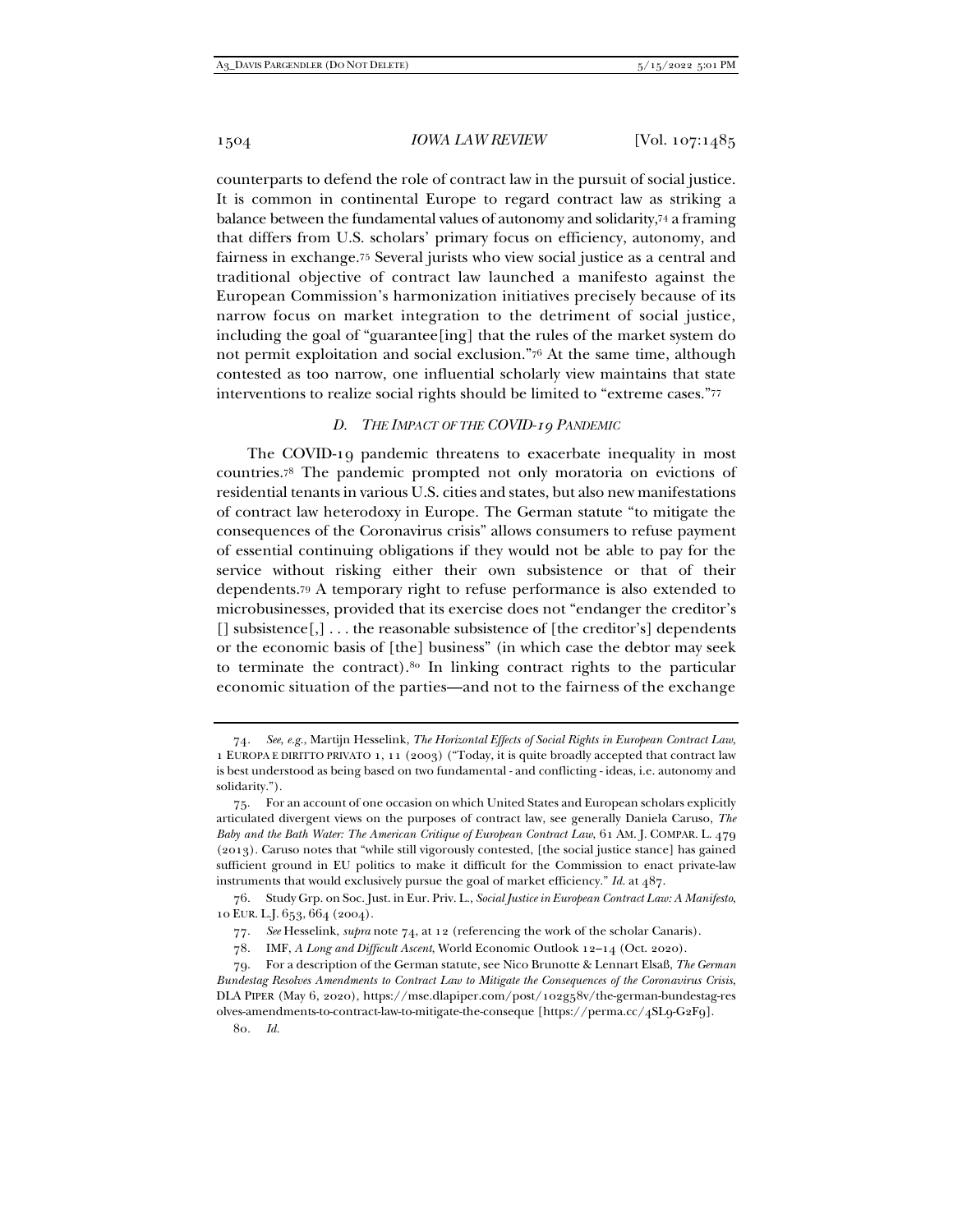—this special German legislation reflects a new manifestation of contract law heterodoxy in a developed jurisdiction, even if it is only a temporary response to a time of significant economic crisis and dislocation. We now turn to the description of contract law heterodoxy in developing countries, contexts where economic crisis, dislocation, and inequality are particularly commonplace.

#### III. CONTRACT LAW HETERODOXY IN DEVELOPING COUNTRIES

In this Part we describe instances in which contract law in three developing countries—South Africa, Brazil, and Colombia—diverges from orthodoxy. Each example involves a doctrine formulated by one of the apex courts of the country which covers an economically important class of transactions. None of our examples involve the law of employment agreements because, as noted above, that is one of the few areas of contract law where scholars have already documented economically significant divergence.81 Still, our collection of illustrations is eclectic. The contracts in dispute range from agreements for purchase and sale of residential real estate to insurance contracts to agreements for the provision of water. The different examples reveal that contract law heterodoxy, that is endorsement of contract doctrines which embrace distributional goals, has made important inroads into the legal systems of these three countries. They are not, however, intended to suggest that contract law heterodoxy is dominant in any of these legal systems. In fact, even in the areas of law that we canvass, we document tension and conflict between proponents of orthodox and heterodox approaches.

#### *A. SOUTH AFRICA*

South Africa is perhaps the leading example of a jurisdiction which has recently taken a heterodox approach to the relationship between contract law and inequality.82 Much of the change has been driven by the incorporation of constitutional principles into contract law. This kind of horizontal application

<sup>81</sup>*. See supra* notes 13–15 and accompanying text.

 <sup>82.</sup> This is a recent development. As late as 2010, progressive commentators criticized the South African courts for their unduly orthodox approach to contract law. *See* Dennis M. Davis & Karl Klare, *Transformative Constitutionalism and the Common and Customary Law*, 26 S. AFR. J. ON HUM. RTS. 403, 468–81 (2010) (criticizing "the freedom-of-contract cases"). The idea of South Africa being a pioneer in this regard may be surprising to economists familiar with the "law and finance" literature, because the seminal contribution to that literature classifies South Africa as a common law jurisdiction and argues for an association between common law origin and relatively low levels of state intervention in markets. *See* Rafael La Porta, Florencio Lopez-de-Silanes & Andrei Shleifer, *The Economic Consequences of Legal Origins*, 46 J. ECON. LIT. 285, 288 (2008). Traditional comparativists, however, typically categorize South Africa as a mixed legal system combining elements of English common law, Dutch law, and local customary law. *See, e.g.*, SMITS, *supra* note 4, at 151–86; Jacques Du Plessis, *Comparative Law and the Study of Mixed Legal Systems*, *in* OXFORD HANDBOOK OF COMPARATIVE LAW 474, 477 (Mathias Reimann & Reinhard Zimmermann eds., 2006).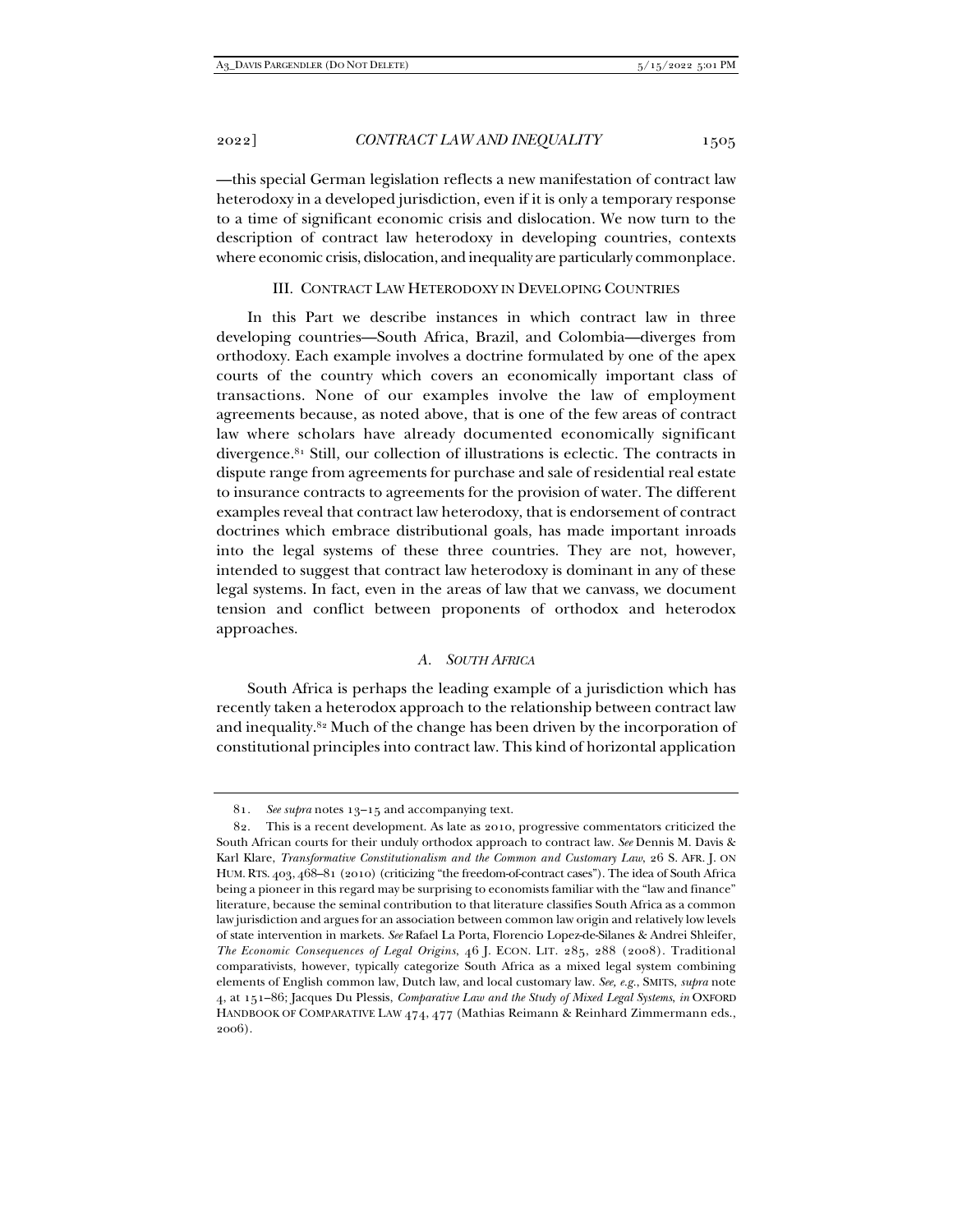of constitutional principles is expressly required by the South African Constitution which states: "[W]hen developing the common law or customary law, every court, tribunal or forum must promote the spirit, purport and objects of the Bill of Rights."83

In a prominent series of decisions, the Constitutional Court of South Africa has taken the position that both principles of contract law and decisions about whether to enforce specific contractual terms must conform to constitutional values,84 which might entail departing from "colonial legal tradition represented by English law, Roman law and Roman Dutch law."85 Among those constitutional values is "*ubuntu*," an African concept which "emphasises the communal nature of society and 'carries in it the ideas of humaneness, social justice and fairness' and envelopes 'the key values of group solidarity, compassion, respect, human dignity, conformity to basic norms and collective unity.'"86

# 1. Prejudgment Interest

In *Paulsen v. Slip Knot Investments 777 Ltd.*, the Constitutional Court explicitly set out that limits on the principle of freedom of contract must be fashioned in light of socioeconomic realities that include substantial amounts of economic inequality and poverty.87 The appeal concerned the scope of the ancient *in duplum* doctrine, a rule that limits the interest that a creditor can recover on debts in arrears to an amount equal to the principal of the debt. At issue in *Paulsen* was whether the rule applied to interest that accrued after the institution of legal proceedings but before the date of judgment (there was no dispute that interest could accrue after judgment).<sup>88</sup> In a 1997 decision called *Oneanate*, South Africa's Supreme Court of Appeal decided that the *in duplum* rule should be suspended during the pendency of litigation.<sup>89</sup>

 <sup>83.</sup> S. AFR. CONST., 1996 § 39(2).

<sup>84</sup>*. See Barkhuizen v. Napier* 2007 (5) SA 323 (CC) at para. 30 (S. Afr.) ("[T]he proper approach to the constitutional challenges to contractual terms is to determine whether the term challenged is contrary to public policy as evidenced by the constitutional values, in particular, those found in the Bill of Rights."); *Everfresh Market Virginia v. Shoprite Checkers* 2012 (1) SA 256 (CC) at para. 48 (S. Afr.) ("I accept the contention that a given principle of the common law of contract ought to be infused with constitutional values does raise a constitutional issue.").

<sup>85</sup>*. Everfresh* (1) SA at para. 23; *see id.* at para. 71 (Moseneke, J., concurring).

<sup>86</sup>*. Id.* at para. 71 (footnote omitted).

<sup>87</sup>*. See Paulsen v. Slip Knot Invs. 777 Ltd*. 2015 (3) SA 479 (CC) at para. 66 (S. Afr.) ("We need to look at South Africa's socio-economic realities. A large percentage of the providers of credit are large, established and well-resourced corporates. On the other hand, although there may be what the dissenting judgment refers to as 'stout-boned' credit consumers, it would be ignoring our country's economic reality to suggest that there is any comparison between these corporates and most credit consumers.").

<sup>88</sup>*. Id.* at para. 96 ("It is settled law that the *in duplum* rule permits interest to run anew from the date that the judgment debt is due and payable.").

<sup>89</sup>*. See Standard Bank of South Africa Ltd. v. Oneanate Invs. Ltd.* 1998 (1) SA 811 (SCA) at para. 50 (S. Afr.) ("[T]he *in duplum* rule is suspended *pendente lite* . . . ." (emphasis added)).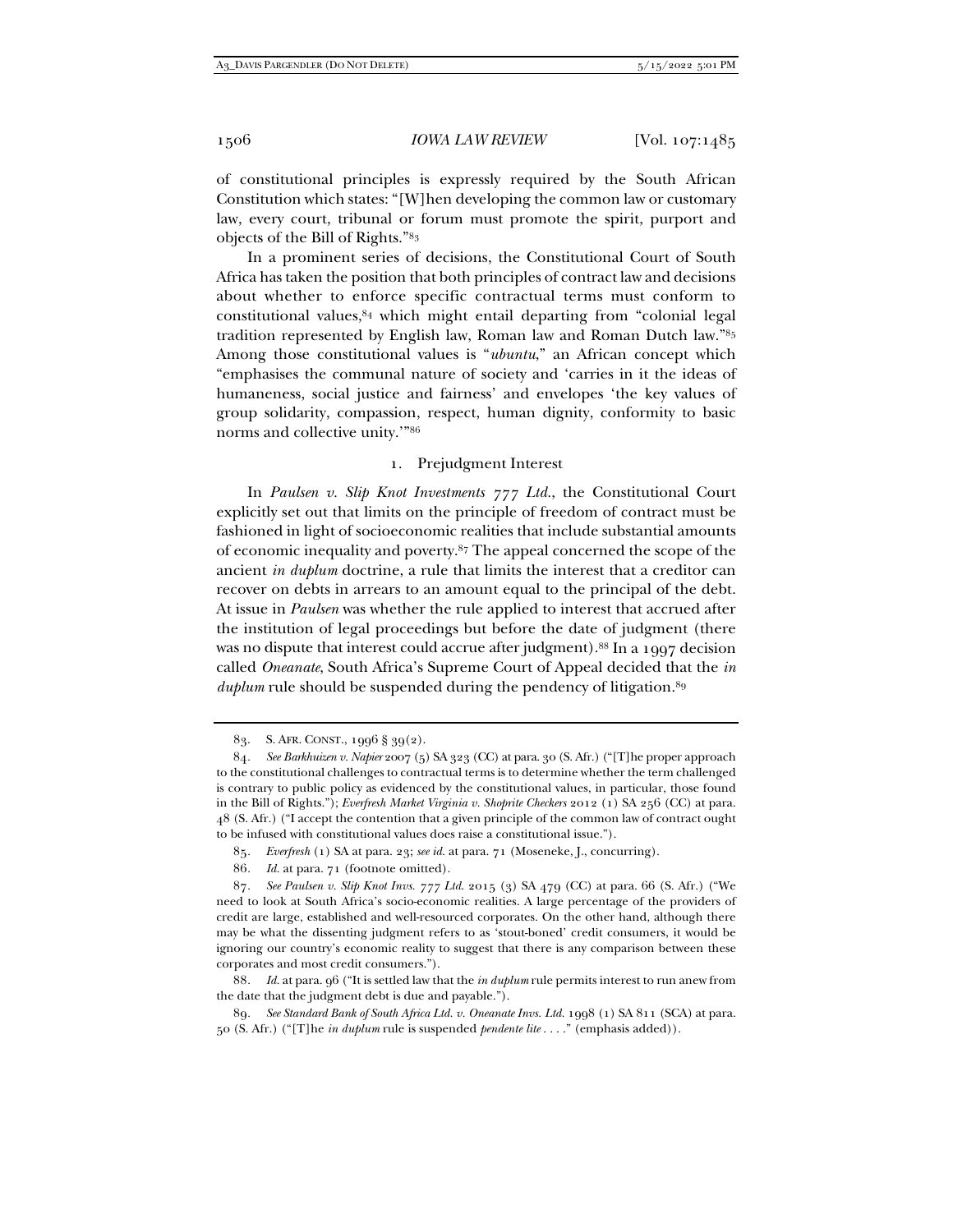The debtors in *Paulsen* were sureties for a property developer that had defaulted on a debt of R12 million.90 The loan agreement specified that interest was to accrue at the rate of three percent per month. Under the traditional *in duplum* rule, the creditor could not have a judgment for more than R24 million. Under the narrower version of the rule favored in *Oneanate*, the creditor was entitled to a judgment for  $R_{72}$  million.<sup>91</sup>

In a split decision, the Constitutional Court in *Paulsen* decided to reinstate the traditional *in duplum* rule. In the main opinion, Justice Madlanga wrote that the court in *Oneanate* misread the relevant authorities and ignored relevant public policy considerations. The overlooked considerations were the risks that modification of the rule would prejudice debtors and inhibit their constitutional right of access to the courts. Justice Madlanga reasoned that "debtors, despite a genuinely held belief that they have a valid defence, may sooner opt to settle a claim than face the potentially financially ruinous interest that would again commence to pile up once court process was served."<sup>92</sup>

Justice Madlanga acknowledged that there were competing policy considerations. In particular, the traditional rule would encourage debtors to prolong litigation by raising frivolous defenses or employing other delaying tactics. This might in turn raise a constitutional concern if it caused creditors to abandon claims against defaulting debtors because the value was eroded by inflation.93 Pulling in the other direction, though, was the fact that creditors could protect themselves by charging relatively high rates of interest, avoiding lending to debtors who were bad risks, and litigating swiftly.94 He also noted that debtors' delaying tactics could be addressed by means of summary judgment and punitive costs awards.95 More importantly, he believed that bearing the costs of prolonged litigation would prejudice debtors more than creditors because although the Paulsens appeared to be "stout-boned commercial parties," debtors generally were more likely to be financially vulnerable.96

We need to look at South Africa's socio-economic realities. A large percentage of the providers of credit are large, established and wellresourced corporates. On the other hand, although there may be what the dissenting judgment refers to as "stout-boned" credit consumers, it would be ignoring our country's economic reality to suggest that there is any comparison between these corporates and most credit consumers. To many credit consumers, who fall on the

92*. Id.*

<sup>90</sup>*. Paulsen* (3) SA at para. 2.

<sup>91</sup>*. Id.* at para. 63.

<sup>93</sup>*. Id.* at para. 65.

<sup>94</sup>*. Id.* at paras. 81–85.

<sup>95</sup>*. Id.* at para. 84.

<sup>96</sup>*. See id.* at para.135 (Cameron, J., dissenting); *id.* at para. 69 (Madlanga, J., majority opinion).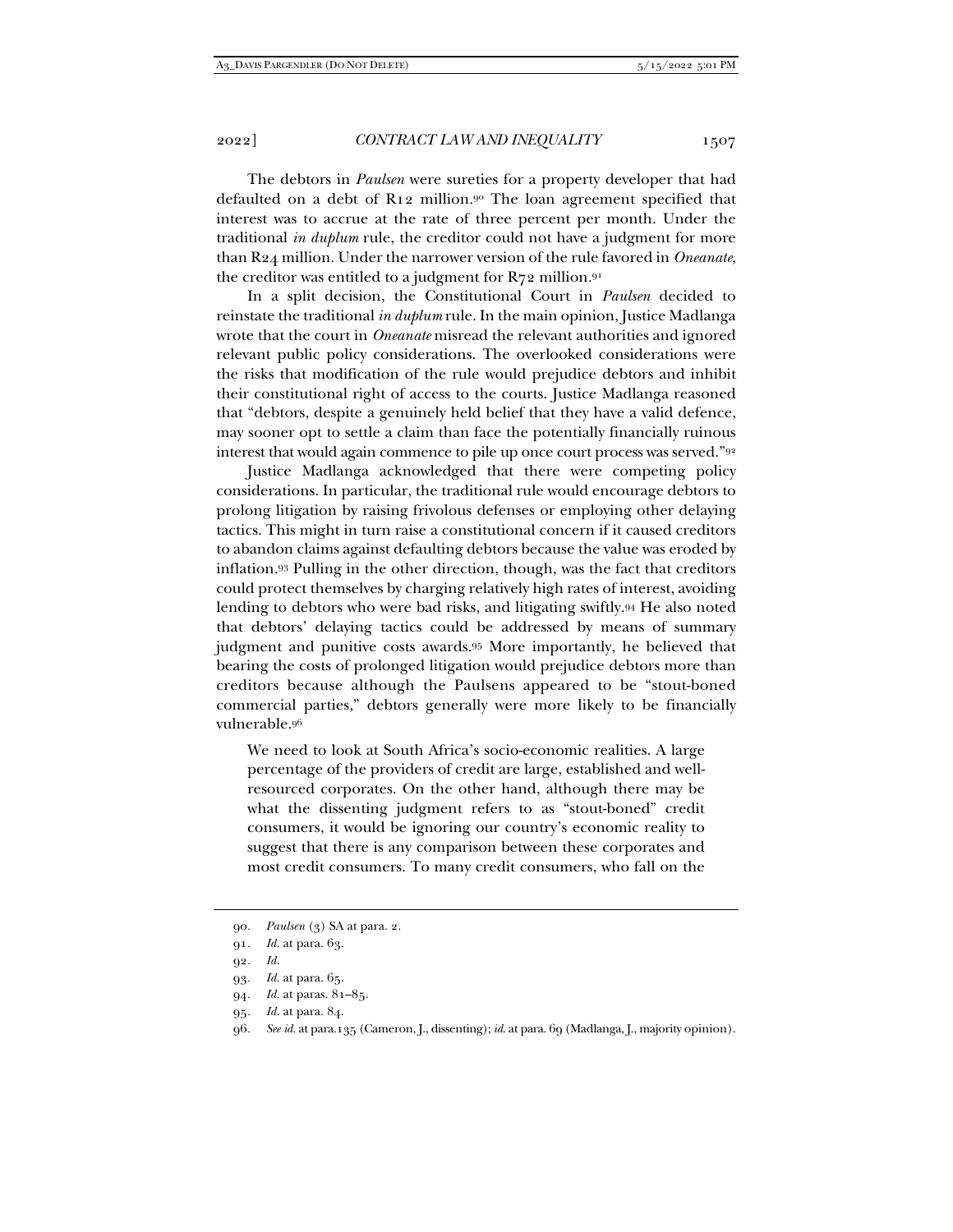wrong side of this country's vast capital disparities, astronomical interest may mean the difference between economic survival and complete financial ruin. While in some cases creditors may lose money to inflation during litigation, this is very unlikely to have the same catastrophic effect on the creditor compared to what the accumulation of run-away interest will have on the debtor. If I were to be forced to make a choice between the two, it would be an easy one for me.97

Justice Madlanga went on to make it clear that he was particularly concerned about debtors who had been affected by apartheid and either remained financially vulnerable or were just emerging from the ranks of the financially vulnerable.

It cannot be plausibly gainsaid that for our democracy to be meaningful, it is only fitting that those previously denigrated by racism and apartheid, confined to the fringes of society and stripped of dignity and self-worth must also enter the terrain of meaningful, substantial economic activity. Surely, our hard-fought democracy could not have been only about the change of the political face of our country and such upliftment of the lot of the downtrodden as the public purse and government policies permit. Entrepreneurship and the economic advancement of those with no history of being financially resourced must be given room to take root and thrive. This can hardly happen without finance. The sort of interest to which *Oneanate* exposes our legal system is deleterious to this necessary economic advancement.98

Accordingly, Justice Madlanga and the majority of the Constitutional Court decided to limit the creditor's judgment to R24 million.99

<sup>97</sup>*. Id.* at para. 66 (citation omitted).

<sup>98</sup>*. Id.* at para. 75 (citations omitted).

<sup>99</sup>*. Id.* at para. 102. Justice Madlanga's judgment, which was joined by two other judges, characterized the decision as a reinstatement of a common law rule that had been abandoned in error. *Id.* at paras. 89–90. He held that development of the common law in this area should be left to the Legislature. *Id.* at para. 91. In a concurring opinion, Moseneke DCJ, joined by four other judges, preferred to say that the common law had been adapted to conform to public policy considerations and constitutional values and that this was a legitimate exercise of judicial power. *Id.* at para. 109–10 (Moseneke, J., concurring). Although we are excluding labor disputes from the scope of this Article, it is worth noting that the concept of *ubuntu* has been invoked in South African employment law as well. *See Nat'l Union of Metalworkers of South Africa obo Nganezi v. Dunlop Mixing & Tech. Servs. (PTY) Ltd.* 2019 (5) SA 354 (CC) at para. 66 (S. Afr.) ("This Court's development of good faith and *ubuntu* in contractual relationships is intended to infuse good faith into unequal contractual relationships, or more equality into hierarchical relationships precisely where the hierarchy leads to the exertion of unfair power over the subordinated party. This is especially so in commercial contracts where the power of one party enables hierarchical exertions over the subordinated other. If the *ubuntu* analogy were appropriately applied here, it would be in relation not to the subordinated employee but to the employer." (emphasis added)).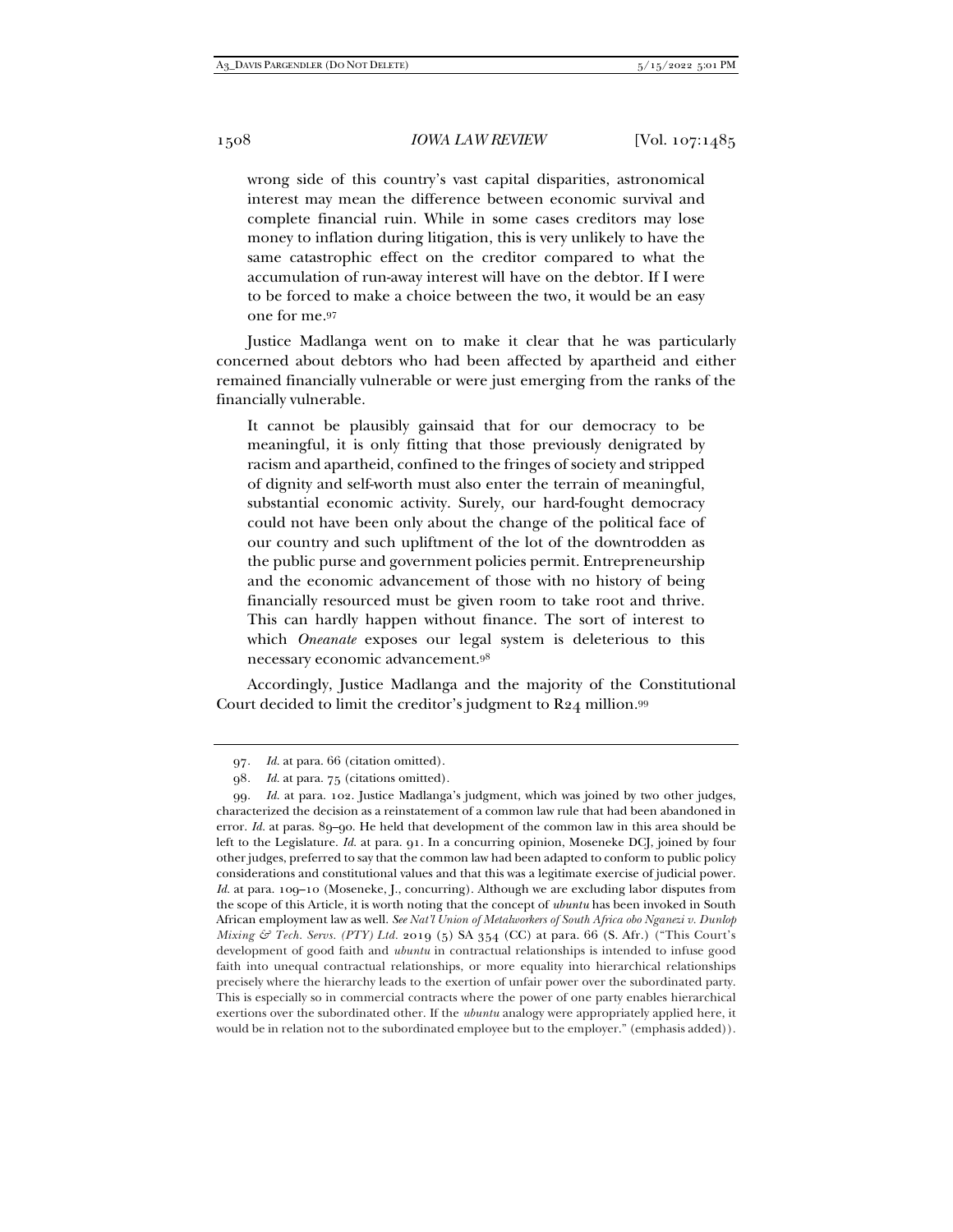#### 2. Installment Purchases of Land

South African jurisprudence also prescribes that constitutional principles inform the interpretation of statutory provisions regulating specific contractual provisions. A prominent example of this sort of application of constitutional principles is *Botha v Rich N.O.*, which concerned the statutory rights of purchasers of land who agree to pay in installments.100 The Alienation of Land Act 1981 authorized a purchaser who paid more than 50 percent of the purchase price to demand that title be registered in their name, subject to the purchaser providing a mortgage in favor of the vendor to secure the purchaser's remaining obligations.101 The central issue in *Botha* was what happens when a vendor fails to comply with a demand for a transfer? Was a purchaser who defaulted on her payments after paying more than 50 percent of the purchase price only entitled to cancel the contract and recover the amount she paid, or could she, in the alternative, demand specific performance of the obligation to register a transfer? The statute mentioned the possibility of cancellation and restitution but said nothing about specific performance.102

In *Botha*, the Court held that the purchaser was entitled to specific performance of the right to a transfer, conditional upon payment of arrears and amounts owed to the local municipality.103 The Court probably could have reached this result based solely on ordinary principles of statutory interpretation. However, the Court went out of its way to say that the case raised a constitutional issue and that its decision was motivated by the constitutional duty to "promote the spirit, purport and objects of the Bill of Rights."104 It pointed out that the statute was enacted to protect installment purchasers and was prompted by the collapse of several township development companies in the 1970s.105 It could have, but did not, note that there was good reason to believe that, in the South African context, people who purchased real estate by installment were likely to be relatively poor.<sup>106</sup>

#### 3. Equality Rights and the Enforcement of Contractual Terms

Concerns about inequality also have influenced the South African Constitutional Court's approach to the enforcement of contractual terms, but

105*. Id.* at paras. 30–31.

<sup>100</sup>*. Botha v. Rich N.O.* 2014 (4) SA 124 (CC) at para. 2 (S. Afr.).

 <sup>101.</sup> Alienation of Land Act 68 of 1981 § 27(1) (S. Afr.).

<sup>102.</sup> *Id.*  $\S\S 27(3)$ ,  $28(1)$ .

<sup>103</sup>*. Botha* (4) SA at paras. 37, 49.

<sup>104</sup>*. Id.* at para. 28.

<sup>106</sup>*. Sarrahwitz v. Maritz N.O.* 2015 (4) SA 491 (CC) at para. 82 (S. Afr.) (Cameron and Froneman,  $\mathcal{I}$ , concurring) ("[P]urchasers who have access to enough money to pay off a property purchase immediately, or within a year, are better-off than those who have to pay in instalments over a period of one year or more. Hence they need less protection than those whose financial circumstances oblige them to pay off their property debt more arduously, over a longer period.").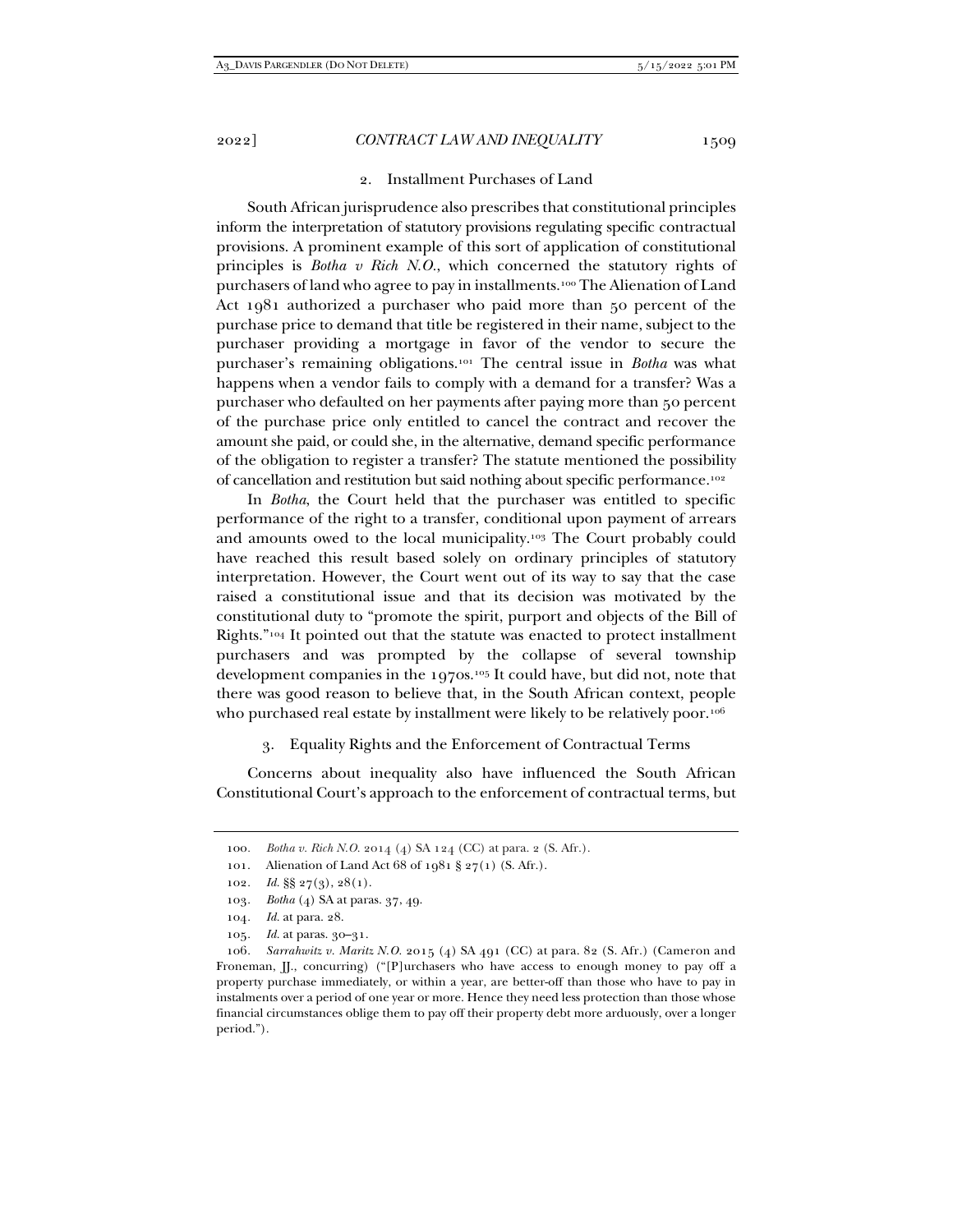less profoundly than in cases concerned with the development of principles of contract law. Technically speaking, the Court does not evaluate contractual terms directly against constitutional norms. Instead, contractual terms are evaluated in light of public policy, which is in turn shaped by constitutional values along with more traditional requirements of reasonableness and fairness. Significantly, the Constitutional Court has decreed that the relative bargaining power of the parties to the contract in question ought to be considered in determining whether contractual terms contravene public policy, stating, "This is an important principle in a society as unequal as ours."107 This contrasts with the approach taken in cases like *Paulsen*, in which the court ignored the fact that the parties seeking relief were "stout-boned" commercial actors.108 It is not entirely clear, though, what counts as evidence of inequality of bargaining power. For instance, the seminal decision in *Napier v. Barkhuisen*  was about whether a limitation of time for bringing claims under an automobile insurance policy was consistent with public policy. The majority in the Constitutional Court decided that there was insufficient evidence that enforcement of the clause was unreasonable.109 However, the court below noted that the insured drove an expensive automobile (a BMW).<sup>110</sup>

The South African Constitutional Court continues to grapple with the challenges of using contract law to promote equality. Although most of the Court's members appear to be convinced of the legitimacy of the exercise, there remain serious questions about how far they are willing to depart from orthodoxy, as well as ongoing concerns about how to accurately identify disadvantaged parties and how to ensure that the potential benefits of decisions are not erased by changes in contracting practices.

All of these issues were raised, but not necessarily resolved, in *Beadica 231 CC v. Trustees for the time being of the Oregon Trust.*<sup>111</sup> In that case the trial judge allowed a set of franchisees to exercise options to renew their leases even though they failed to comply with a requirement that they give notice of intention to exercise the option more than six months prior to the initial termination date. The franchisees were Black-owned enterprises and acquired their businesses as part "of a [B]lack economic empowerment [transaction]"

<sup>107</sup>*. Barkhuizen v. Napier* 2007 (5) SA 323 (CC) at para. 59 (S. Afr.). *Cf. id.* at para. 97 (Moseneke, J., dissenting) ("When one weighs whether a contractual term is at variance with public policy, it matters little, or perhaps matters not, what the personal attributes of the party seeking to escape the results of the time bar are. It is not inconceivable that the personal and social station of the claimant may have some bearing on the public policy evaluation, but ordinarily it is not decisive. It is the likely impact of the impugned stipulation that should be determinative of what public notions of fairness may tolerate.").

<sup>108</sup>*. Paulsen v. Slip Knot Invs. (Pty) Ltd.* 2015 (3) SA 479 (CC) at para. 73 (S. Afr.).

<sup>109</sup>*. Id.* at para. 84.

<sup>110</sup>*. Napier v Barkhuizen* 2006 (4) SA 1 (SCA) at para. 15 (S. Afr.).

<sup>111</sup>*. See generally Beadica 231 CC v. Trustees for the time being of the Oregon Trust* 2020 (5) SA 247 (CC) (S. Afr.) (discussing when a court may refuse to enforce a contractual term on public policy grounds).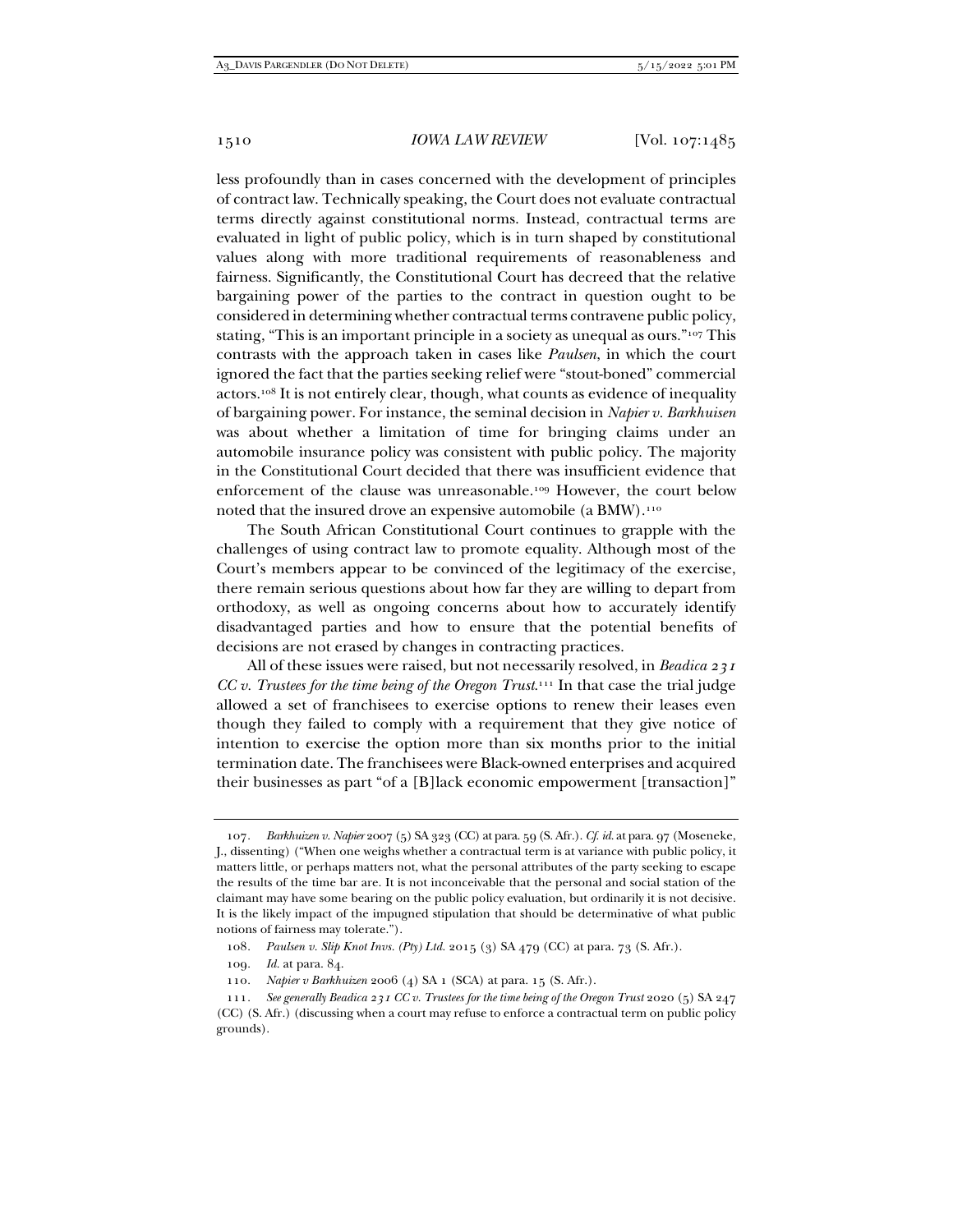funded by the National Empowerment Fund,<sup>112</sup> a public agency legislatively charged with "facilitat[ing] the redressing of economic inequality which resulted from the past unfair discrimination against historically disadvantaged persons."113

The trial judge noted that the statutory initiative would be dealt a blow if the lease were cancelled.114 He found that cancellation would be a disproportionate sanction.115 He also referred to the competing policy considerations of, on the one hand, legal certainty and, on the other hand, the importance of infusing contract law with good faith and fairness and constitutional values such as *ubuntu*.

The trial decision in *Beadica* was overturned on appeal,<sup>116</sup> and that result was upheld by a divided Constitutional Court. The seven judges in the majority found that the renewal terms were written "in simple, uncomplicated language, which an ordinary person could reasonably be expected to understand," and so the franchisees failed to satisfy their onus of showing that enforcement would be unreasonable.117 The majority also was unsympathetic to the franchisees' claim that strict enforcement of the renewal provision would violate public policy because it would be inconsistent with the constitutional right to equality.

In her majority opinion, Theron J. strongly rejected the proposition that enforcement of a contractual term would violate the constitutional right to equality merely because it would prejudice a member of a historically disadvantaged group. In fact, she suggested that refusing to enforce the contract would hurt rather than help the cause of equality, worrying that contracting parties would respond to such a legal rule by adjusting other terms of their contracts with members of disadvantaged groups, or refusing

<sup>112</sup>*. Id.* at para. 2.

<sup>113.</sup> National Empowerment Fund Act 105 of 1998 § 3 (S. Afr.).

<sup>114</sup>*. Beadica 231 CC v. Trustees, Oregon Unit Trust* 2018 (1) SA 549 (WCC), at para 39 (S. Afr.).

<sup>115</sup>*. Id.* at para. 42.

<sup>116</sup>*. Beadica 231 CC* (5) SA at para. 12.

<sup>117</sup>*. Id.* at paras. 93–95.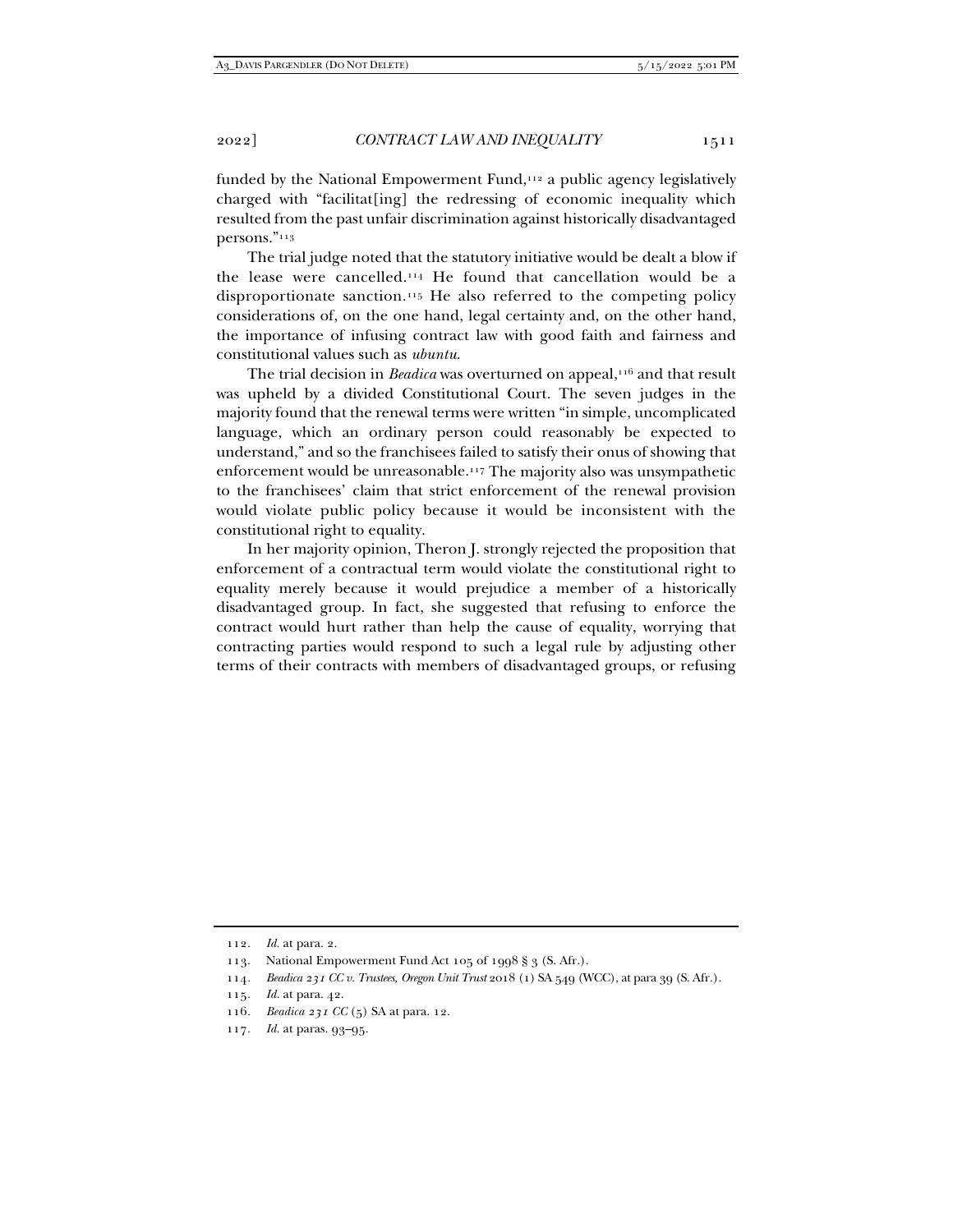to contract with them altogether.118 Her concern echoes a recurring theme in legal academics' defenses of contract law orthodoxy.119

The two dissenting judgments both argued that there was sufficient evidence to conclude that the franchisees were relatively unsophisticated and in a position of unequal bargaining power compared to the franchisors.120 The dissenting judges would have found that enforcement in these circumstances was contrary to good faith, public policy, and *ubuntu*. 121 The majority's opinion, however, draws very important boundaries around heterodoxy in South African contract law.

#### *B. BRAZIL*

Brazil's contract law is heterodox, both in form and substance. Courts habitually note the "change in paradigm" in private law from a merely "liberal, individualistic, and patrimonial" view of private relations to one which emphasizes "good faith, the social function of contract and property and the valuing of the existential minimum."122 The effect is that "the right to liberty and party autonomy needs to be weighed against the duty of social solidarity, in the sense that citizens must mutually help each other to preserve humanity and build a free, just, and solidary society that belongs to everyone

118. The passage merits quoting in full:

*Id.* at para. 101 (footnote omitted).

119. See the discussion of avoidance *infra* Section IV.C.3.

The National Empowerment Fund Act established the Fund to facilitate the redress of economic inequality that resulted from unfair discrimination against historically disadvantaged persons. This falls within the scope of the "measures" envisioned by section  $q(z)$  of the Constitution (as would initiatives funded by the Fund). The applicants have not shown that the failure of their businesses, in these circumstances, would unjustifiably undermine substantive equality. To hold that the failure of a black economic empowerment initiative financed by the Fund renders the enforcement of the renewal clauses deleterious to the constitutional value of equality would have the undesirable result of defeating the Funds own objects. This is because the effect of this finding would increase the risk of contracting with historically disadvantaged persons who benefit from the Fund. If the applicants were to succeed, it would establish the legal principle that enforcement of a contractual term would be inimical to the constitutional value of equality, and therefore contrary to public policy, where enforcement would result in the failure of a black economic empowerment initiative. This could, in turn, deter other parties from electing to contract with beneficiaries of the Fund, or force beneficiaries to offset the increased risk by making concessions on other contractual aspects during contract negotiations. These outcomes would, in effect, undermine the very objects that the Fund and section  $q(2)$  seek to achieve.

<sup>120</sup>*. Beadica 231 CC* (5) SA at paras. 196–98, 202 (Froneman, J., dissenting); *id.* at paras. 224–26 (Victor A.J, dissenting).

<sup>121</sup>*. Id.* at paras. 201–02 (Froneman, J., dissenting); *id.* at paras. 230–31 (Victor A.J, dissenting).

 <sup>122.</sup> S.T.J., Agravo em Recurso Especial No. 1.681.421-RJ, Relatora: Ministra Maria Isabel Gallotti, 24.08.2020, 2980 Diario da Justiça [D.J.], 27.08.2020, 4 (Braz.) (quoting the decision by the Rio de Janeiro Court of Appeals in the case).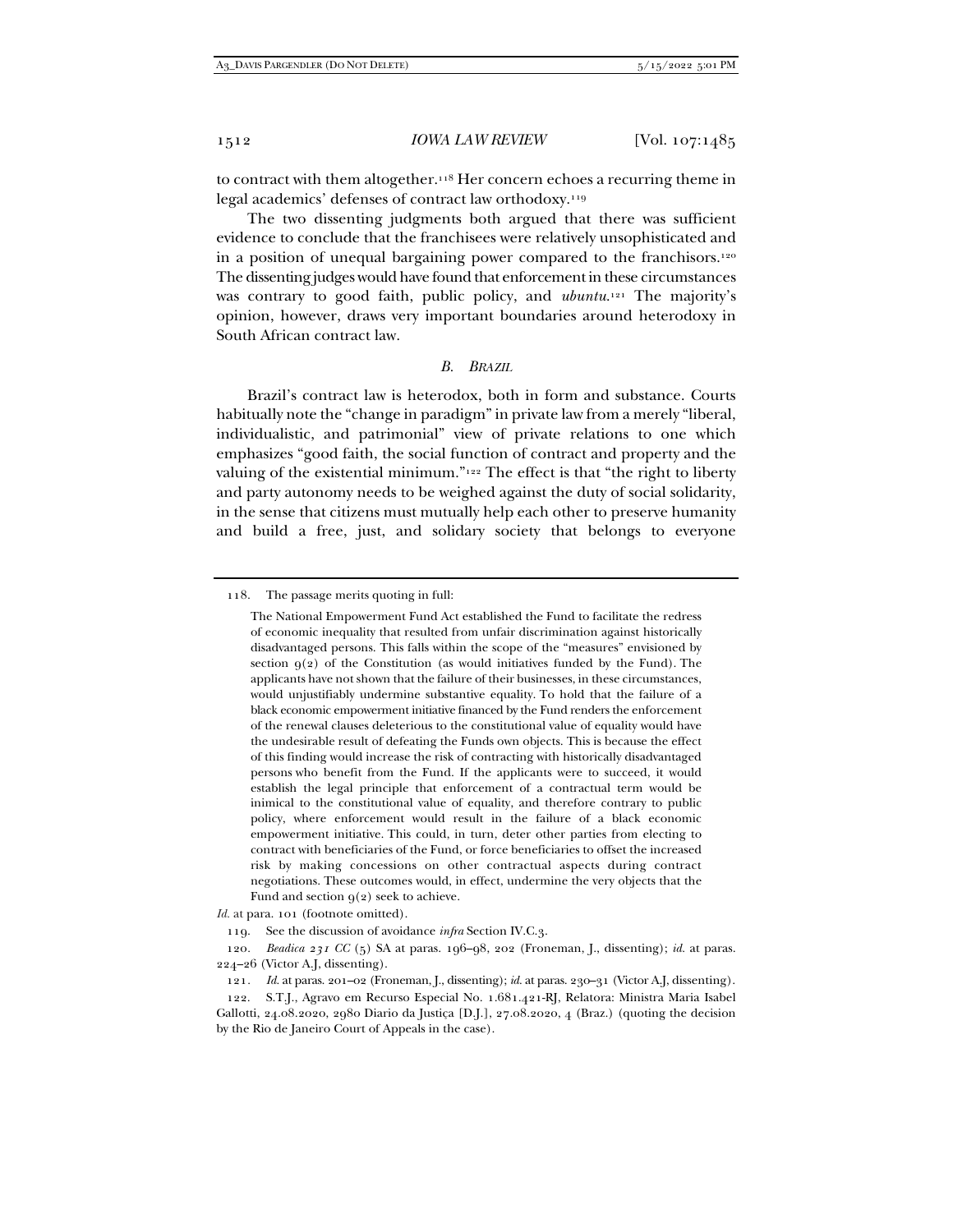indistinctly."123 In this view, "solidarity is a guideline, an interpretative value, a guide to distributive justice," while "good faith is the translation of the respect to human dignity" and "represents the functionalization of private relations based on solidarity."124 The scholarly push for the "constitutionalization of civil law" through horizontal effects of fundamental rights has been highly influential, even if the phenomenon is resented by doctrinal and law-andeconomics scholars.125

Judicial and scholarly rhetoric on the role of human dignity, the social function of contract, and social solidarity in contract law disputes is pervasive. A search of abstracts (*ementas*) of contract opinions by Brazil's Superior Court of Justice (*Superior Tribunal de Justiça* ("STJ"))126 alone returned over 1,700 results for "human dignity," over 13,000 results for "social function," and over 780 results for "social justice."127 However, not all heterodox rhetoric translates into heterodox results, and not all heterodox results are based on heterodox rhetoric. While noting that heterodox rhetoric is widespread, this Section will focus primarily on the distinct contours of the Brazilian contract law regime (heterodox results) that appear to set it apart from the international norm in developed countries.

Brazilian scholars have long argued "that the *substance* of courts' approach to contract enforcement"—rather than the duration and cost of procedures, as assumed by the international literature and the World Bank —is potentially distinct and problematic.128 According to a survey of Brazilian judges by political scientists in the early 2000s, only 48 percent of respondents argued that contracts must be respected independently of social repercussions, whereas 61 percent of them declared that the achievement of social justice justifies breaches of contract.<sup>129</sup> A famous 2005 article by some of Brazil's most prominent economists blamed the country's "extraordinarily high interest rates" for private credit on legal uncertainty due to courts' "anti-creditor bias," which they attributed, among other things, to "deep social differences and the

 127. Search conducted on the website www.stj.jus.br on Sept. 9, 2020. *See* https://www.stj.jus .br/sites/portalp/Inicio [https://perma.cc/QX5W-N6DQ].

128*. See Comparative Contract Law and Development*, *supra* note 7, at 1736.

<sup>123</sup>*. Id.* The case in question concerned the abusive use of proxies by the administrator of a housing condominium to repeatedly elect himself and approve his accounts. *Id.*

<sup>124</sup>*. Id.* at 5.

 <sup>125.</sup> For a critique, see Luciano Benetti Timm, *Ainda sobre a Função Social do Direito Contratual no Código Civil brasileiro: Justiça distributiva* versus *eficiência econômica*, 2 REVISTA DA AMDE 1, 14  $(2009).$ 

 <sup>126.</sup> The Superior Court of Justice is Brazil's court of last resort on federal law. Its jurisdiction encompasses all matters of private law, including contract law.

 <sup>129.</sup> BOLÍVAR LAMOUNIER & AMAURY DE SOUZA, AS ELITES BRASILEIRAS E O DESENVOLVIMENTO NACIONAL: FATORES DE CONSESNO E DISSENSO 21 (2002). For another prominent survey result along the same lines, see generally ARMANDO CASTELAR PINHEIRO, JUDICIÁRIO, REFORMA E ECONOMIA: A VISÃO DOS MAGISTRADOS (2003).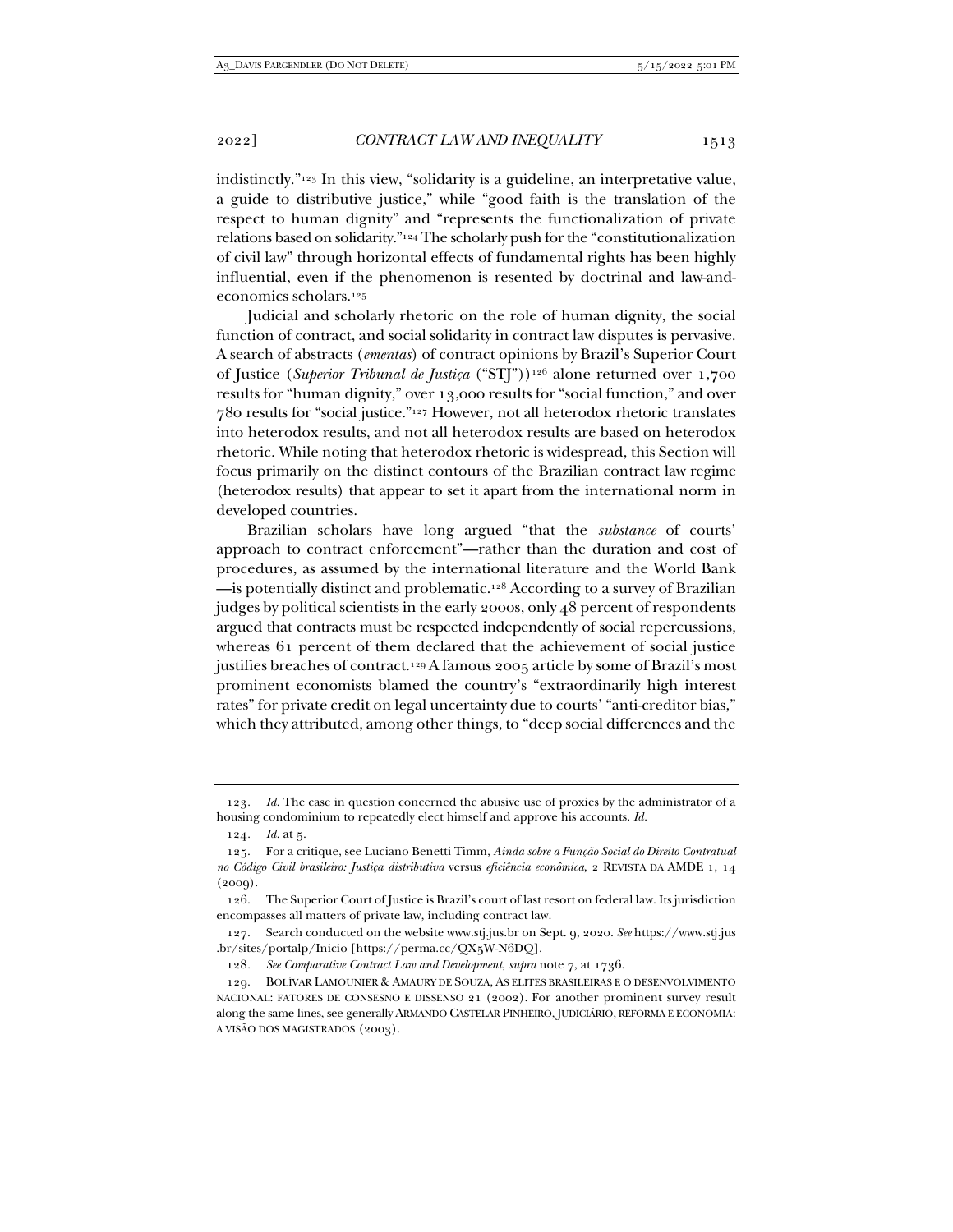high levels of income concentration in the country."<sup>130</sup> Since then, a local literature has emerged to challenge both the existence and root causes of the alleged legal uncertainty and anti-creditor bias.131 Nevertheless, the use of constitutional principles and social considerations in adjudicating contract disputes in Brazil is largely accepted as a descriptive matter, though contested from a normative standpoint.

# 1. Consumer Housing Purchases and Heterodox Contract Remedies

One notable instance of doctrinal heterodoxy appears in the judicial treatment of contracts for the acquisition of new housing from construction companies. A fairly common market practice is for consumers to acquire new housing through monthly installments before and during construction, effectively prepaying for their unit and helping to finance the housing project. As in South Africa, this longstanding practice likely responds, at least in part, to failures in the country's credit markets, leading to inordinately high interest rates in consumer and financial credit.<sup>132</sup>

In this context, a common fact pattern is the contractual breach by a consumer who is unable or unwilling to make the agreed-upon installment payments. From an orthodox perspective, the legal treatment of this fact pattern should be reasonably straightforward. The construction company should be able to seek enforcement of the contract by demanding payment or to terminate the contract and seek either expectation damages or stipulated damages. In the case of a falling market, expectation damages could be substantial. Stipulated damages clauses in the sales contract could be subject to judicial scrutiny if excessive.

The resolution of this type of dispute in Brazil has differed sharply from the description above. Courts came to recognize consumers' rights to terminate the contract at-will and obtain restitution of circa 85 percent of the installment amounts paid.133 This solution diverges from standard contract

 <sup>130.</sup> Persio Arida, Edmar Lisboa Bacha & André Lara-Resende, *Credit, Interest, and Jurisdictional Uncertainty: Conjectures on the Case of Brazil*, *in* INFLATION TARGETING, DEBT, AND THE BRAZILIAN EXPERIENCE, 1999 TO 2003, at 265, 270, 286 (Francesco Giavazzi, Ilan Goldfajn & Santiago Herrera eds., 2005).

<sup>131</sup>*. See*, *e.g.*, Luciana Luk-Tai Yeung & Paulo Furquim de Azevedo, *Neither Robin Hood nor King John: Testing the Anti-Creditor and Anti-Debtor Bias in Brazilian Judges*, 6 ECON. ANALYSIS L. REV. 1, 17–18 (2015) (finding that decisions by the Superior Court of Justice opinions rule in favor of debtors and creditors in roughly equal proportion); *supra* note 26.

 <sup>132.</sup> The root causes of the financial market failures are contested. One prominent line of work attributes high interest rates to judicial bias toward debtors vis-à-vis creditors. Arida et al., *supra* note 130, at 274. Other commentators blame significant market concentration in the banking sector, as well as macroeconomic conditions. *See, e.g.*, Salama *supra* note 26, at 120–25 (attributing the root of financial shortcomings to high interest rates).

<sup>133</sup>*. See*, *e.g.*, S.T.J., Agravo Regimental no Recurso Especial 1.500.990-SP, 3a Turma, Rel. Moura Ribeiro, J. 26.04.2016, DJe 10.05.2016 (Braz.).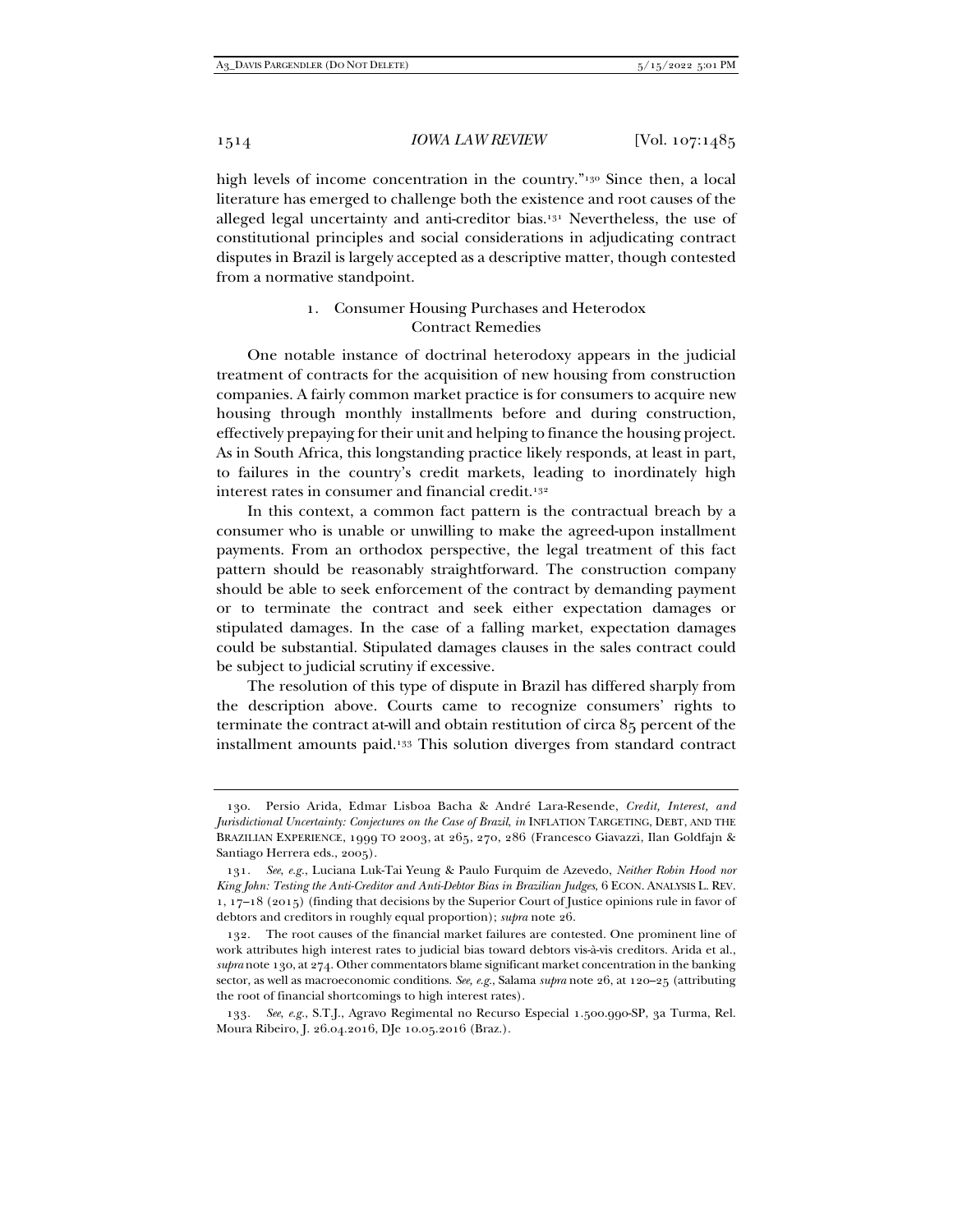law insofar as the construction company has no right to demand performance, and the damages are fixed between 10 and 25 percent of the amounts paid in. In practice, this means that the sole remedy for breach is a court-imposed liquidated damages clause, which easily may be either over or undercompensatory. In other words, the basic notion of contract as an agreement backed by expectation damages is no longer available in this highly significant segment of the Brazilian economy.<sup>134</sup>

No statutory rules prescribe this outcome. The Consumer Protection Code of 1990 (*Código de Defesa do Consumidor*) states that:

In contracts for the purchase and sale of movable and immovable goods against payment in installments, as well as in fiduciary alienations in guarantee, clauses that establish the total loss of installments paid for the benefit of the creditor claiming the termination of the contract for breach and the repossession of the sold product are deemed to be null and void.<sup>135</sup>

This provision can be understood as a form of statutory constraint on penalty clauses and, as such, is largely consistent with contract law orthodoxy. Brazil's President vetoed another more heterodox provision of the Consumer Protection Code requiring the restitution of all amounts paid minus the economic benefit received.136

The heterodox exit option granted to consumers followed from a series of incremental doctrinal steps based on somewhat traditional contract law principles.137 In the first cases to reach the Superior Court of Justice, the Court

 <sup>134.</sup> This bears resemblance to the cancellation right afforded by statute in South Africa to installment purchasers of real estate. *See supra* text accompanying note 100–05.

 <sup>135.</sup> Lei No. 8.078, de 11 de setembro de 1990, Diário Oficial da União [D.O.U.] de 12.9.1990, art. 53 (Braz.). European scholars have described Brazil's consumer contracts law as offering a comparatively "very high level . . . of consumer protection, and [a] strong tendency to favour the so-called weaker party." Otavio Luiz Rodrigues Junior & Sergio Rodas, *Interview with Reinhard Zimmermann and Jan Peter Schmidt*, 4 REVISTA DE DIREITO CIVIL CONTEMPORÂNEO 379, 403 (2015) (quoting Jan Peter Schmidt).

 <sup>136.</sup> Brazilian law permits Presidential line vetoes. The original provision approved by Congress (but vetoed by the President) provided that "the debtor will have the right to the compensation or restitution of installments paid by the time of contractual termination, adjusted for inflation, less the economic benefit obtained with use." Mensagem No. 664, de 11 de Setembro de 1990, Diário Oficial da União [D.O.U.] de 12.9.1990, art. 53 §1 (Braz.). This rule is similar to the result later embraced by courts, though it differed by not allowing consumers to sue for termination, and by requiring courts to ascertain the value of the economic advantage obtained by use (rather than universally applying a fixed rate such as 15 percent of payments made). It is noteworthy for offering restitution of benefits enjoyed by the purchaser as the sole remedy for this type of contract breach. The official message accompanying the Presidential veto specifically noted that, in disregarding the various costs incurred by sellers in installment contracts, the rule in question led to "unfair treatment" and "unforeseeable consequences for various sectors of the economy." *Id.*

 <sup>137.</sup> This form of exit rights bears little resemblance to the far narrower cancellation rights awarded by EU law (and also Brazil's Consumer Protection Code) for contracts negotiated at the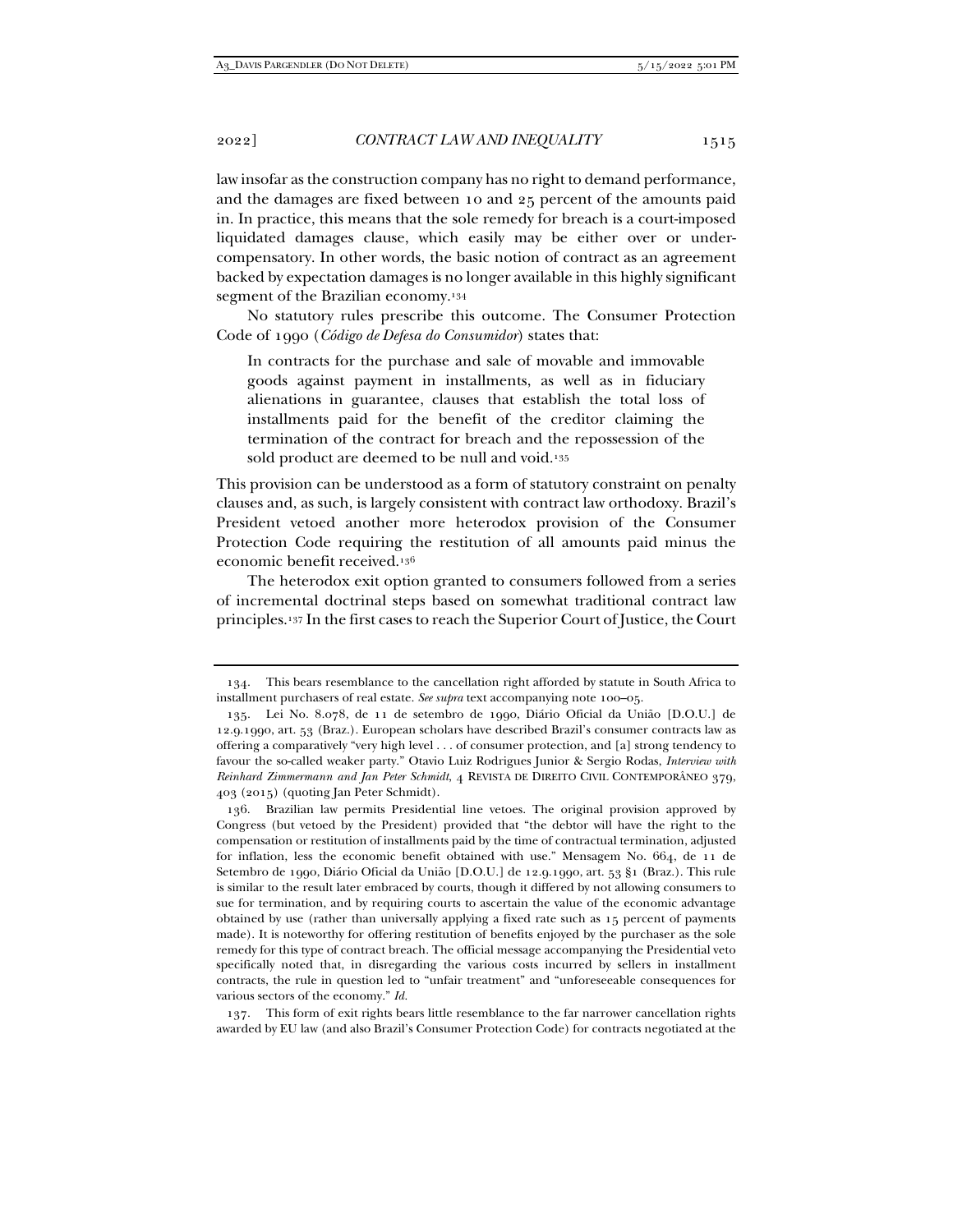held that "the defaulting debtor in principle has no right to request the termination of the contract," a conclusion to be altered only if "there is a supervening fact which is sufficiently strong to justify the breach."<sup>138</sup> The Court then found that currency devaluation and the application of various criteria for inflation adjustment under different national economic plans were supervening facts authorizing the termination of the contract because it was impossible, as a practical matter, for the consumer to perform.139 The Court also found in such cases that contractual penalty clauses providing for the forfeiture of 90 percent of the amounts paid were abusive under the Consumer Protection Code—also not an outlandish conclusion in view of traditional suspicion of penalty clauses.140

In 2002 the Court settled a split between its chambers and confirmed that a consumer purchaser of real estate could unilaterally terminate the agreement due to the "insupportability" of installments. It also permitted the construction company to retain 25 percent of the amount paid "considering not only the costs of the company with the project but also the fact that, in this case, it was the plaintiff who took the initiative to breach the agreement."141 The dissenting justices argued that the majority's interpretation was unreasonable in effectively implementing a vetoed statutory provision.<sup>142</sup>

Subsequent decisions did away with the requirement of changed circumstances or the impossibility or insupportability of payments by the purchaser, effectively permitting home buyers to terminate purchase agreements at will. Courts also increasingly settled on the retention of a fixed percentage by the construction company, typically 10 or 15 percent of the amounts paid, without examining the particular benefits accruing to the consumer or damages incurred by the company. This form of remedial heterodoxy—in the form of judicially imposed liquidated damages that dispense with proof of benefit or harm—likely responds to the massive caseload facing Brazilian courts. From a functional perspective, courts effectively implied a termination option subject to a small liquidated damages clause in all consumer contracts for the purchase of new housing.

doorstep or outside of a trader's establishment, which are limited in time to seven days following the purchase.

 <sup>138.</sup> S.T.J., Recurso Especial No. 109.331-SP, Relator: Min. Ruy Rosado de Aguiar, 24.02.1997, D.J., 31.03.1997, 9638, 2 (Braz.).

<sup>139</sup>*. Id.* at 1 ("[W]hen the breach is justified in view of supervening fact preventing contractual performance, with resulting imbalance due to the devaluation of the currency, the successive application of economic plans and different criteria to adjust the credit amount, the debtor may request the termination of the contract.").

 <sup>140.</sup> S.T.J., Recurso Especial No. 115.671, Relator: Min. Waldemar Zveiter, 08.08.2000, D.J., 02.10.2000, 161, 11 (Braz.).

 <sup>141.</sup> S.T.J, Embargos de Divergência em Recurso Especial No. 59.870, Relator: Min. Barros Monteiro, 10.04.2002, D.J., 09.12.2002, 281, 6 (Braz.).

<sup>142</sup>*. Id.*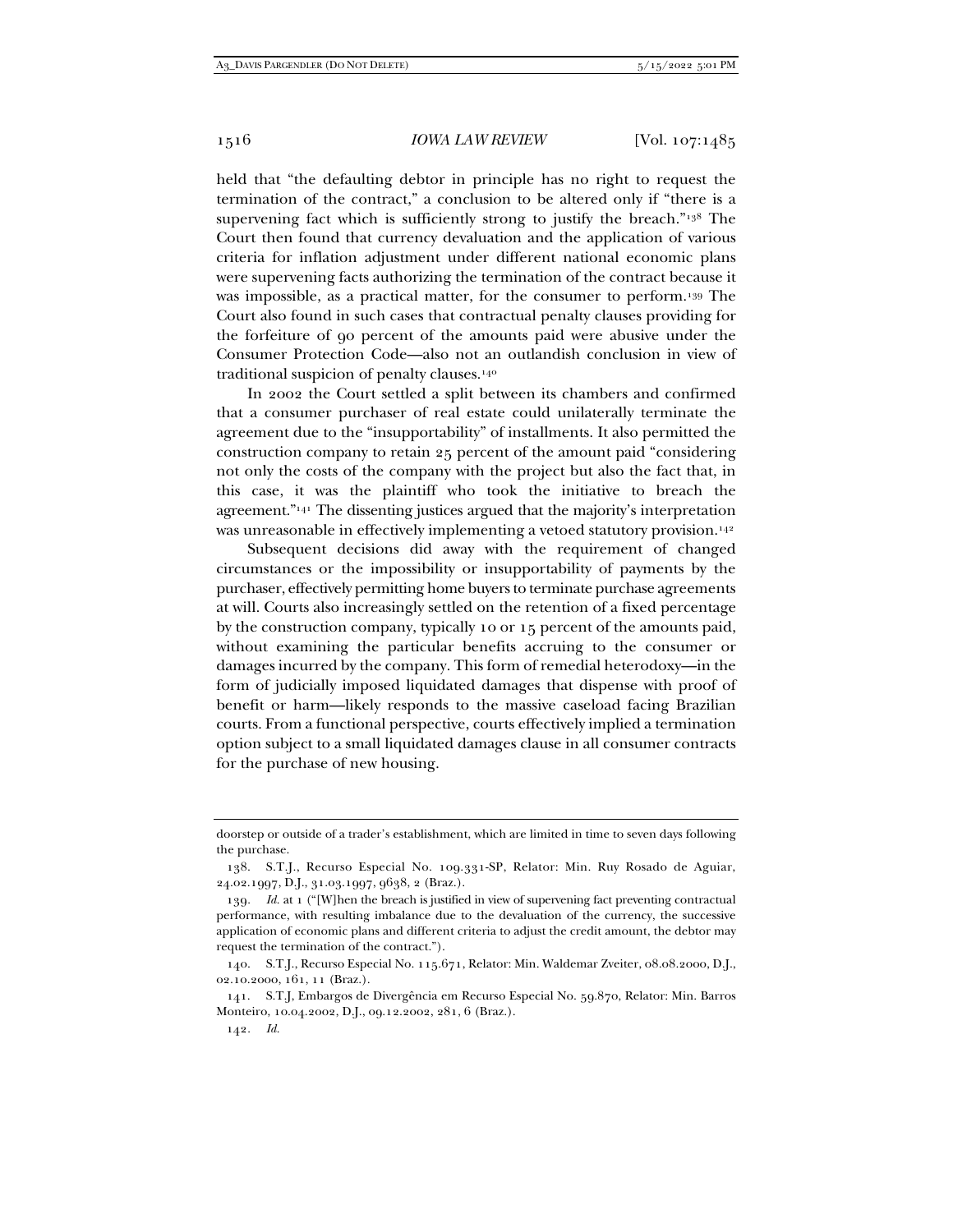Concerns about inequality and social justice likely played a role in the development of this line of opinions, which effectively shifted labor and real estate market risks from consumers to construction companies.143 During the period of soaring house prices in the early 2000s, the implied exit option benefited consumers and construction companies alike, as the latter obtained financing from the first purchasers and then resold the units for a higher price if the initial purchasers were unable to pay. The termination agreements written in the shadow of the exit option case law were called "*distratos*"—a term that, according to the Civil Code, designates a mutual agreement to terminate a contract, even though not all terminations were entirely voluntary given the prevailing jurisprudence.144 Nevertheless, when the housing market bubble exploded around 2014, demand for *distratos*—evidently encouraged by the heterodox jurisprudence—became a major problem for construction companies, some of which filed for bankruptcy during this period.

After significant lobbying from construction companies, a 2018 statute increased the maximum amount that could be retained in case of *distratos* to 50 percent of the amounts paid.145 Strengthening the force of the contractual obligation was a step toward orthodoxy, although the reform is still heterodox in sanctioning now statutory liquidated damages in lieu of a default of expectation damages.

Brazilian law also provides other instances of heterodox approaches to contract remedies in the name of equality, such as imposing a requirement of symmetry in the application of penalty clauses. This means that if a consumer

 <sup>143.</sup> Brazilian courts have also protected purchasers of housing against the risk of insolvency on the part of construction companies. In the 1990s, Encol, one of the country's major construction companies, went bankrupt, causing great harm to consumers who had prepaid for their housing units. Even though many of Encol's units had been mortgaged to banks and duly registered, the Superior Court of Justice granted consumers who had paid the purchase price full title free of encumbrances, thus eliminating the banks' collateral. *See* S.T.J., Recurso Especial No. 415.667, Relator: Min. Aldir Passarinho Junior, 20.02.2003, 293 Diario da Justiça [D.J.], 07.04.2003, 1–2 (Braz.). Subsequent decisions concerning similar fact patterns invoked the social function of contracts to favor consumer purchasers, noting "the clear and systematic movement in the direction of correcting social distortions, in an attempt to reduce inequalities and afford mechanisms for the judge to seek the achievement of justice in the best possible way." S.T.J, Recurso Especial No. 691.738, Relatora: Min. Nancy Andrighi, 12.05.2005, 371, Diario da Justiça [D.J.], 26.09.2005, 8 (Braz.). The opinion also noted that "the only way to optimize the realization of the principle of equality is by recognizing that, in some situations, the subjects of a legal relation *are not in similar position*. In these cases, in which factual circumstances provoke an imbalance, treating these subjects as *objectively* equal is not enough for the full realization of the principle of equality. It is necessary to rebalance the poles of the relation, establishing exceptional rules that protect the weaker party." *Id.* This resulted in the enactment of a summary of the Court's uniform jurisprudence on the matter through *súmula* 308 in 2005, which states "the mortgage instituted by the construction company and the financing agent, before or after the preliminary agreement for the purchase and sale, has no effects vis-à-vis the purchasers of real estate." *Id.* at 7–8.

 <sup>144.</sup> CÓDIGO CIVIL (C.C.), 2002, art. 472 (Braz.).

 <sup>145.</sup> Lei No. 13.786, de 27 de Dezembro de 2018, DOU de 28.12.2018 (Braz.).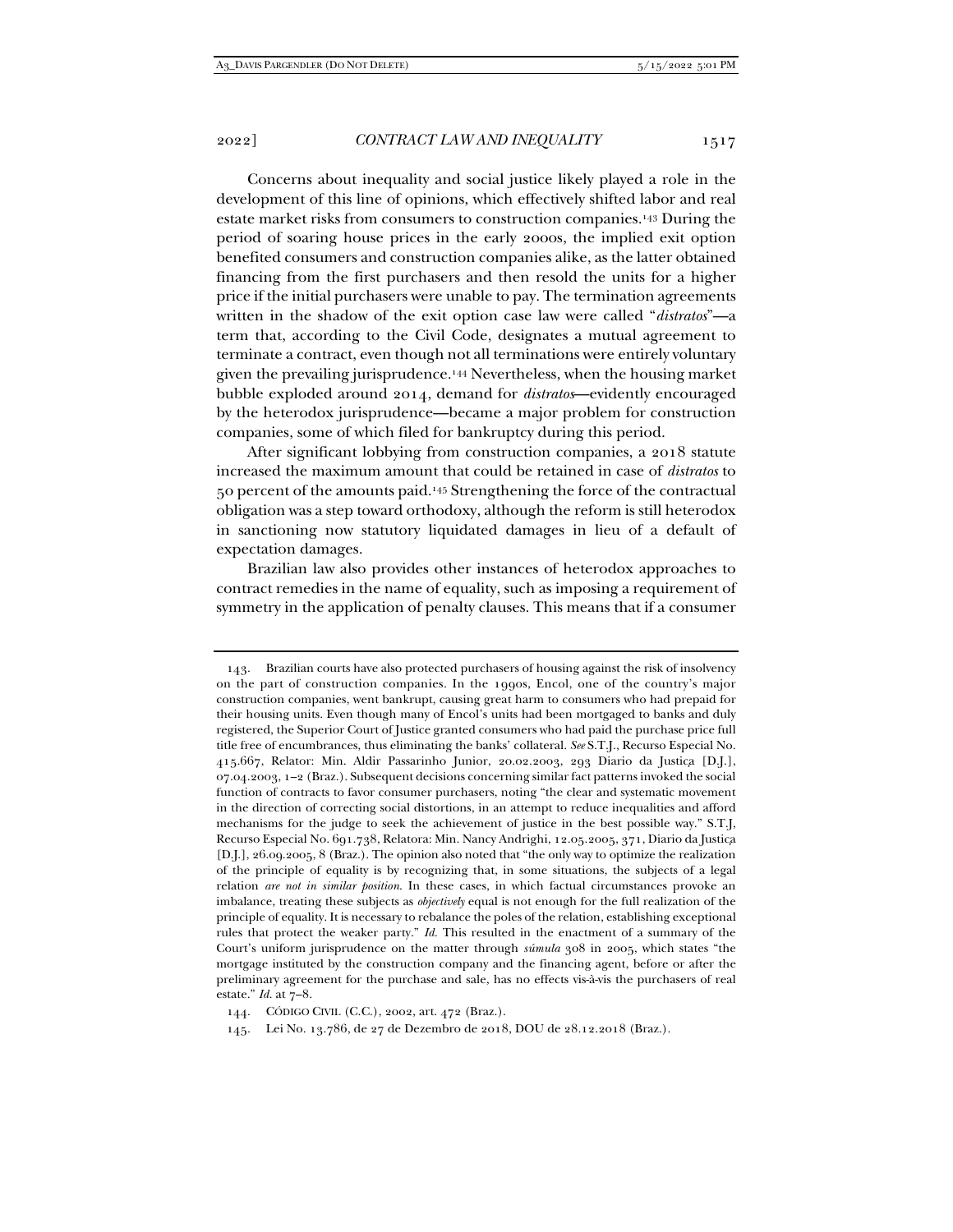contract only stipulates a penalty for a breach by the consumer (but not by the trader), the same penalty should apply for the benefit of the consumer in case of a breach by the trader. These decisions are generally based on notions of good faith, contractual equilibrium, and the social function of contract, as well as on the overarching purpose of consumer protection.<sup>146</sup> In one such opinion, the Court quotes a scholar noting that the "principle of equilibrium" emerging from the Consumer Protection Code results from "the protection of the consumer in view of their vulnerability" as well as the "protection of economic equilibrium," as a corollary of the principle of equality in the Brazilian Constitution.147

The so-called "inversion of penalty clauses" for the benefit of purchasers of housing under construction was the subject of a judgment by the STJ in a collective proceeding which became binding on lower courts.148 The issue was whether the penalty clause imposed by the contract in the event of a late payment by the consumer may be applied for the benefit of the consumer if the construction company delays the conveyance of the housing unit. The judgment in question was preceded by a public hearing (*audiência pública*) that included testimony by several civil law scholars, economists, as well as associations of consumers and construction companies.149

The public hearing dealt not only with technicalities regarding the doctrinal evolution of penalty clauses in Brazil, but also with the broader economic and social stakes of the issue in question. The attorney for the purchaser in the case defended the "heterointegration of the contract, by the judge" as a mechanism to achieve "social justice."<sup>150</sup> One public defender emphasized how it had become commonplace to sell real estate to the poor who could not afford the installments, leading to loss of amounts paid by the consumer when terminating the contract and profits by the construction company in subsequent sales. He argued that lack of proper compensation for consumers in the case of delays would increase construction companies' incentives to make successive sales to persons unable to pay, leading to even

<sup>146</sup>*. See, e.g.*, S.T.J., Recurso Especial No. 1.614.721-DF, Relator: Min. Luis Felipe Salomão, 22.5.2019, Diário da Justiça Eletrônico [D.J.e], 25.6.2019 (Braz.).

 <sup>147.</sup> S.T.J., Recurso Especial No. 1.548.189-SP, Relator: Min. Paulo de Tarso Sanseverino, D.J.e, 6.9.2017 (Braz.) (quoting Bruno Miragem, Curso de Direito do Consumidor (2014)).

 <sup>148.</sup> Brazil's 2015 Code of Civil Procedure permits the Federal Supreme Court (*Supremo Tribunal Federal*) and the STJ to issue collective judgments that resolve multiple appeals addressing the same question of law—a mechanism designed to enhance efficiency in the adjudication of mass litigation in the country. *See* Lei No. 13.105, de 16 de Março de 2015, Diário Oficial da União [D.O.U.] de 17.3.2015, arts. 1036-41 (Braz.).

 <sup>149.</sup> S.T.J., Recurso Especial No. 1.614.721-DF, Public hearing of Aug. 27, 2018, SUPERIOR TRIBUNAL DE JUSTIÇA JURISPRUDÊNCIA [S.T.J.J.], 28.08.2018 (Braz.). For the role of public hearings in Brazilian judicial proceedings as illustrating the centrality of courts' policymaking role. *See*  Mariana Pargendler & Bruno Meyerhof Salama, *Law and Economics in the Civil Law World: The Case of Brazilian Courts*, 90 TUL. L. REV. 439, 452 (2015).

 <sup>150.</sup> S.T.J., Recurso Especial No. 1.614.721-DF, Public hearing of Aug. 27, 2018, at 6.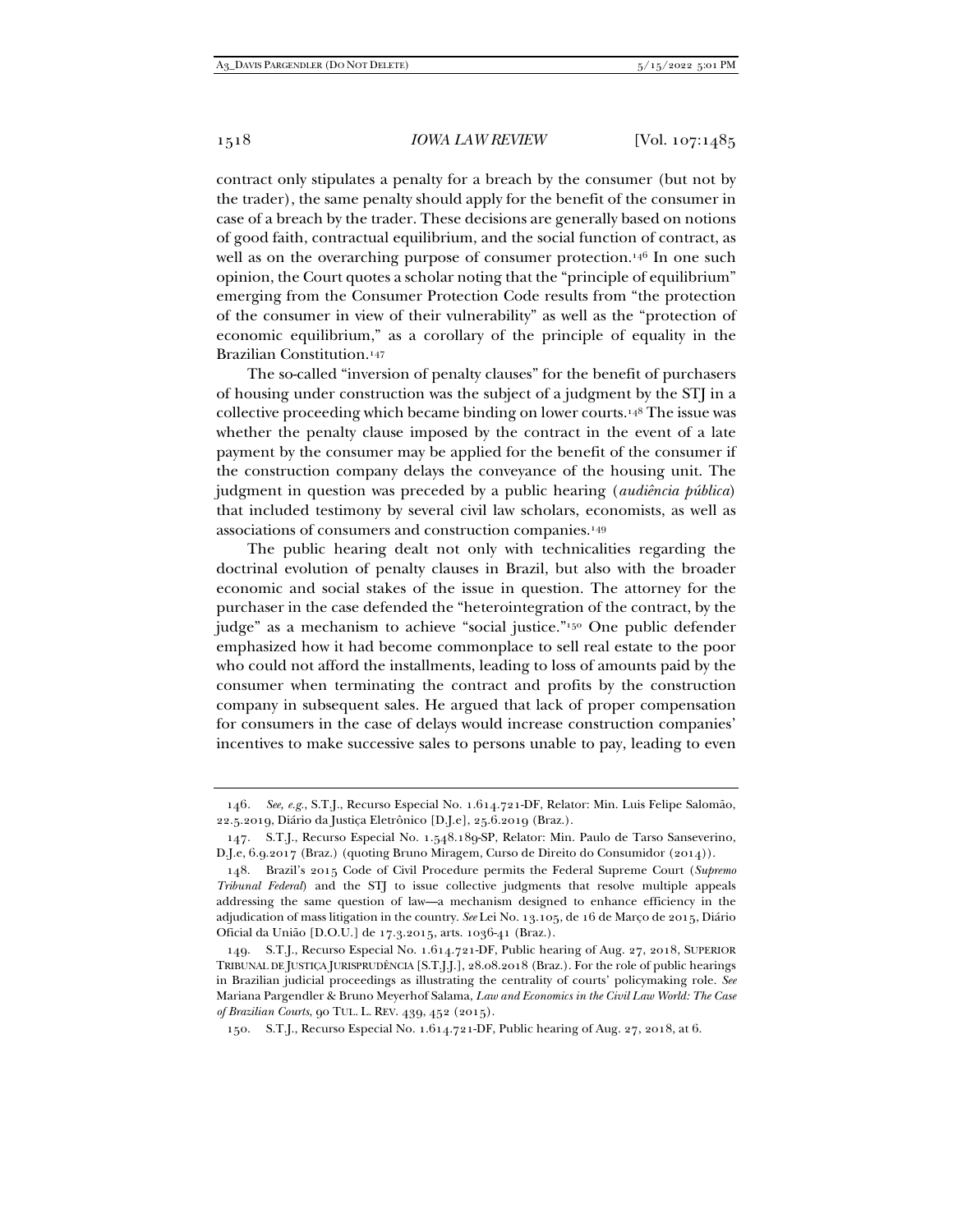greater harm to the poorest.151 Gustavo Franco, a prominent economist and former president of the Brazilian Central Bank, appeared on behalf of an association of construction companies to argue against the inversion of penalty clauses, citing a "peril of populism" by which concerns about the disadvantaged and the weak would end up distorting the system and ultimately hurting the supposed beneficiaries of such a policy.152 The STJ ultimately sided with consumers to issue a binding statement permitting the inversion of penalty clauses in all subsequent cases involving housing purchases.153

# 2. Health Insurance

There is also some evidence of heterodoxy in the field of insurance contracts. Brazilian courts have adopted pro-consumer approaches in prohibiting denial of coverage due to false statements or omissions of preexisting conditions by the insured, finding that insurance companies should bear the burden of requesting medical examinations. Numerous decisions also grant treatments deemed necessary for the realization of the insured's constitutional right to health despite clear contractual exclusions.154 Commentators suspect that the near-disappearance of the market for individual (as opposed to collective) insurance contracts in Brazil is at least partly due to the excessively consumerfriendly case law of Brazilian courts.155

3. Legislative Backlash Against Contract Law Heterodoxy

Brazil recently witnessed two legislative attempts to mitigate courts' heterodox approaches to contract law through new statutory rules on legal interpretation and application. A 2018 amendment to the Introductory Law to the Brazilian Legal System, which provides general standards of interpretation and choice of law, introduced a new rule that provides that "in the administrative, controlling and judicial spheres, one may not decide based on abstract legal values without considering the practical consequences of the

<sup>151</sup>*. Id.* at 7.

<sup>152</sup>*. Id.* at 64.

 <sup>153. &</sup>quot;In a contract of adhesion entered into between a buyer and the construction company, in case there is a penalty clause for the breach of the acquirer, the same shall be considered for the determination of damages for the breach of the seller." Tema Repetitivo 971, S.T.J. Precedentes Qualificados (Tese Firmada for S.T.J., Recurso Especial No. 1.614.721-DF, Public hearing of Aug. 27, 2018).

 <sup>154.</sup> For a detailed analysis of the STJ's jurisprudence on health insurance contracts, see Amanda Salis Guazzelli, *A busca da justiça distributiva no Judiciário por meio das relações contratuais: Uma análise a partir dos planos de saúde* (2013) (Master's dissertation, University of São Paulo), https://www.teses.usp.br/teses/disponiveis/2/2133/tde-28112013-142249/pt-br.php [https:/ /perma.cc/2XEJ-TLJK] (finding support to the hypothesis that judges act in an arbitrary manner in favoring the weaker economic party, and concluding that "the judicial decisions may lead to undesirable effects, such as random wealth redistribution, favoring one individual to the detriment of the collectivity, and the incentive to opportunistic conducts").

 <sup>155.</sup> The few companies that still offer individual health insurance plans charge a price that is 100 percent higher than those under group insurance plans. *Id.* at 37.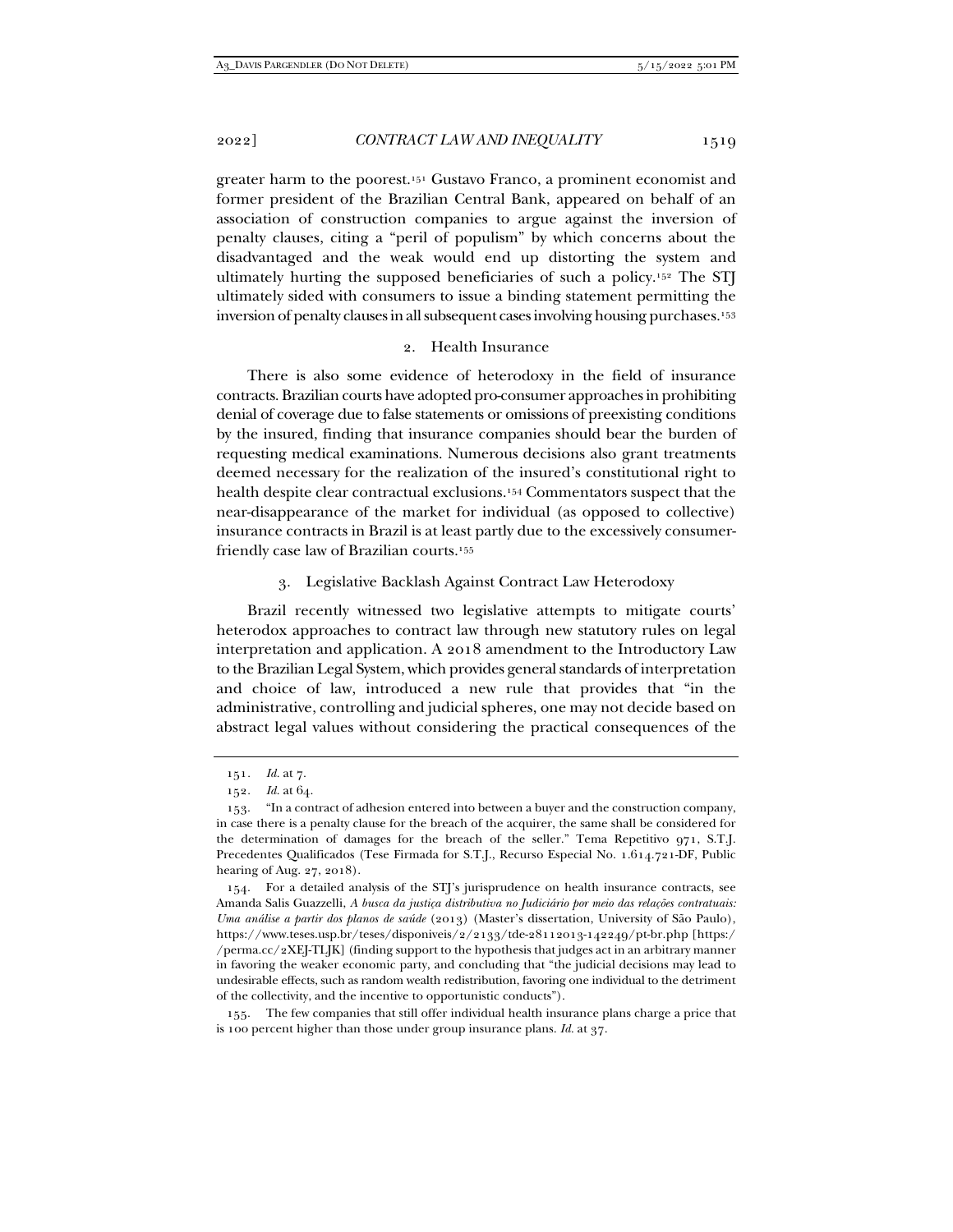decision."156 The new provision is generally understood as an attempt to mitigate rising legal uncertainty due to an excessive use of broad principles (such as legality or human dignity) in legal decision-making in the country.

In 2019, the new "Law on Economic Freedom," initially enacted by President Bolsonaro as a provisional measure, sought to restrain state interference in economic activity, including private contracts.157 Among other things, the statute amends the Civil Code to provide that contracts are to be interpreted in favor of economic freedom, that the allocation of contractual risks by the parties shall be respected, and that judicial rewriting of contract terms should only occur in an exceptional and limited manner.158 In specifically articulating implicit tenets of contract law's orthodoxy, it is difficult to make sense of these new rules except as a reaction to the prevailing heterodox approach of Brazilian courts. Nevertheless, the Law on Economic Freedom does not alter the protections of the Consumer Protection Code, and, at any rate, its practical effects remain to be seen.

#### *C. COLOMBIA*

Colombia's Constitutional Court expressly appeals to fundamental rights—such as the right to a vital minimum, health, housing, human dignity, and equality—in resolving disputes involving parties deemed to be weak and vulnerable with respect to contracts for the provision of public services. Colombia's Constitution, enacted in 1991, imposes on the state a duty to ensure the efficient provision of public services to all residents, which may be carried out by the state directly or by private parties subject to state regulation, control, and monitoring.159 The Constitution goes on to provide that regulation of the provision of public services by statute should take into account the criteria of cost, solidarity, and, most notably for present purposes, income redistribution.160 However, the Constitutional Court of Colombia has intervened in contract disputes to promote the distributive concerns enshrined

 <sup>156.</sup> Decreto-lei No. 4.657, de 4 de Setembro de 1942, as amended by Lei No. 13.655, de 25 de Abril de 2018, DOU de 26.4.2018 (Braz.).

 <sup>157.</sup> Lei No. 13.874, de 20 de Setembro de 2019, D.O.U. de 20.9.2019 (Braz.).

<sup>158</sup>*. Id.* art. 1º, § 2º (Braz.)("all public ordering norms on private economic activities shall be interpreted to favor economic freedom, good faith, and the respect for contracts, investments and property"); *id.* art. 421 (adding a sole paragraph to the effect that "in private contractual relations, the principles of minimum intervention and of the exceptionality of judicial revisions shall prevail"); *id.* art. 421-A ("Civil and business contracts are to be presumed symmetric and on equal forces until there is the presence of concrete elements that justify overcoming the presumption, except for the special legal regimes set forth in special legislation, being it also guaranteed that (i) the negotiating parties may establish objective parameters for the interpretation of contract clauses and the requirements for termination or revision, (ii) the allocation of risks defined by the parties shall be respected and observed, and (iii) contractual revisions shall occur in exceptional and limited manner").

 <sup>159.</sup> CONSTITUCIÓN POLÍTICA DE COLOMBIA [C.P.] art. 365.

<sup>160</sup>*. See id.* art. 367.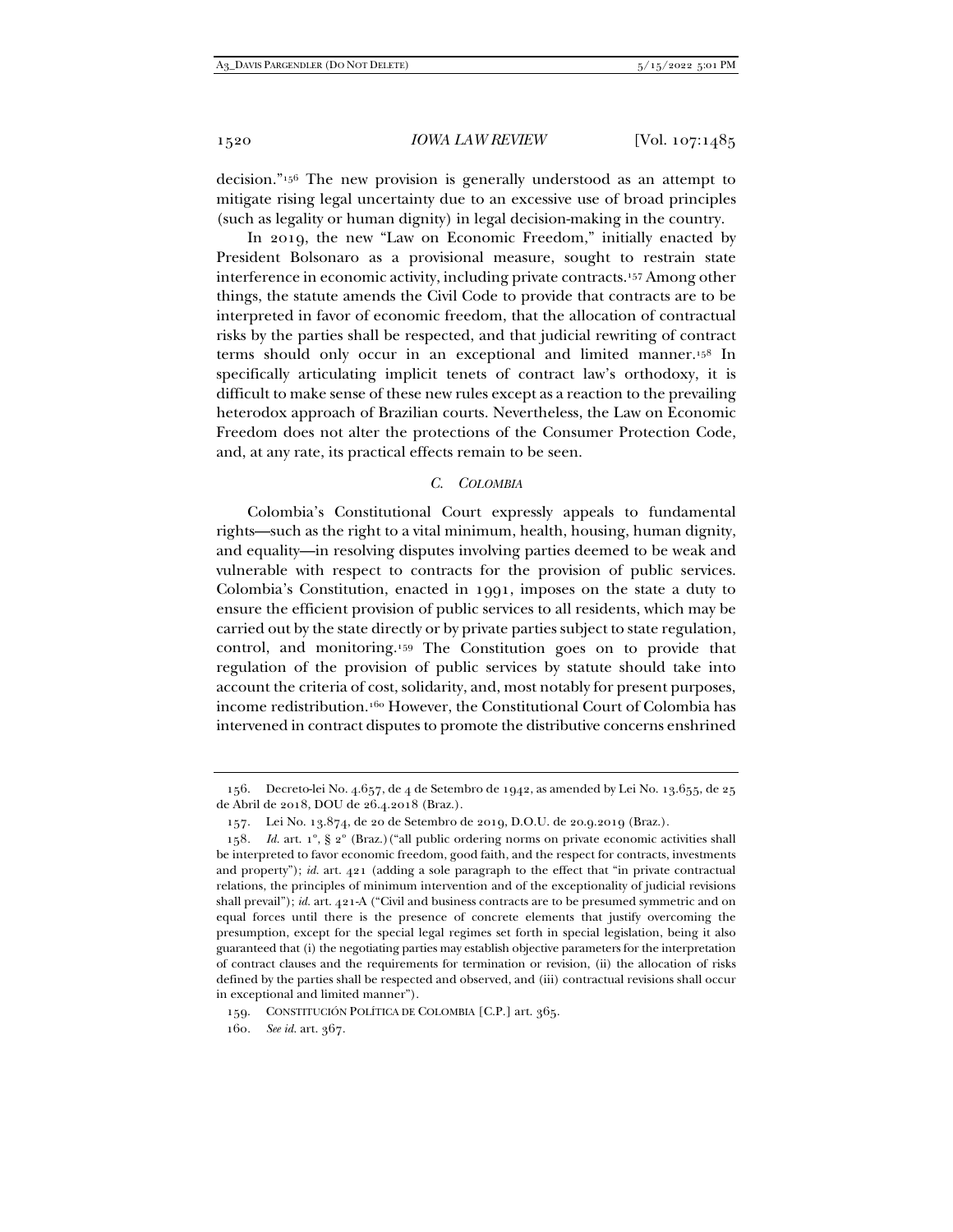in the constitution even in the absence of statutory authorization. Some of its decisions can be justified as orthodox responses to concerns about imperfect information or substantive unfairness, but others appear to produce heterodox outcomes.

Contract cases typically reach the Constitutional Court through *tutela*  claims, a type of action guaranteed by the constitution to protect fundamental rights against public authorities, as well as private parties in exceptional circumstances defined by statute.161 While contract law disputes are generally subject to ordinary jurisdiction and remedies, *tutela* may be invoked by "subjects of special constitutional protection," such as the elderly, the ill, minors, the disabled, female heads of households, and persons earning less than the minimum wage.162 Contract disputes potentially impinging on fundamental rights such as life, health, or the vital minimum are thus subject to *tutela* claims and constitutional review.163 The Court's contract law jurisprudence has focused primarily on insurance and public utility contracts.

# 1. Health and Life Insurance

Colombia's Constitutional Court has decided several cases involving health and life insurance contracts in favor of disadvantaged plaintiffs based on constitutional principles protecting health and the vital minimum. In a 2005 *tutela* decision, the Court found that a private health insurer's refusal to renew a contract, while generally permissible, violated the constitutional right to health given the circumstances of the case. The plaintiff was an elderly person with multiple ailments that urgently required medical treatment, and the health insurance contract in question was in force for over four years. The Court rejected the argument that the social right to health applied exclusively against the state's social security framework, finding that "the contract's object has an inseparable relation to the effects of the constitutional right to health, so that the interpretation of the scope of contract clauses is contingent, in any case, on the need to guarantee the correct exercise of this right."164 In a subsequent 2011 decision, the Court held that a health insurance company could not terminate a contract for the continued nonpayment of the monthly premium when the insured was HIV-positive, citing the fundamental rights to dignified life, health, personal integrity, social security, and equality.165 It found that, even though the patient was receiving treatment through

<sup>161</sup>*. Id.* art. 86.

 <sup>162.</sup> Gabriela Zarante Bahamón, *Constitutionalización y protección de derechos fundamentales en el contrato de seguros: Análisis jurisprudencial-Corte Constitucional de Colombia*, 45 REVISTA IBERO-LATINOAMERICANA DE SEGUROS [REV. IBERO-LATINOAM SEGUROS] 233, 236 (2016) (Colom.).

<sup>163</sup>*. Id.* at 239.

 <sup>164.</sup> Corte Constitucional [C.C.] [Constitutional Court], julio 8, 2005, Sentencia T-724/05 [Colum.].

 <sup>165.</sup> C.C., octubre 27, 2011, Sentencia T-811-11.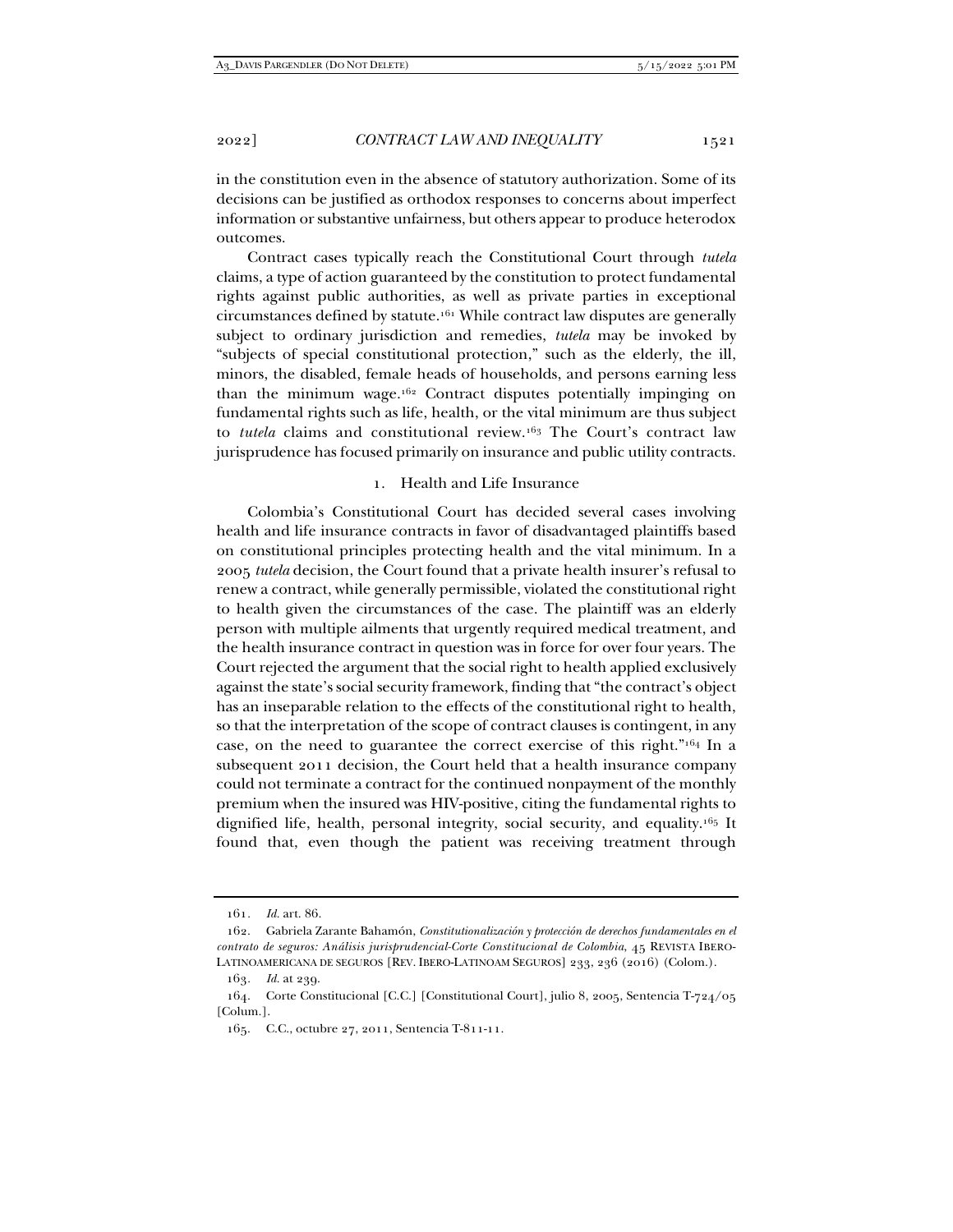Colombia's standard health coverage, the relevant question was "the abuse of the company as the dominant party of the contract."166

In 2019, the Constitutional Court of Colombia reversed its prior case law concerning denial of health coverage for failure to disclose a preexisting condition by considering the insured's fundamental rights and thereby limiting the possibility of coverage denial. It held that an insurer may only deny coverage if it proves the insured's bad faith in failing to disclose the condition and the causal link between the preexisting condition and the medical event in question, imposing on the insurance company the burden of requesting medical histories or examinations. Beyond resorting to the principle of "*pro consumatore*" in contracts of adhesion (akin to the *contra proferentem* doctrine found in most jurisdictions), the Court also grounded its judgment on "the protection of the fundamental right to the 'vital minimum' of persons in situation[s] of vulnerability and manifest weakness."167

Concerns about inequality and economic vulnerability in Colombia's contract law are not limited to health insurance contracts. In the same judgment, the Constitutional Court also addressed whether an undisclosed preexisting condition constituted enough grounds for denying coverage to a surviving partner under a life insurance contract. One fairly orthodox argument for upholding coverage in the case was that the life insurance form in question did not provide any space for the insured to disclose preexisting conditions. However, the Court's opinion also paid significant attention to the particular circumstances of the case. Having lost her partner's income, the plaintiff risked losing her home due to missed mortgage payments. The Court thus also grounded its decision on the plaintiff's right to housing and to a vital minimum.168 The Court specifically noted that the beneficiary was in a "difficult economic situation, for she lacks economic resources as she does not earn income of any sort, nor does she benefit from any pension," and that she and her four-year-old son depended economically on her deceased partner.169

# 2. Access to Water

The Court has also appealed to the fundamental rights to human dignity, life, health, and equality to limit a water company's ability to stop the

<sup>166</sup>*. Id*. at 8*.* The Court also argued that the company had tolerated the insured's default and was therefore estopped from seeking termination of the contract (*allanamiento a la mora*).

 <sup>167.</sup> C.C., enero 30, 2019, Sentencia T-027-19. For local commentary, see María Paula Gómez Sáenz & Gonzalo Jiménez Triviño, *Novedad Jurisprudencial: La Corte Constitucional modificó el precedente jurisprudencial en relación com las cargas de la aseguradora frente a la declaración del Estado de riesgo en el contrato de seguros*, 19 UNIVERSITAS ESTUDIANTES BOGOTÁ 211, 220 (2019) (Colom.) (describing the decision as highlighting the constitutional duty of insurance companies vis-à-vis persons of clear vulnerability and weakness).

 <sup>168.</sup> C.C., Expedient T-6.579.174 (Colom.).

<sup>169</sup>*. Id.* at 23.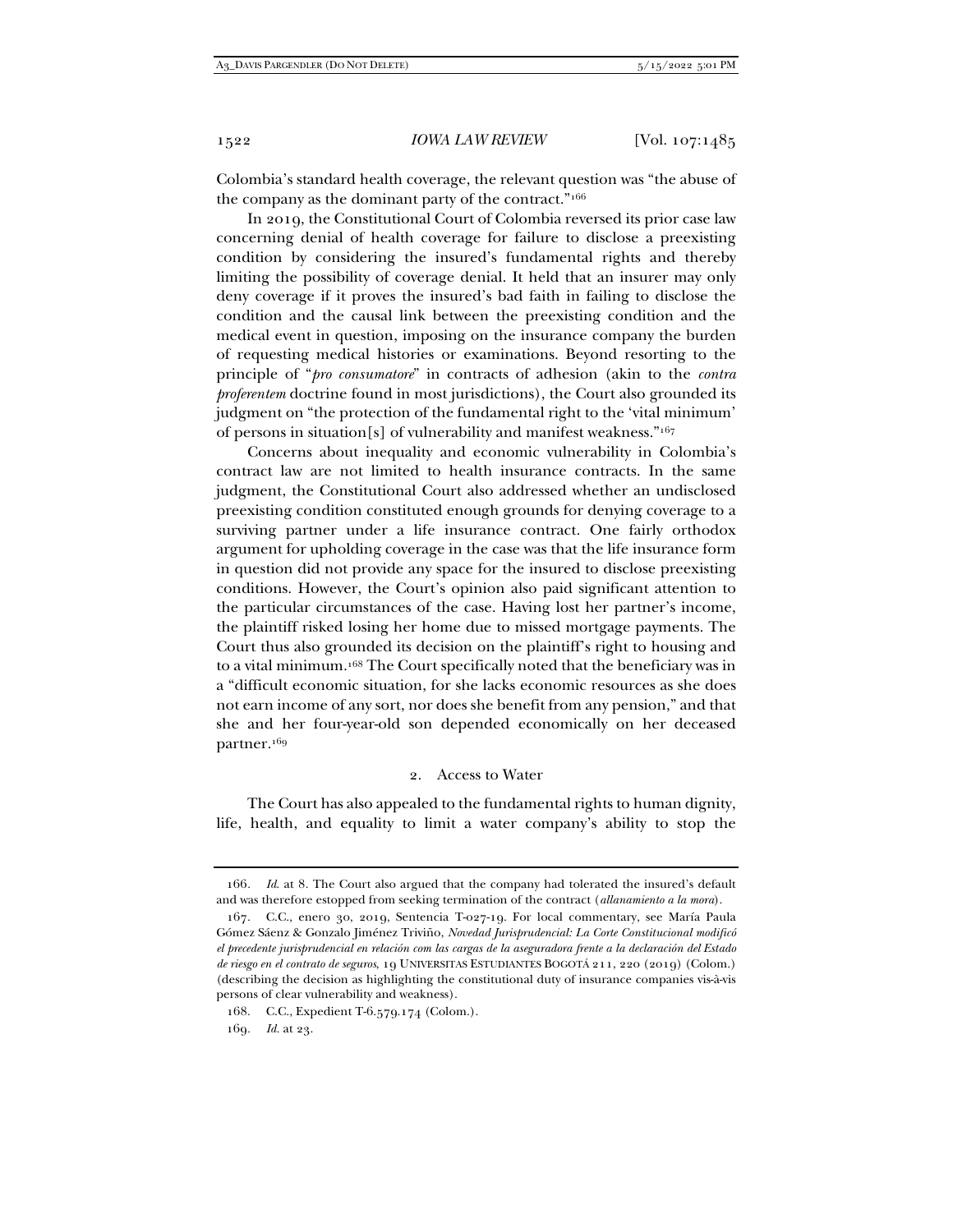provision of water due to nonpayment by "subjects of special protection."170 The plaintiff in the case was a 54-year-old woman who was the head of her household, physically incapacitated to work, and responsible for two minor sons. While the Court upheld the statutory provision permitting the suspension of supply as a means to promote the efficient, continuous, and uninterrupted provision of public services to all, it also determined that denial of water to subjects of special protection was disproportionate and, therefore, unconstitutional. The Court held that, in response to nonpayment, the company should investigate the credit situation of the user and negotiate payment agreements consistent with their ability to pay. If the payment obligations were still not performed, the company could limit the water supply to 50 liters per person.171

# *D. OTHER EXAMPLES OF HETERODOXY IN PRIVATE LAW: CHINA, INDIA, AND SOUTH AFRICA*

South Africa, Colombia, and Brazil are not the only developing jurisdictions that have explicitly embraced heterodoxy in contract law, nor is legal heterodoxy in developing countries limited to contract law. For instance, courts in Macau have adopted a heterodox approach in determining the law applicable to a long-term contract. Although the traditional rule is that the contract will be governed by the statute in force at the time the contract is made, the court held that a new statutory rule would apply immediately whenever it sought to "protect the most socially weak party of the contractual relationship."172

Moreover, there is also growing evidence that developing countries frequently follow heterodox approaches in other areas of private law as well. For instance, scholars have documented how the adjudication of tort disputes in China is particularly concerned with distributive considerations, to the point that "when there is a loss and a deep pocket, damage is often awarded in the absence of fault in adherence of distributive justice and principles of fairness."173 A recent study identified the distributive character of tort litigation in China as a strategy for social stability, with "[l]ocal governments rely[ing] on courts to identify those in need and assign liability to parties with

 <sup>170.</sup> C.C., octubre 3, 2011, Sentencia T-740/11 (Colom.).

<sup>171</sup>*. Id.*

 <sup>172.</sup> Tribunal de Última Instância, Processo no. 41/2008, decided on Dec. 5, 2008, http:// www.court.gov.mo/sentence/pt-53590d045700d.pdf [https://perma.cc/CQJ4-FRJV].

 <sup>173.</sup> Hao Jiang, *Chinese Tort Law in the Year of 2020: Tradition, Transplants, Codification and Some Difficulties*, *in* COMPARATIVE TORT LAW: GLOBAL PERSPECTIVES (Mauro Bussani & Anthony James Sebok eds., 2d ed., forthcoming), https://papers.ssrn.com/sol3/papers.cfm?abstract\_id =3622837 [https://perma.cc/UC4L-JEV2].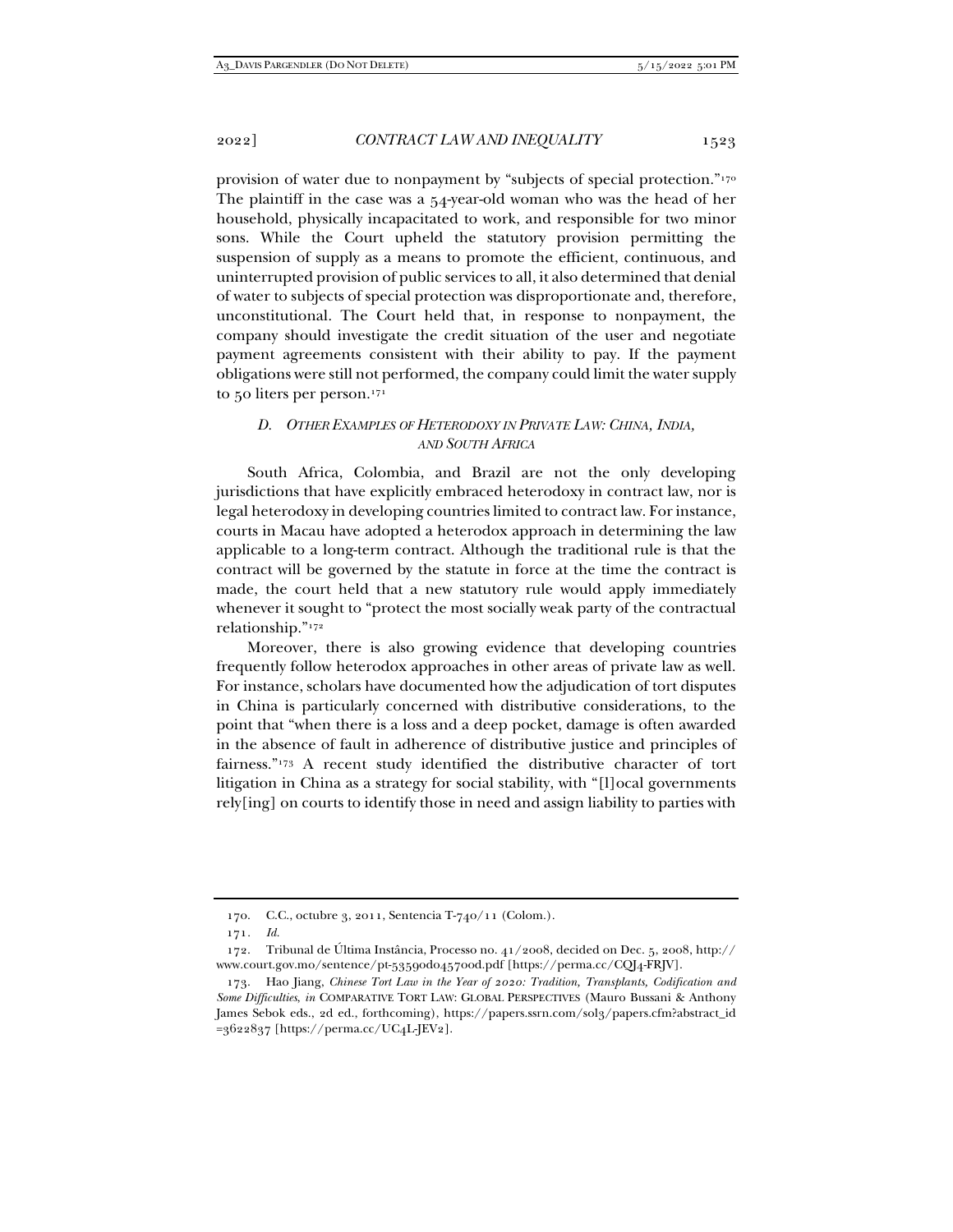deep pockets in order to reduce the potential financial burden of the state in a system with very limited social insurance."174

Strong elements of heterodoxy also appear in the corporate laws of developing countries. India's Companies Act of 2003 contains an innovative regime requiring companies to establish a corporate social responsibility (CSR) committee and spend at least two percent of average net profits on their CSR policy or explain the reasons for noncompliance.175 The statutory definition of CSR is extremely broad, covering not only matters directly related to the firm's primary activities, but also general social goals such as eliminating "extreme hunger and poverty," "reducing child mortality," mitigating other inequalities, and fighting different diseases.176 India's new CSR regime is viewed as a political compromise in view of "continued inequality in the face of India's massive economic growth," although it made little dent in reducing extreme inequality and poverty.177 Nevertheless, scholars have conjectured that, under some conditions, a CSR mandate may serve as an optimal policy response in view of government failures.<sup>178</sup>

Corporate law heterodoxy is also rampant along other dimensions in other developing countries. Brazil has virtually abolished shareholders' limited liability for employee and consumer claims.179 China not only requires employee board participation on company boards (as do many European countries), but also imposes highly unusual (if circumvented) caps on executive compensation of state-owned enterprises in view of "the worsening of social inequality."180

Concerns about equality also feature prominently in South Africa's antitrust law.181 Aimed at including Black South Africans in the market economy, the 1998 Competition Act included in its Purposes "to ensure that small and medium-sized enterprises have an equitable opportunity to participate in the economy" and "to promote a greater spread of ownership, in particular

178*. See* Dhammika Dharmapala & Vikramaditya Khanna, *The Impact of Mandated Corporate Social Responsibility: Evidence from India's Companies Act of 2013*, 56 INT'L REV. L. & ECON. 92, 93  $(2018).$ 

179*. How Universal Is the Corporate Form?*, *supra* note 10, at 7–8.

 180. Li-Wen Lin, *Behind the Numbers: State Capitalism and Executive Compensation in China*, 12 U. PA. ASIAN L. REV. 140, 158 (2016).

 181. Eleanor M. Fox, *South Africa, Competition Law and Equality: Restoring Equity by Antitrust in a Land Where Markets Were Brutally Skewed*, COMPETITION POL'Y INT'L ANTITRUST CHRON., Dec. 2019, at 1, 5–8.

 <sup>174.</sup> Benjamin L. Liebman, *Ordinary Tort Litigation in China: Law versus Practical Justice?* 13 J. TORT L. 197, 200–01 (2020).

<sup>175</sup>*. See* The Companies Act, 2013, §135 (India).

<sup>176</sup>*. Id.* §135, sched. VII. For a description of the India approach as uniquely ambitious, see Enriques et al., *supra* note 58, at 98.

 <sup>177.</sup> Afra Afsharipour, *Lessons from India's Struggle with Corporate Purpose*, *in* RESEARCH HANDBOOK ON CORPORATE PURPOSE AND PERSONHOOD 363, 379, 386 (Elizabeth Pollman & Robert B. Thompson eds., 2021).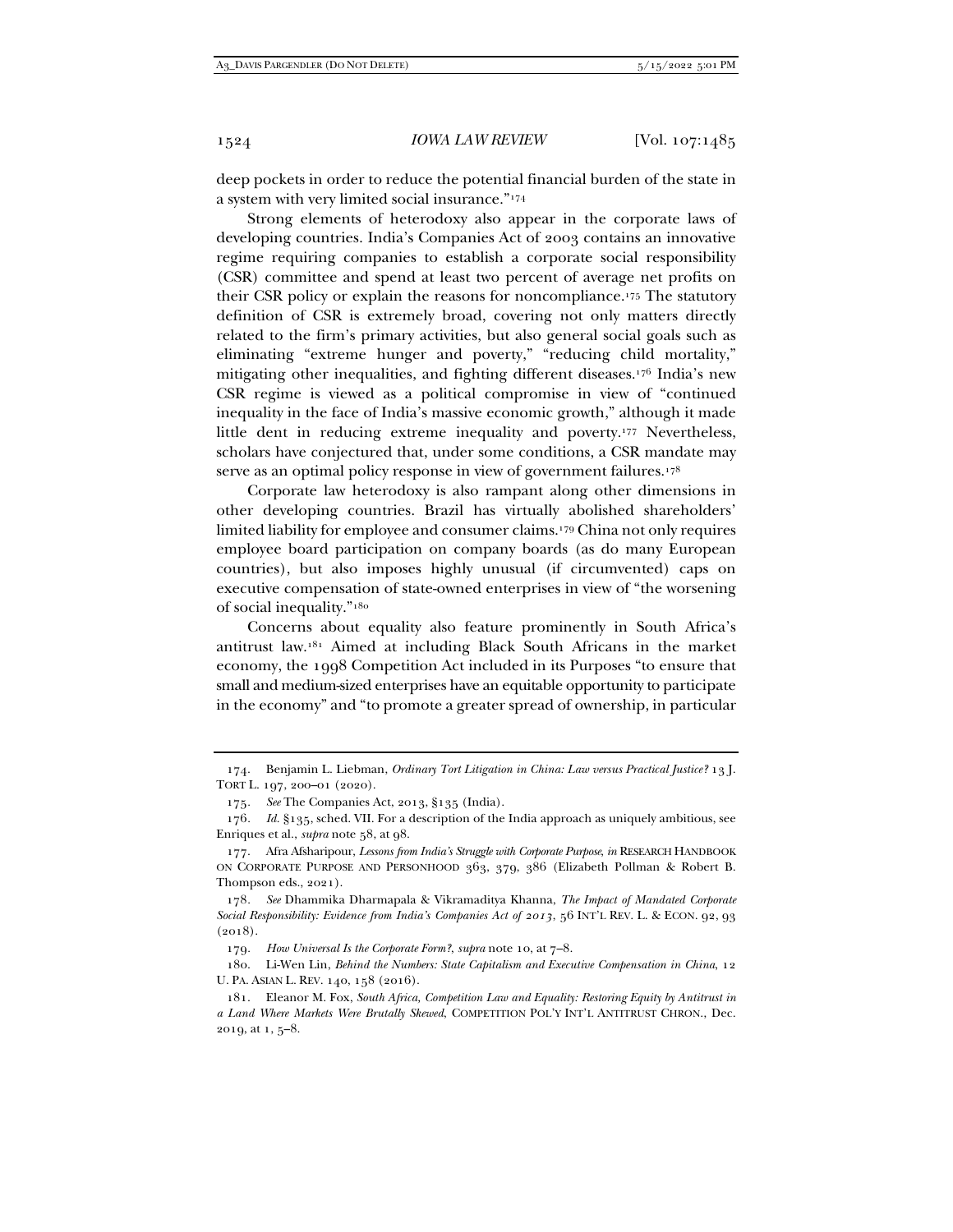to increase the ownership stakes of historically disadvantaged persons."182 Recent amendments introduced additional changes to the Competition Act in 2019 to further encourage ownership and market entry by Black South Africans.183

# IV. EXPLAINING DIVERGENCE

The decisions and doctrines set out in the preceding Part are difficult to reconcile with contract law orthodoxy. We first explain why defenders of orthodoxy would argue that these alternative approaches are either illegitimate or ineffective. We then identify ways in which economic, political, and legal features of Brazil and South Africa, and to a lesser extent Colombia, deviate from the assumptions that underpin contract law orthodoxy.

# *A. THE CASE FOR ORTHODOXY*

The orthodox view that contract law should not be designed to achieve distributive goals rests on two main sets of arguments. The first set focuses on *legitimacy*. One of those arguments rests on the libertarian proposition that forcible redistribution by the state generally cannot be justified, except, importantly, where it is required to rectify unjust transfers of resources.184 Since contract law involves enforcement by the state, this view logically seems to rule out redistribution through contract law in most cases.185 Our impression is that relatively few modern legal scholars endorse this line of argument. A more widely accepted, though controversial, view is that judges lack the legitimacy to decide upon distributive objectives. According to at least some political theories, decisions about the distribution of resources in society are illegitimate unless made by democratically elected officials, which judges often are not.186 This view is, to be sure, fiercely resisted by critical legal scholars.187

The second and arguably most central pillar of contract law orthodoxy is a set of pragmatic arguments about *effectiveness*. The common feature of these

<sup>182</sup>*. Id.* at 2.

<sup>183</sup>*. Id.* at 3 & n.7.

 <sup>184.</sup> ROBERT NOZICK, ANARCHY, STATE, AND UTOPIA 151–53 (1974).

 <sup>185.</sup> Kronman, *supra* note 55, at 473–74.

 <sup>186.</sup> Kevin A. Kordana & David H. Tabachnick, *Rawls and Contract Law*, 73 GEO. WASH. L. REV. 598, 623–24 (2005) (explaining that, under Rawls's first principle of justice, non-constitutional institutions should be designed by a democratically elected legislature).

<sup>187</sup>*. See*, *e.g.*, Kennedy, *supra* note 18, at 564–65 ("I will have nothing to say about the impact of 'institutional competence' considerations on the motives for lawmaking I discuss. I assume that the only grounds for distinguishing between courts, legislatures and administrative agencies as lawmakers are (i) that the false consciousness of the public requires it or (ii) that the decision maker has a quite specific theory about how his or her particular institutional situation should modify his or her pursuit of political objectives."); Unger, *supra* note 54, at 565 (questioning "the belief that lawmaking and law application differ fundamentally, as long as legislation is seen to be guided only by the looser rationality of ideological conflict").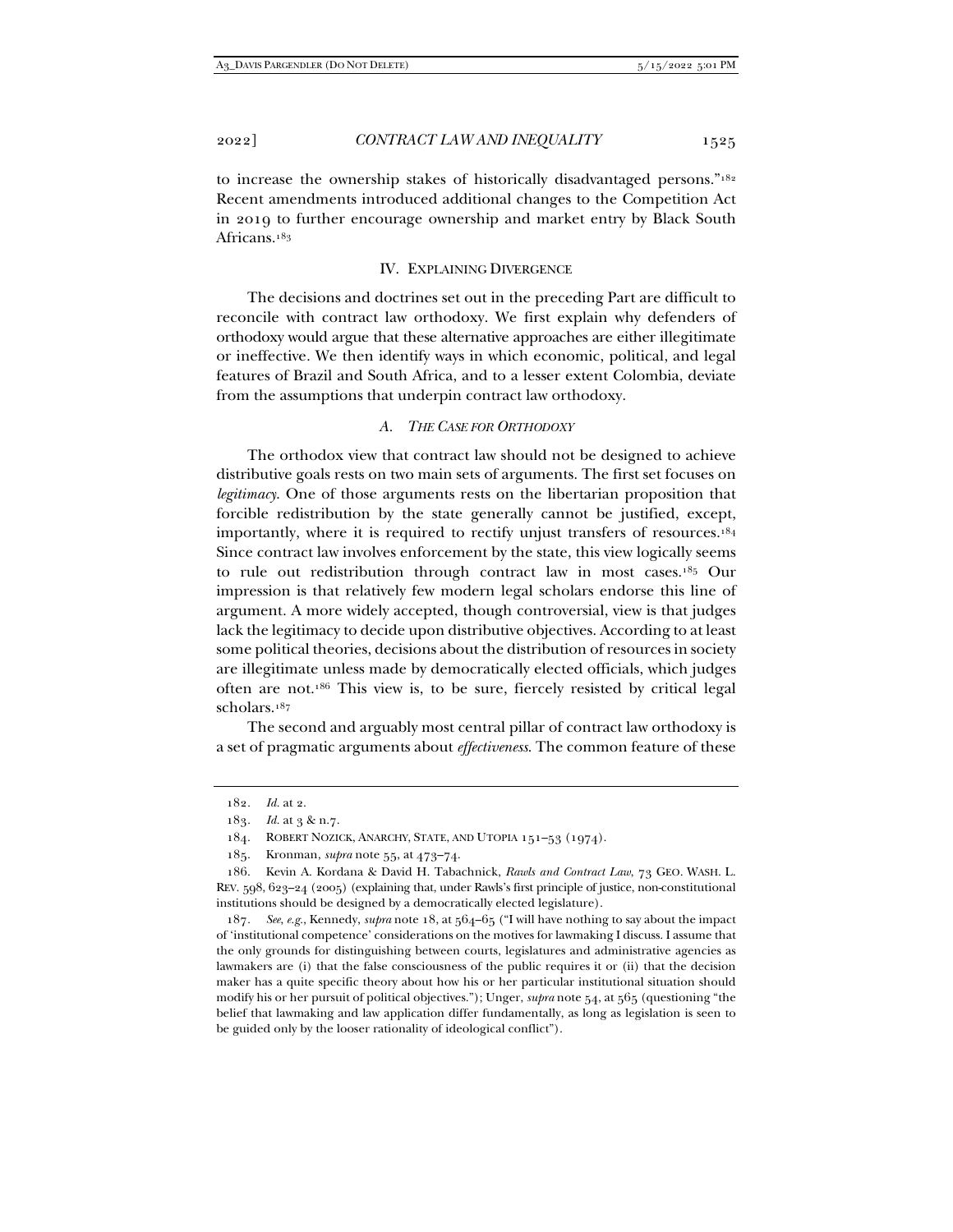arguments is a claim that fiscal policy, meaning the rules and practices concerning taxation and public spending, is superior to contract law as a means of achieving distributive justice.188 At least five distinct arguments support this conclusion.189

*1. Accuracy and predictability*. Fiscal policies can be conditioned on information—such as parties' income, location, profession, and number of dependents—that may not be available either to a tribunal adjudicating a contractual dispute or to parties when they enter into their contract.190 This means that rules of contract law conditioned on distributive information not only would be inaccurate, but also would lead to inefficient uncertainty among contracting parties.191 Under these conditions, fiscal policy will be more accurate; it can be used to improve the wellbeing of a specific group of people without affecting people who are mistakenly identified as members of the group, either by judges, counterparties, or the people themselves.

*2. Comprehensiveness*. Redistribution through fiscal policy is likely to be more comprehensive.192 Tax and spending programs can be applied to everyone in society, as opposed to just the parties subject to a given body of contract law. By contrast, when distribution is deliberately altered through regulation of contracts, only people who participate in the relevant transactions will be affected. This is a morally arbitrary basis for determining who should benefit from or be burdened by state-sponsored distribution.<sup>193</sup>

188*. See* JOHN RAWLS, POLITICAL LIBERALISM: EXPANDED EDITION 267–68 (Columbia Univ. Press 2005) (assuming that it would not be "feasible and practicable" to preserve background justice through rules imposed on individuals); TREBILCOCK, *supra* note 20, at 97–101, 248–61 (arguing that contract law should not be used to address systemic inequalities in competitive markets); *see also generally* Louis Kaplow & Steven Shavell, *Why the Legal System is Less Efficient than the Income Tax in Redistributing Income*, 23 J. LEGAL STUD. 667 (1994) (arguing that redistribution of income through the income tax and welfare system can be more efficient than through other legal rules). For discussion of the ambiguities in Rawls's discussions of whether contract law should be designed to promote distributive justice, see generally Josse Klijnsma, *Contract Law as Fairness*, 28 RATIO JURIS. 68 (2015); Samuel Scheffler, *Distributive Justice, the Basic Structure and the Place of Private Law*, 35 OXFORD J. LEGAL STUD. 213 (2015); and Kordana & Tabachnick, *supra*  note 186.

192*. See* Kaplow & Shavell, *supra* note 188, at 675.

193*. See* FRIED, *supra* note 55, at 105–06 (2015); Aditi Bagchi, *Distributive Justice and Contract*, *in* PHILOSOPHICAL FOUNDATIONS OF CONTRACT LAW 193, 197–98 (Gregory Klass, George Letsas

 <sup>189.</sup> David A. Weisbach, *Should Legal Rules Be Used to Redistribute Income?*, 70 U. CHI. L. REV. 439, 446–53 (2003) (discussing various reasons why legal rules should not be used to redistribute income, including the greater efficiency of the tax system, the limited comprehensiveness and accuracy of legal rules, and the ability of contracting parties to avoid redistributive legal rules).

<sup>190</sup>*. See* RAWLS, *supra* note 188, at 267. Separate institutions are required to preserve background justice because "the rules governing individual agreements and . . . transactions cannot be too complex, or require too much information to be correctly applied." *Id.*

<sup>191</sup>*. Id*. at 267–68; *see also* MAX WEBER, ECONOMY AND SOCIETY: AN OUTLINE OF INTERPRETIVE SOCIOLOGY 883, 886–87 (Guenther Roth & Claus Wittich eds., 1968) (claiming that "the modern class problem" has led to demands for "social law" to be based on ethical postulates such as "justice," which, if accommodated, would undermine the formality and rationality and thus calculability of law that has supported capitalist economic development in Continental Europe).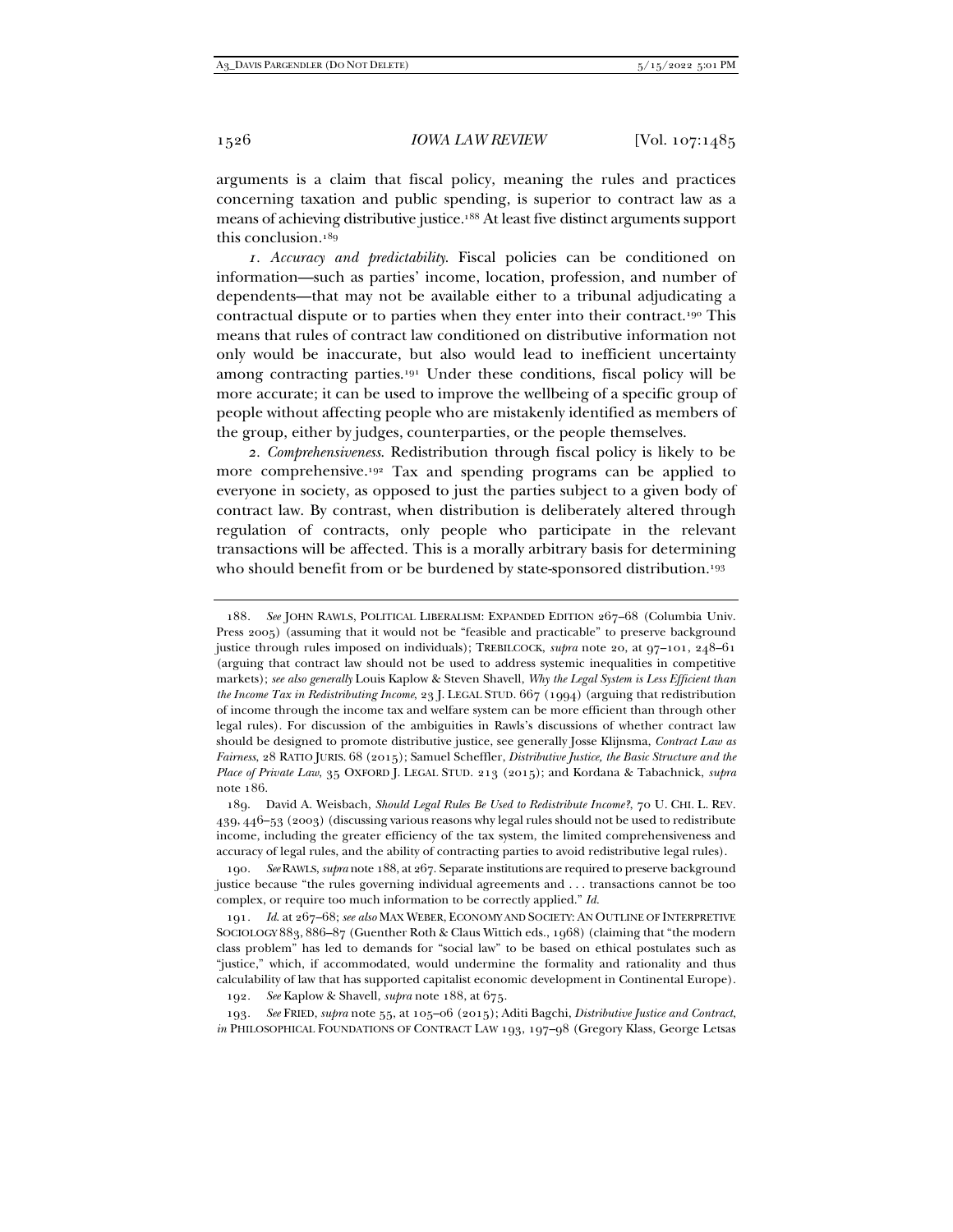*3. Efficiency*. Rules of contract law aimed at distributive objectives can induce inefficient behavior—meaning behavior whose costs exceed its benefits—that fiscal policy does not.194 An example might be a warranty of habitability which requires sellers of buildings to make improvements whose costs exceed their value to certain buyers. In principle, policymakers could confer the same benefit on the relevant buyers more efficiently by granting them a tax credit financed by an increase in income taxes.

*4. Avoidance*. Perhaps the most powerful argument against using contract law to achieve distributive objectives is that contracting parties may be able to avoid the effects of distribution-motivated rules. The law can mandate that one party to a contract confer a benefit on their counterparty, but the target of the regulation is likely to adjust the price or other terms of the contract, or refuse to contract altogether, in order to offset the costs of the mandate. The overall distributive effects of the intervention will depend on the effects of those adjustments. For example, consider an implied warranty of habitability, in other words, a legal requirement that sellers of real estate provide a contractual guarantee that the property is habitable. It seems reasonable to presume that, all other things being equal, buyers will value such a warranty. All other things are unlikely to remain equal though because sellers may respond to the imposition of a mandatory warranty by increasing prices. As Richard Craswell has shown, the magnitude of the price increase will depend on the extent to which the warranty increases sellers' costs, whether sellers can price discriminate, and the extent to which marginal buyers—whose preferences might be different from those of infra-marginal buyers—value the warranty.195 The distributive effects of this particular intervention will depend on whether the price increase exceeds the value of the warranty to the relevant buyers.196

<sup>&</sup>amp; Prince Saprai eds., 2014); Eisenberg, *supra* note 30, at 257–58 (Peter Benson ed., 2001) (noting "[i]t is not easy to see" why contract law should require redistribution between parties simply because they have entered into a contract); Eric A. Posner, *Contract Law in the Welfare State: A Defense of the Unconscionability Doctrine, Usury Laws, and Related Limitations on the Freedom to Contract*, 24 J. LEGAL STUD. 283, 284 (1995) ("Critics further argue that the welfare system provides a more equitable way to redistribute wealth than legal rules do, because legal rules redistribute wealth only to people who happen to be injured or people in the class of those likely to be injured in a way that can be redressed by courts—a small and arbitrarily selected portion of the needy population.").

<sup>194</sup>*. See* Kaplow & Shavell, *supra* note 188, at 669; Steven Shavell, *A Note on Efficiency vs. Distributional Equity in Legal Rulemaking: Should Distributional Equity Matter Given Optimal Income Taxation*?, 71 AM. ECON. REV. 414, 414–18 (1981).

 <sup>195.</sup> Richard Craswell, *Passing on the Costs of Legal Rules: Efficiency and Distribution in Buyer-Seller Relationships*, 43 STAN. L. REV. 361, 363–64 (1991). *Cf.* Ackerman, *supra* note 55, at 1104–10, 1119 –34 (analyzing housing code enforcement and special housing subsidies as means of redistributing income from landlords to tenants).

 <sup>196.</sup> Aditi Bagchi takes the strong view that because contracting parties will avoid the effects of rules of contract law that nominally favor poor people through offsetting increases in prices, those rules will actually be disfavored by people with low incomes. Specifically, she claims that in a poor and unequal society, mandatory safety standards and consumer protections are likely to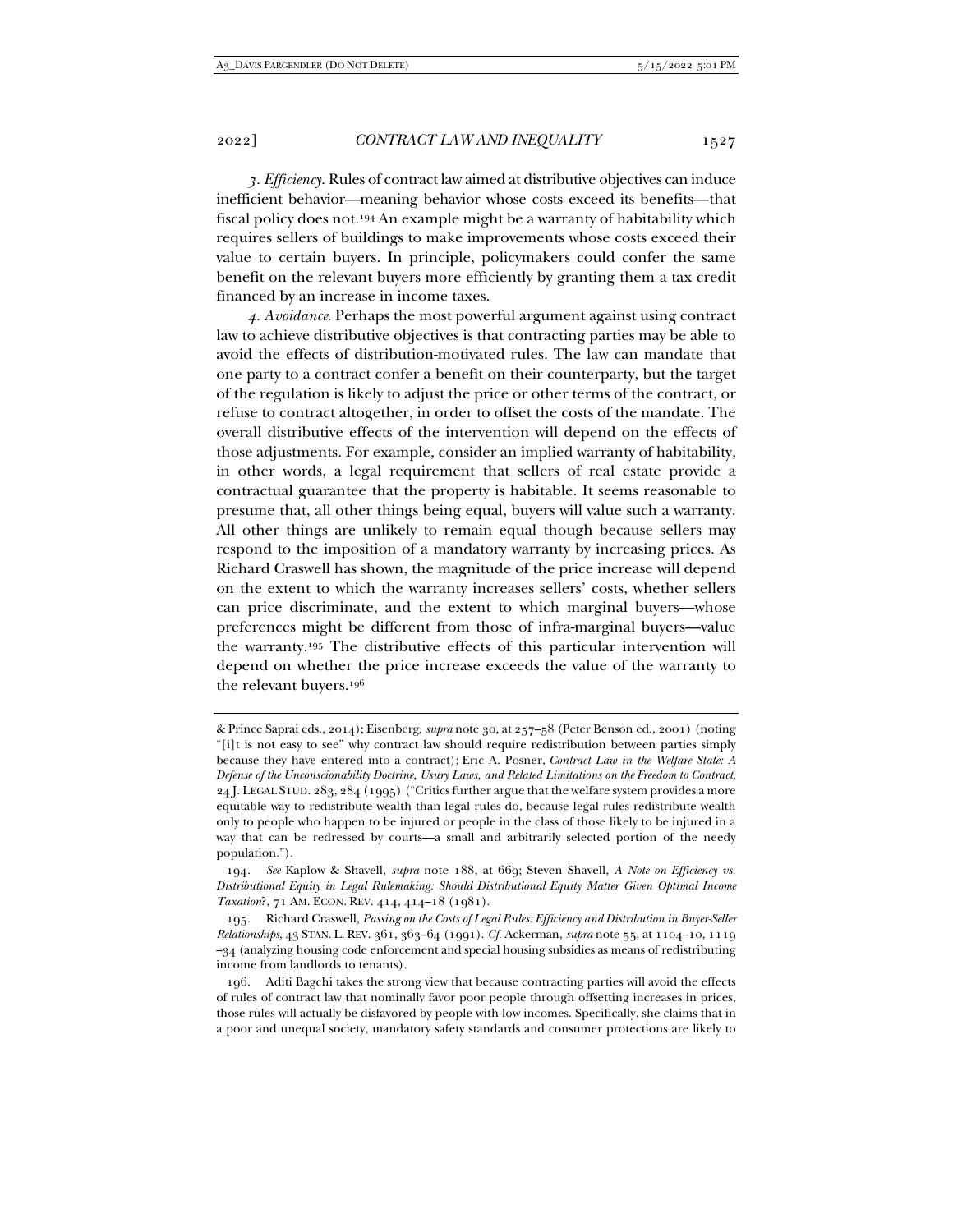*5. Interdependence*. Sometimes the welfare of the people burdened by an intervention motivated by distribution will be intertwined with the welfare of the intended beneficiaries. In the extreme case, distributive concerns are irrelevant to the resolution of contractual disputes because there is complete identity between the interests of the parties to the contract, as in the case where the parties are firms owned by diversified shareholders with equal interests in both firms.197 This kind of interdependence can also complicate efforts to protect the interests of individual employees or consumers in their dealings with firms. For instance, the individuals may own securities in the affected firms, either directly or through mutual funds or pension plans. Alternatively, the individuals may be employees, or dependents of employees, who hope to benefit from continued employment. In either case, one common critique is that it may be difficult to determine the overall effects of a measure that initially distributes wealth from firms to individuals.198

At any rate, contract law provides relatively few ways to avoid this problem because if it influences the distribution of resources, it does so largely by transferring benefits from one party to the contract to the other. Fiscal policy is more flexible. In principle, distribution through the fiscal system can be financed by taxing people whose welfare is independent of that of the intended beneficiaries.

be disfavored by a relatively large proportion of the population. Therefore, "[m]andatory consumer or employment legislation represents a kind of luxury redistribution that is morally defensible only in countries which are already rich and relatively equal." Bagchi, *supra* note 3, at 702–06. Craswell's analysis shows that as a theoretical matter the prediction is contestable. The empirical basis for Bagchi's claim that people with low incomes are less willing than those with high incomes to trade money for guarantees of safety and product quality is also contestable. She cites an article about whether citizens in western democracies engage in political consumerism, that is to say, regularly purchase products on the basis of political or ethical considerations. Among other things, the authors test the hypothesis that citizens who are relatively well off are more likely to engage in political consumerism. However, they were unable to confirm the hypothesis. Their survey of undergraduate university students in Belgium, Canada, and Sweden found a negative correlation between respondents' political consumerism and their family income. Dietlind Stolle, Marc Hooghe & Michele Micheletti, *Politics in the Supermarket: Political Consumerism as a Form of Political Participation*, 26 INT'L POL. SCI. REV. 245, 258–60 (2005).

198*. See generally* Daniel A. Crane, *Antitrust and Wealth Inequality*, 101 CORNELL L. REV. 1171 (2016) (making this point in the course of arguing that increased antitrust enforcement will not necessarily reduce economic inequality in an advanced economy like that of the United States). Einer Elhauge responded to Professor Crane by arguing that this kind of interdependence is of limited empirical significance in the United States where wealthy people own the vast majority of interests in firms and there is limited sharing of monopoly profits with employees. *See* Einer Elhauge, *Horizontal Shareholding*, 129 HARV. L. REV. 1267, 1294–97 (2016). Elhauge's critique is even more forceful in developing countries, where stock ownership by society at large tends to be far lower than in the United States. *See* Canzian & Mena, *infra* note 206 and accompanying text.

 <sup>197.</sup> Alan Schwartz & Robert E. Scott, *Contract Theory and the Limits of Contract Law*, 113 YALE L.J. 541, 555–56 (2003) ("[I]t is difficult to create distributional benefits for the shareholders who own most business firms.").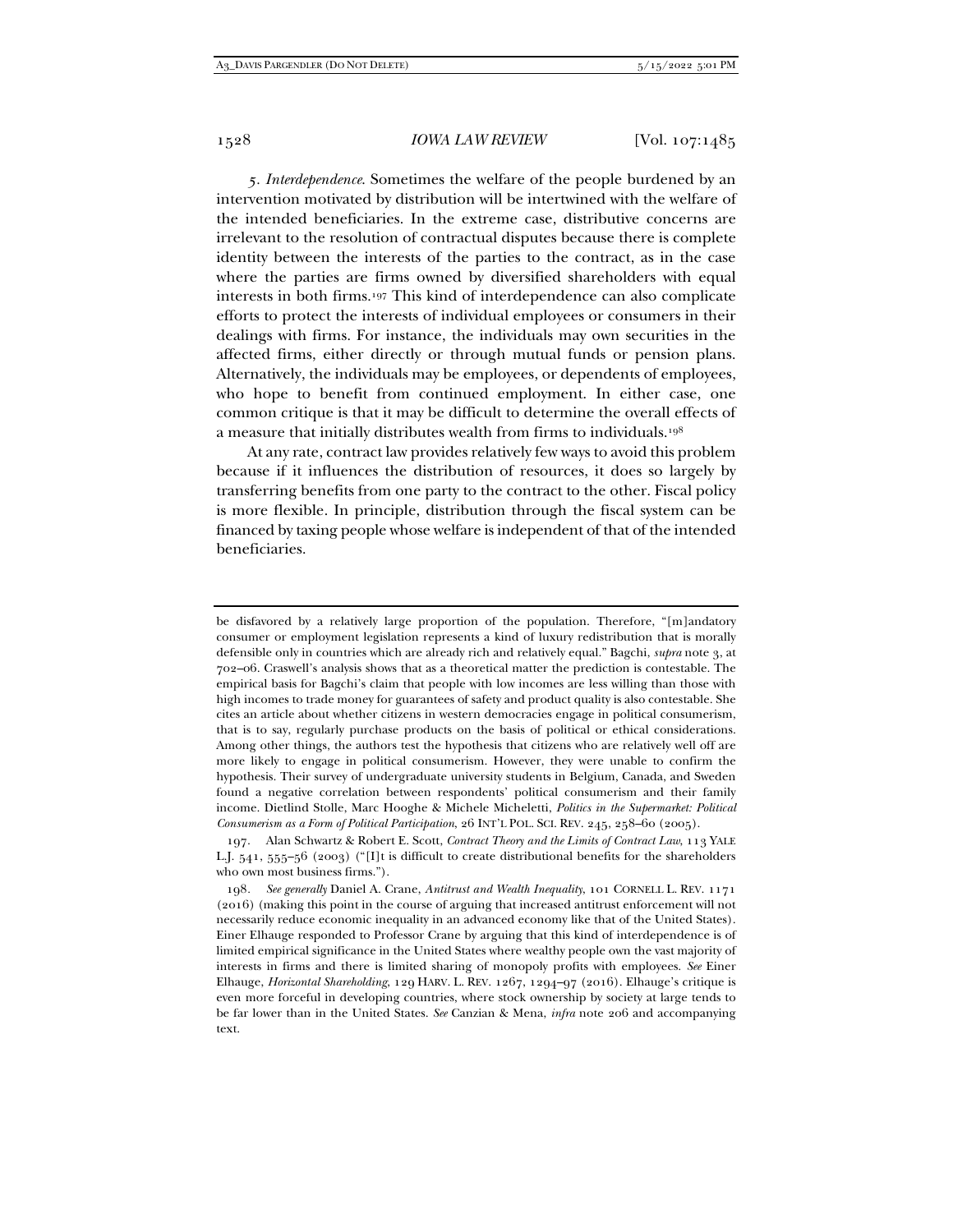Distributive contractual rules formulated by judges are particularly vulnerable to complaints of ineffectiveness because judges are presumed to lack the expertise required to address concerns about accuracy, comprehensiveness, and efficiency.199 However, as our discussion of the Brazilian case shows, courts may be capable of compensating for any inherent lack of expertise by consulting broadly on the distributive ramifications of their decisions. Lack of judicial expertise is even less of an obstacle if judges are merely charged with implementing distribution-motivated contractual rules formulated by the legislative or executive branches.

# *B. EXPLAINING HETERODOXY*

Distributive demands, and the relative legitimacy and effectiveness of judges and fiscal institutions, all vary from time to time and place to place. Accordingly, as Anthony Kronman pointed out in a classic article, the case for contract law orthodoxy is highly contingent on the social and institutional context.200 For instance, U.S. scholars have occasionally recognized that contract law may be an appealing second best mechanism for achieving distributive goals if the fiscal system cannot be counted on for that purpose.201 In particular, Lee Fennell and Richard McAdams argue persuasively that various characteristics of U.S. political institutions often will make it more difficult for groups to achieve distributive objectives through fiscal policy than through other legal instruments such as contract law.202

<sup>199</sup>*. Cf.* Fennell & McAdams, *supra* note 18, at 1121 (arguing that courts are not less trained to conduct distributive analysis than they are to conduct economic analysis).

 <sup>200.</sup> Kronman, *supra* note 55, at 508–10 (observing that several of the arguments in favor of relying on fiscal policy to achieve distributive justice rest on circumstantial factors and none of them rule out the possibility that under certain conditions contract law will be a relatively effective and efficient means of achieving redistribution).

 <sup>201.</sup> Zachary Liscow, *Is Efficiency Biased?* 85 U. CHI. L. REV. 1649, 1664 (2018) (noting that if the assumption that taxes and transfers are used to offset the effects of nontax policies to ensure a fair distribution of income does not hold then "the logic that the distributional consequences do not matter breaks down"). This logic follows from the standard orthodox justification for circumscribing distributional objectives to the tax-and-transfer system. *See* Shavell, *supra* note 194, at 417 ("[I]f the income tax would not be altered on adoption of new liability rules, then in strict logic the argument given for use of efficient rules does not apply.").

 <sup>202.</sup> Fennell and McAdams cite various factors that make it relatively costly, in political terms, to change tax policy to offset distributive effects of legal rules. These include the following factors: Changes in distribution may not be observable or politically salient; the population may be biased against policies framed as taxes; the population may prefer policies structured to remedy specific sources of unfairness rather than to achieve distributive justice; legislative action is more costly than inaction; and tax and non-tax policies with distributive implications are established through a highly decentralized process that involves actors at federal, state, and local levels. Fennell and McAdams cite to and build upon briefer discussions of similar points by Richard Markovits, Brett McDonnell, and Cass Sunstein. Fennell & McAdams, *supra* note 18, at 1053 n.5; *see* Brett H. McDonnell, *The Economists' New Arguments*, 88 MINN. L.REV. 86, 111 (2003); Richard S. Markovits, *Why Kaplow and Shavell's "Double-Distortion Argument" Articles Are Wrong*, 13 GEO. MASON L. REV. 511, 556–57, 597–601 (2005); Cass R. Sunstein, *Willingness to Pay vs. Welfare*, 1 HARV. L. & POL'Y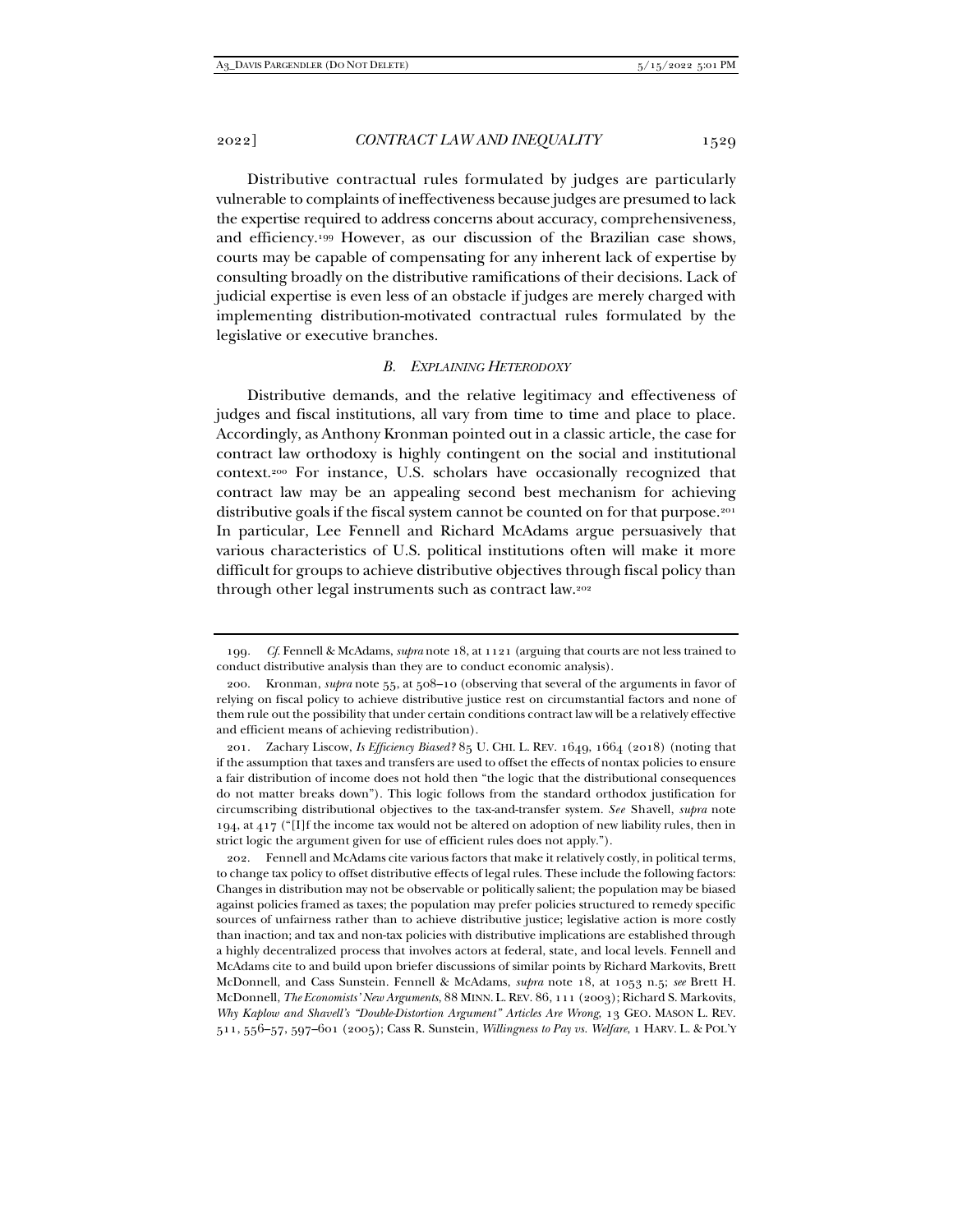We suspect that contract law heterodoxy emerged in developing countries under social, economic, and institutional conditions that deviate substantially from the conditions assumed by the conventional justifications for the orthodox approach. First, substantial and unjustifiable inequality bolsters the legitimacy of state-led efforts to improve the welfare of disadvantaged groups. Profound inequality and segregation also make it easier to aim redistributive measures accurately at relatively privileged actors without affecting members of disadvantaged groups. Second, states that experience high levels of inequality may be unable to achieve adequate distribution solely through fiscal institutions. Third, leading judges in these countries have responded to these circumstances by embracing the idea of transformative constitutionalism, which expressly legitimizes pursuit of distributive objectives by the judiciary in the course of resolving private disputes. We elaborate upon each of these claims in the following sub-Sections.

# 1. Inequality and Poverty

In North America, Europe, and Asia, economic inequality has only recently emerged as a matter of significant public concern.203 The situation is different in other parts of the world. When countries are listed in order of their level of income inequality (measured by the World Bank's estimate of the Gini index), countries in Sub-Saharan Africa and Latin America and the Caribbean occupy all of the top places.204 Among those countries, Brazil and South Africa stand out as the leaders in their respective regions.205 In fact, Brazil is the democratic country with the highest proportion of income concentrated in the top one percent of earners.<sup>206</sup> In 2015, the bottom  $40$ percent of the population in South Africa earned just four percent of pre-tax national income. In Brazil the comparable figure was 9.5 percent. By contrast, the average share for that group was 13 percent in the European Union.

REV. 303, 314–15 (2007); Zachary Liscow, *Reducing Inequality on the Cheap: When Legal Rule Design Should Incorporate Equity as Well as Efficiency*, 123 YALE L.J. 2478, 2502 n.52 (2014).

 <sup>203.</sup> Much of this interest was provoked by the work of Thomas Piketty. THOMAS PIKETTY, CAPITAL IN THE TWENTY-FIRST CENTURY 1–2 (Arthur Goldhammer trans., The Belknap Press of Harvard University Press 2017) (2013) (advocating social scientific research on economic inequality). *See generally* Rosalind Dixon & Julie Suk, *Liberal Constitutionalism and Economic Inequality*, 85 U.CHI. L. REV. 369 (2018) (documenting rise of inequality "worldwide" (but only citing data from OECD countries) and discussing how constitutional law might respond).

<sup>204</sup>*. Gini Index (World Bank Estimate)*, WORLD BANK, DEV. RSCH GRP., https://data.worldbank. org/indicator/SI.POV.GINI?most\_recent\_value\_desc=true [https://perma.cc/8ZCX-HALJ].

<sup>205</sup>*. See also* FACUNDO ALVAREDO, LUCAS CHANCEL, THOMAS PIKETTY. EMMANUEL SAEZ, & GABRIEL ZUCMAN, WORLD INEQUALITY REPORT 2018, at 10, 40, 74 (2018) [hereinafter WORLD INEQUALITY REPORT 2018] (showing that Brazil and South Africa have long experienced extremely high levels of income inequality).

 <sup>206.</sup> Fernando Canzian & Fernanda Mena, *Brazil's Super-Rich Lead Global Income Concentration*, FOLHA DE S.PAULO, (Aug. 19, 2019, 12:00 PM), https://temas.folha.uol.com.br/global-inequalit y/brazil/brazils-super-rich-lead-global-income-concentration.shtml [https://perma.cc/G38E-Q7QQ].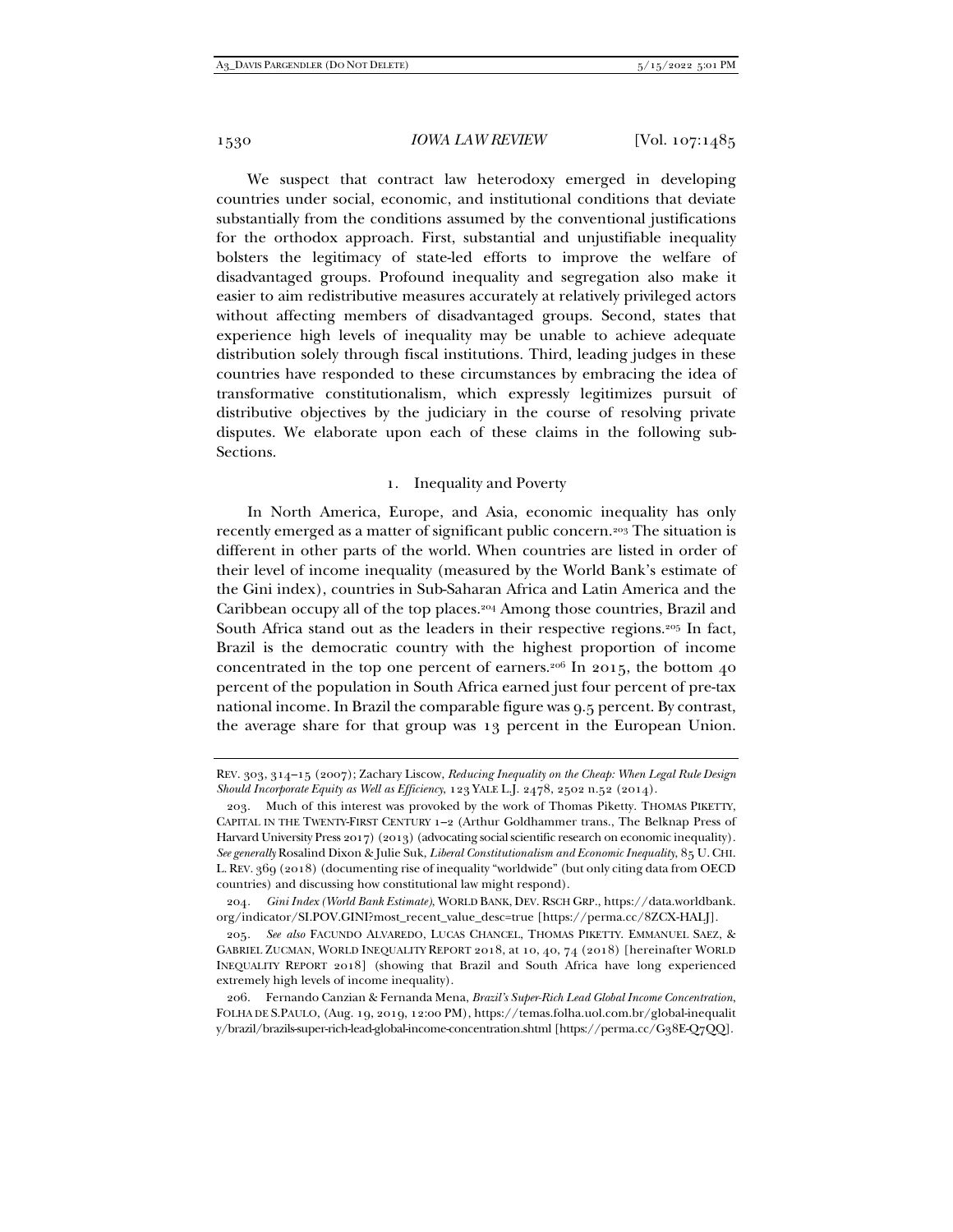Remarkably, along this dimension, the United States more closely resembles developing countries than other wealthy countries. In 2015, the bottom 40 percent of the U.S. population earned just under eight percent of pre-tax national income.207

Patterns of inequality in Brazil and South Africa are noteworthy not only because of their extremely high levels, but also because of their origins. In each case, current economic inequality appears to be, at least in part, the legacy of historical injustice, including notably racially inflicted injustice, due to slavery and extractive colonization. "Brazil was the last major country to abolish slavery," in 1887, and descendants of enslaved people make up a very large proportion of the population in some regions.<sup>208</sup> In 2015, the average income of Afro-Brazilians was just 58.21 percent of that of white Brazilians.<sup>209</sup> As for South Africa, high levels of racial inequality originated during the apartheid era and persisted, or even increased, after its demise in 1994. "In 2015, 47 percent of the households headed by Black South Africans were poor . . . compared to 23 percent for those in households headed by a person of mixed race (colored)" and roughly one percent or less for households headed by Asian and white South Africans.210

Inequality may bear upon both the legitimacy and the effectiveness of pursuing distributive objectives through contract law. High levels of economic inequality traceable to historical injustice present a morally compelling case for economic redistribution. Contract law heterodoxy in Brazil and South Africa may be a response to that impulse. Inequality also undermines the argument that distribution-oriented interventions will have indeterminate and possibly perverse effects because the rich and the poor are likely to be less economically interdependent. In developing countries marked by high levels of inequality, firms are more likely to have wealthy families as controlling shareholders, levels of stock ownership by the population tend to be lower, and markets are generally less competitive.<sup>211</sup>

We should stress here the distinction between inequality and poverty, and between distributive objectives and poverty reduction. High levels of

 <sup>207.</sup> All figures extracted from the World Inequality Database, available online at https:// wid.world/data.

 <sup>208.</sup> WORLD INEQUALITY REPORT 2018, *supra* note 205, at 74.

 <sup>209.</sup> U.N. COMM. ON THE ELIMINATION OF RACIAL DISCRIMINATION, EIGHTEENTH TO TWENTIETH PERIODIC REPORTS SUBMITTED BY BRAZIL UNDER ARTICLE 9 OF THE CONVENTION, DUE IN 2008, at 11 (2020).

 <sup>210.</sup> NAT'L PLAN. COMM'N SECRETARIAT, DEP'T OF PLAN., MONITORING & EVALUATION, REPUBLIC OF S. AFR., STAT. OF S. AFR. & THE WORLD BANK, OVERCOMING POVERTY AND INEQUALITY IN SOUTH AFRICA: AN ASSESSMENT OF DRIVERS, CONSTRAINTS AND OPPORTUNITIES 13 (2018), https: //www.dpme.gov.za/publications/Reports%20and%20Other%20Information%20Products/W orld%20Bank%20Report%202018.pdf [https://perma.cc/7F2P-489D].

<sup>211</sup>*. See* Mariana Pargendler, *Corporate Governance in Emerging Markets*, *in* THE OXFORD HANDBOOK OF CORPORATE LAW AND GOVERNANCE 735, 739–40 (Jeffrey N. Gordon & Wolf-Georg Ringe eds., 2018); Crane, *supra* note 198, at 1184–85 (2016).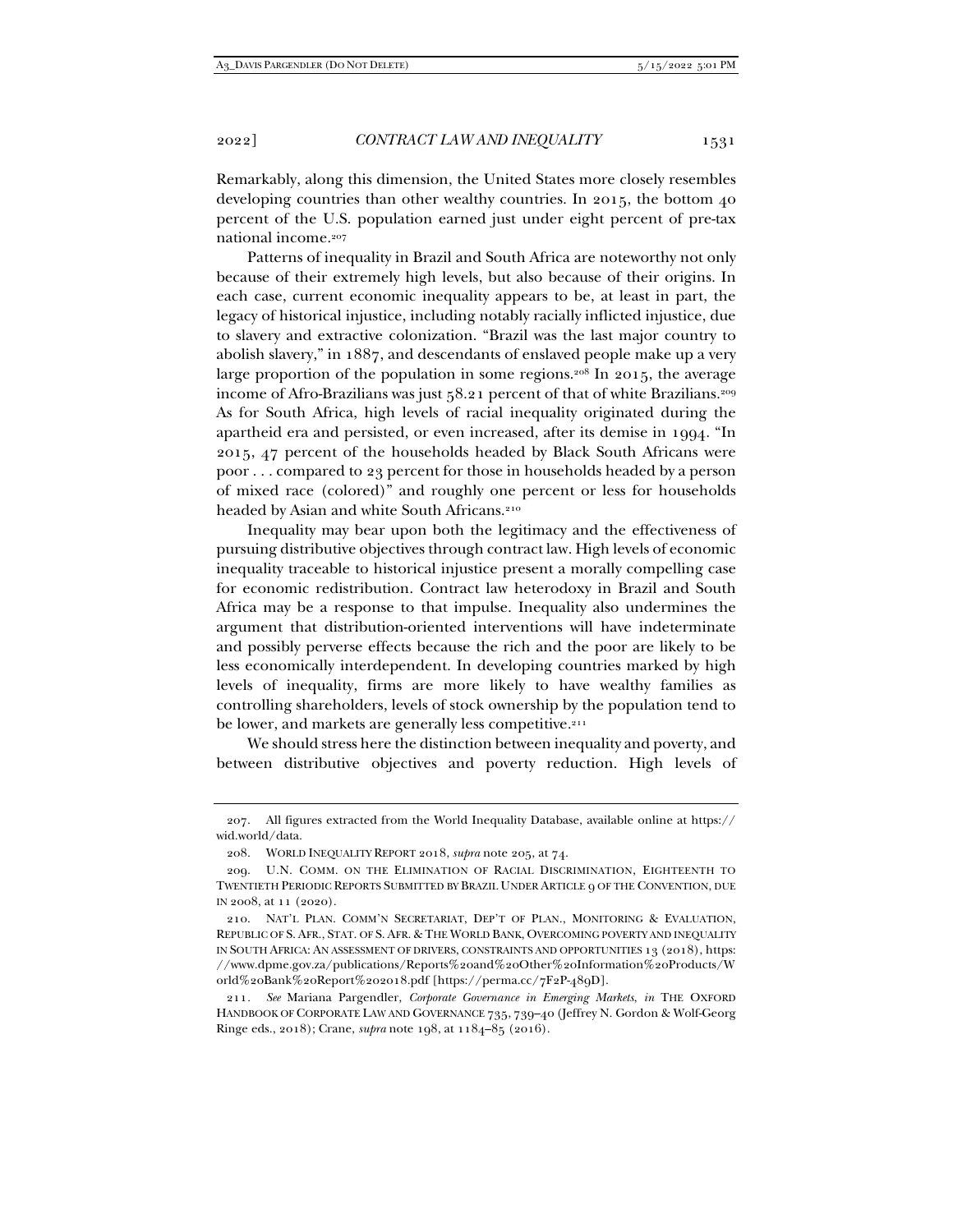inequality do not necessarily correspond to high levels of poverty; the poorest people in South Africa and Brazil are not necessarily the poorest people in the world. In fact, many countries in Sub-Saharan Africa have larger proportions of the population living in poverty than South Africa. Meanwhile the Americas, Brazil, and Colombia are in the middle of the pack when it comes to poverty. They have more people living below the poverty line than countries such as Chile and Costa Rica, but far fewer than in Haiti, Guatemala, Honduras, or Venezuela.212 Yet our preliminary research on the latter countries has not turned up evidence of contract law heterodoxy as clear-cut as what we found in Brazil, South Africa, and Colombia. Moreover, European jurisdictions are less unequal than the United States, but comparatively (if marginally) more open to contract law heterodoxy. Accordingly, we tentatively conclude that to the extent contract law heterodoxy is motivated by prevailing economic conditions, the concern is about inequality rather than absolute (versus relative) levels of poverty.

# 2. State Capacity

Until recently, the conventional wisdom was that developing countries were more unequal than developed countries because their fiscal systems were inefficient, regressive, and far from comprehensive.213 The stereotypical developing country collected relatively little tax revenue, because of some combination of rampant tax evasion and a plethora of loopholes; had low levels of public spending; and aimed spending at relatively affluent members of the population.214 Historically, these countries have been chastised for failing to raise taxes on income and capital of the wealthiest portion of the population.

Brazil and South Africa do not entirely fit the conventional narrative. Rather, both jurisdictions stand out among developing countries for the magnitude of distributive efforts through their fiscal systems, including public spending on education and health care.<sup>215</sup> While Brazil's tax system and overall government spending are startlingly regressive, the country did temporarily reduce inequality through a combination of cash-transfer programs and real increases in the minimum wage in the first decade of the 2000s. Notably, Brazil's levels of extreme poverty decreased four-fold from over 34 percent in the early 1990s to 8.4 percent in 2012, though it has slightly

<sup>212</sup>*. Poverty & Equity Data Portal*, WORLD BANK, http://povertydata.worldbank.org/poverty/ home [https://perma.cc/R3Q2-B4N9] (showing poverty headcount at various poverty lines).

 <sup>213.</sup> Richard M. Bird & Eric M. Zolt, *Fiscal Contracting in Latin America*, 67 WORLD DEV. 323, 327 (2015).

 <sup>214.</sup> Edwin Goñi, J. Humberto López & Luis Servén, *Fiscal Redistribution and Income Inequality in Latin America*, 39 WORLD DEV. 1558, 1562–63 (2011).

 <sup>215.</sup> Nora Lustig, *Inequality and Fiscal Redistribution in Middle Income Countries: Brazil, Chile, Colombia, Indonesia, Mexico, Peru and South Africa*, 7 J. GLOBALIZATION & DEV*.* 17, 20 (2016).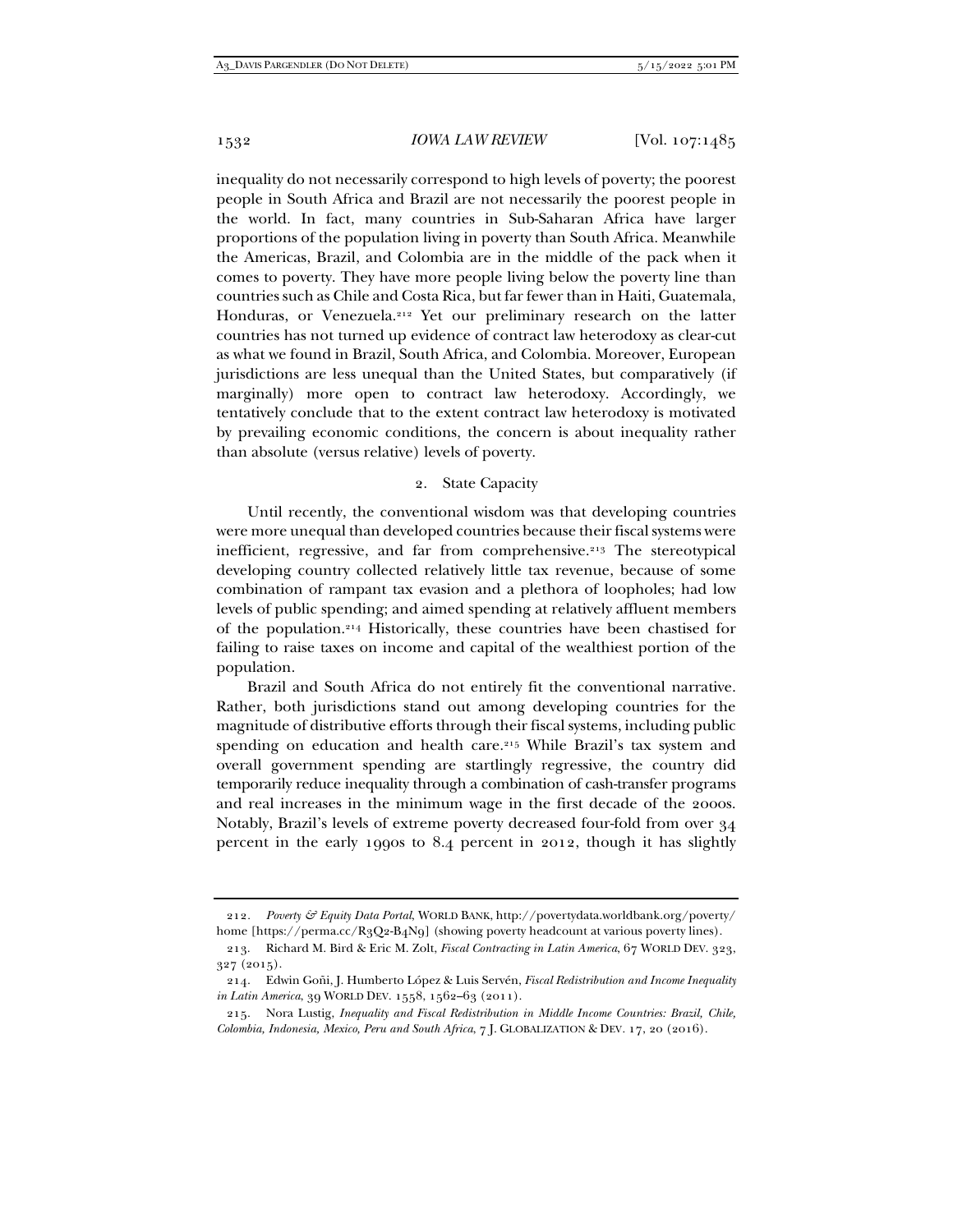increased in recent years.216 In South Africa, inequality has increased since the end of apartheid; however, as in Brazil, both the rate and the depth of poverty have declined since apartheid, even taking into account some backsliding after 2011.217 World Bank analysts attribute South Africa's success in reducing poverty and avoiding greater increases in inequality to its efforts to modernize and expand its tax and social assistance systems.<sup>218</sup>

The distributive policies in Brazil and South Africa reflect high-level commitments by their political leaders. In Brazil, this has been true since the 1990s, and especially since 2002 when the leftist Lula government took power under the slogan *Um Brasil para Todos* (a Brazil for everyone).219 Meanwhile, in South Africa, the African National Congress ("ANC"), which assumed power in 1994, had a long history of commitment to reversing the economic injustice of the apartheid regime. Its 1955 Freedom Charter proclaimed: "The People Shall Share in the Country's Wealth!"220 After it took power, the ANC eliminated racial distinctions in social programs, increased social spending and, eventually, introduced a Black Economic Empowerment program aimed in part at redistributing ownership of productive resources to Black South Africans.<sup>221</sup>

The appeal of contract law heterodoxy in Brazil and South Africa may stem from the fact that ambitious, widely endorsed distributive goals are unlikely to be achieved solely through the fiscal system. As we have seen in both countries, fiscal policy has, at best, a modest impact on inequality. Given the limits on state capacity in both countries, there is little reason to believe that further increments in public spending will be effective. Both countries struggle to provide high-quality education and health care to the poor.<sup>222</sup> The

 <sup>216.</sup> *See* Canzian & Mena, *supra* note 206.

 <sup>217.</sup> WORLD BANK, OVERCOMING POVERTY AND INEQUALITY IN SOUTH AFRICA: AN ASSESSMENT OF DRIVERS,CONSTRAINTS AND OPPORTUNITIES 10–11 (William H. Hurlbut ed., 2018). This report cites a South African study that attributes the increase in poverty levels between 2011 and 2015 to "a combination of international and domestic factors such as low and anemic economic growth, continuing high unemployment levels, lower commodity prices, higher consumer prices (especially for energy and food), lower investment levels, greater household dependency on credit, and policy uncertainty." *Id.* at 11 (quoting STAT. S. AFR., POVERTY TRENDS IN SOUTH AFRICA: AN EXAMINATION OF ABSOLUTE POVERTY BETWEEN 2006 & 2015, at 16 (2017)).

<sup>218</sup>*. Id.* at xxv–xxvi.

 <sup>219.</sup> LEE J. ALSTON, MARCUS ANDRÉ MELO, BERNARDO MUELLER & CARLOS PEREIRA, BRAZIL IN TRANSITION: BELIEFS, LEADERSHIP, AND INSTITUTIONAL CHANGE 128–31 (2016).

 <sup>220.</sup> African National Congress, *The Freedom Charter* (June 26, 1955), https://web.archive.org /web/20110629074215/http://www.anc.org.za/show.php?id=72 [https://perma.cc/5X5M-KMGP].

<sup>221</sup>*. See generally* Servaas van der Berg, *The Transition from Apartheid: Social Spending Shifts Preceded Political Reform*, 29 ECON. HIST. DEV. REGIONS 234 (2014) (detailing historical spending trends and recounting recent government measures taken to combat the effects of apartheid). *See* Stefano Ponte, Simon Roberts & Lance van Sittert, *'Black Economic Empowerment', Business and the State in South Africa*, 38 DEV. & CHANGE 933, 933–34 (2007); JEREMY SEEKINGS & NICOLI NATTRASS, CLASS, RACE, AND INEQUALITY IN SOUTH AFRICA 340–75 (2005).

 <sup>222.</sup> WORLD BANK, SOUTH AFRICA ECONOMIC UPDATE: FISCAL POLICY AND REDISTRIBUTION IN AN UNEQUAL SOCIETY 38 (2014), https://openknowledge.worldbank.org/handle/10986/20661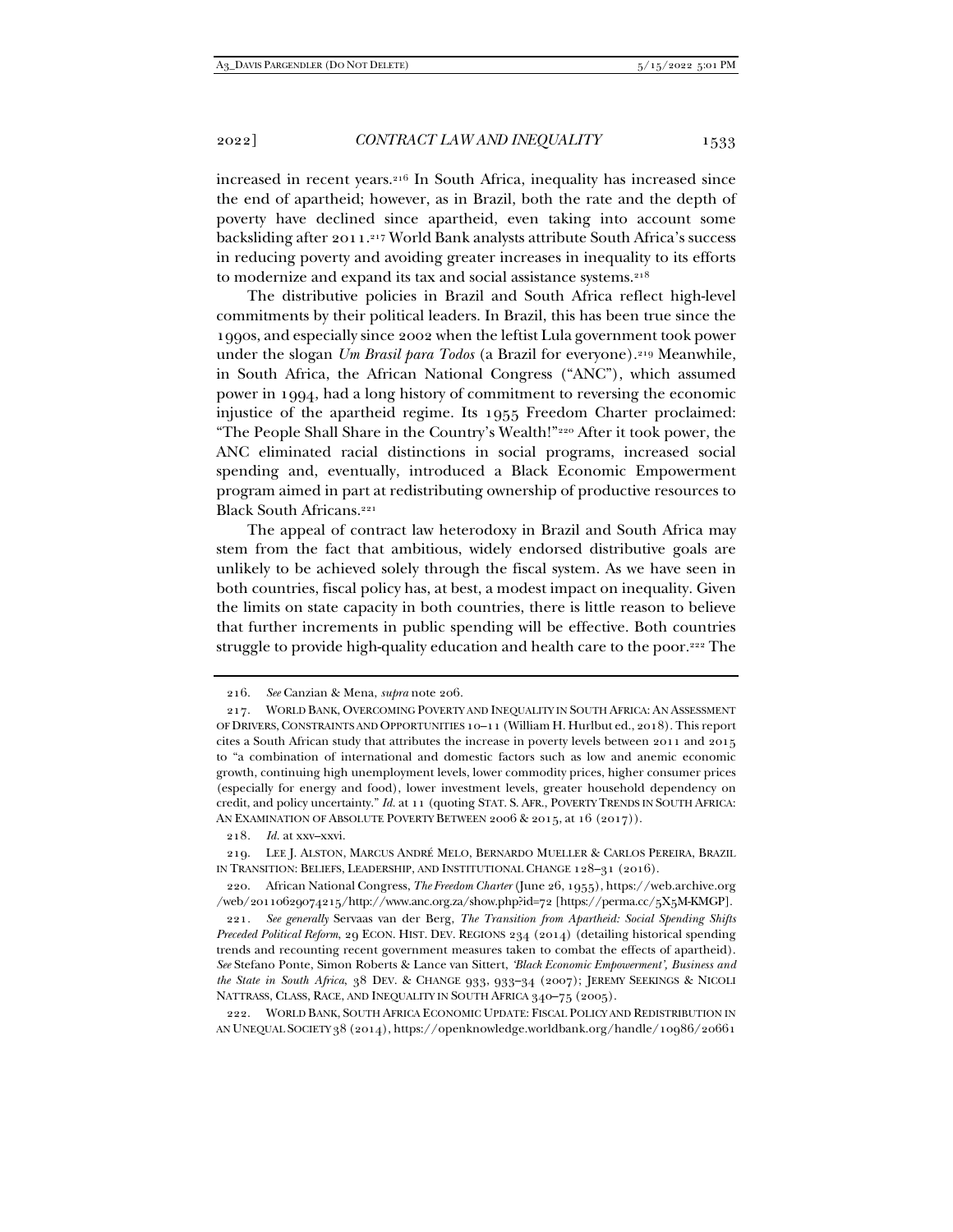combination of ambitious distributive objectives and limited state capacity may explain the appeal of contract law heterodoxy.

#### 3. Transformative Constitutionalism

The legal systems in which we observe contract law heterodoxy are also heterodox in other areas. In fact, Brazil, Colombia, and South Africa are wellknown among comparative lawyers for their embrace of a heterodox approach to constitutional law known as "transformative constitutionalism."<sup>223</sup> The term was coined to describe South Africa's distinctive approach to constitutional law and has subsequently been applied to Brazilian and Colombian constitutional law as well.224

As its name suggests, transformative constitutionalism starts from the premise that constitutional law should transform rather than simply reflect the society it governs.225 Proponents argue that the project of social

223*. See generally* TRANSFORMATIVE CONSTITUTIONALISM: COMPARING THE APEX COURTS OF BRAZIL, INDIA AND SOUTH AFRICA (Oscar Vilhena, Updendra Baxi & Frans Viljoen eds., 2013) (examining how the highest courts in Brazil, Colombia, and South Africa give effect to rights recognized in their constitutions); CONSTITUTIONALISM OF THE GLOBAL SOUTH: THE ACTIVIST TRIBUNALS OF INDIA, SOUTH AFRICA, AND COLOMBIA (Daniel Bonilla Maldonado ed., 2013) (discussing the jurisprudence of the constitutional courts of India, South Africa, and Colombia on cultural diversity, access to justice, and socioeconomic rights).

 224. Karl E. Klare, *Legal Culture and Transformative Constitutionalism*, 14 S. AFR. J. ON HUM. RTS. 146, 150 (1998). *But see* Diego Werneck Arguelhes, *Transformative Constitutionalism: A View from Brazil*, *in* THE GLOBAL SOUTH AND COMPARATIVE CONSTITUTIONAL LAW 165, 167 (Philipp Dann, Michael Riegner & Maxim Bönnemann eds., 2020) (arguing that Brazil's Supreme Court has been a "late bloomer" compared to Colombia's and that it has at best played a marginal role in fighting poverty and inequality).

225. In Klare's words:

By *transformative constitutionalism* I mean a long-term project of constitutional enactment, interpretation, and enforcement committed (not in isolation, of course, but in a historical context of conducive political developments) to transforming a country's political and social institutions and power relationships in a democratic, participatory, and egalitarian direction. Transformative constitutionalism connotes an enterprise of inducing large-scale social change through nonviolent political processes grounded in law. I have in mind a transformation vast enough to be inadequately captured by the phrase 'reform', but something short of or different from 'revolution' in any traditional sense of the word. In the background is an idea of a highly egalitarian, caring,

<sup>[</sup>https://perma.cc/J6L6-SYLM] (reporting that South African students score worse on math and reading tests on average than other Southern and Eastern African countries, while spending similarly and that South Africa has comparatively high maternal and infant mortality while having comparatively high health expenditures as a fraction of GDP); JAVIER E. BÁEZ, AUDE-SOPHIE RODELLA, ALI SHARMAN & MARTHA VIVEROS, POVERTY AND SHARED PROSPERITY IN BRAZIL: WHERE TO NEXT? 99–103 (2015), https://elibrary.worldbank.org/doi/full/10.1596/978-1-4648-0357- 4\_ch3 [https://perma.cc/Y6PU-R5KT] (documenting limits on the quality of Brazilian education and healthcare); *cf.* Servaas van der Berg & Martin Gustafsson, *Educational Outcomes in Postapartheid South Africa: Signs of Progress Despite Great Inequality*, *in* 10 POLICY IMPLICATIONS OF RESEARCH IN EDUCATION, SOUTH AFRICAN SCHOOLING: THE ENIGMA OF INEQUALITY 25, 29 (Nic Spaull & Jonathan D. Jansen eds., 2019) (documenting rapid improvement in educational outcomes in South Africa (and Brazil) at the beginning of the twenty-first century).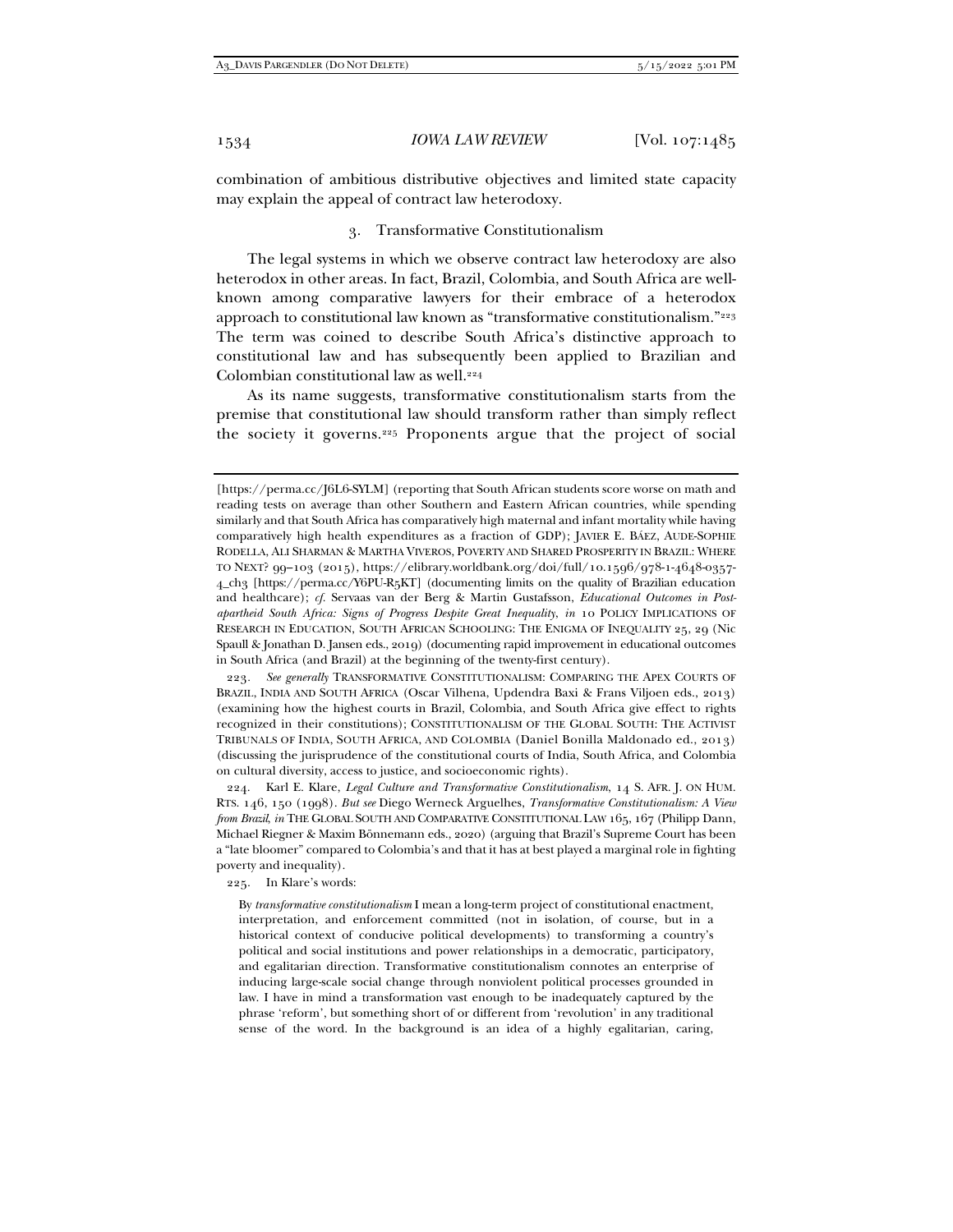transformation would be doomed to failure if inequality and injustice in the private sphere were shielded from scrutiny. Accordingly, a key precept of transformative constitutionalism is that the constitution is to be used to reshape the laws that govern relations between private actors, including contract law.226

While there is debate about whether transformative constitutionalism only appears in developing countries, it definitely relates to societies that have undergone profound political changes.<sup>227</sup> In the paradigmatic cases, those changes included the adoption of new constitutional texts following nationwide consultations and deliberations. Brazil underwent this process in 1988, in the course of transitioning to democracy after a long period of military rule. Colombia's 1991 constitution was adopted in an effort to open up a two-party political system that was captured by a handful of powerful actors, leading to widespread popular frustration and political violence. In South Africa, the 1996 constitution was adopted to mark the end of the apartheid regime and the advent of multiracial democracy.

In each of these cases the reformed constitution clearly was designed to achieve economic as well as political change. The Brazilian constitution is the most explicit. It states that "[t]he fundamental objectives of the [state] are," among other things, "to eradicate poverty and substandard living conditions and to reduce social and regional inequalities."228 Both the Brazilian and South African constitutions also make special provision for expropriation of rural land for the purpose of land reform. 229 In South Africa, the "commitment to land reform" is listed along with a broader commitment "to reforms to bring about equitable access to all South Africa's natural resources."230 South Africa's constitution also guarantees, in qualified terms, equitable access to land.231 Finally, all three constitutional texts guarantee access to key goods such as education, healthcare, housing, and social security.<sup>232</sup>

For present purposes, the critical feature of transformative constitutionalism is that it allows courts charged with resolving contractual disputes to invoke

multicultural community, governed through participatory, democratic processes in both the polity and large portions of what we now call the 'private sphere.'

Klare, *supra* note 224, at 150.

 <sup>226.</sup> Davis & Klare, *supra* note 82, at 410–11.

 <sup>227.</sup> Michaela Hailbronner, *Transformative Constitutionalism: Not Only in the Global South*, 65 AM. J. COMP. L. 527, 532–33 (2017). *See generally* Versteeg, *supra* note 9 (describing broader concerns about inequality in the constitutional jurisprudence of certain developed countries).

 <sup>228.</sup> CONSTITUIÇÃO FEDERAL [C.F.] [CONSTITUTION] art. 3 (Braz.); *see also id.* art. 170 (specifying that the economic order must accord "with the dictates of social justice," "the social function of property," and "reduction of regional and social differences").

<sup>229</sup>*. Id.* art. 184; S. AFR. CONST., 1996 art. 25.

<sup>230</sup>*.* S. AFR. CONST., 1996 art. 25(2)–(4).

<sup>231</sup>*. Id.* art. 25(5).

 <sup>232.</sup> C.F. art. 6 (Braz.); CONSTITUCIÓN POLÍTICA DE COLOMBIA [C.P.] art. 48, 51, 67; S. AFR. CONST., 1996, art. 26, 27, 29.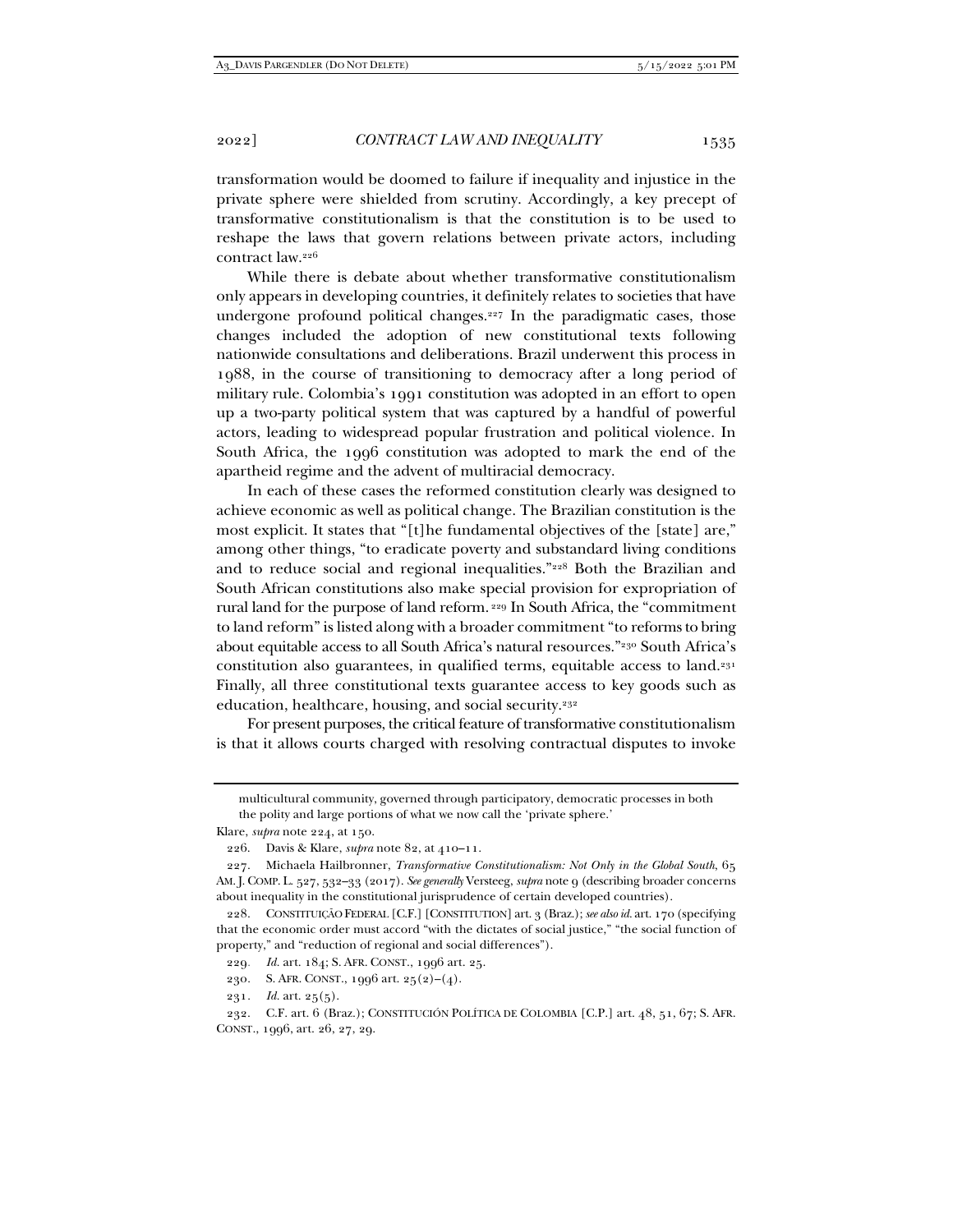constitutional norms as a basis for altering the distribution of resources in society, especially when the aim is to reverse inequality that can be linked to historic injustice. This directly contradicts the idea that it is illegitimate for judges to use contract law as a tool for promoting distributive objectives, a key intellectual foundation of contract law orthodoxy.

# *C. THE SIGNIFICANCE OF HETERODOXY*

To this point, our analysis has presumed that contract law heterodoxy matters from a practical standpoint. In this Section, we examine three possible challenges to that conclusion. First, the divergence we observe may be formal rather than functional. Second, heterodox features of contract law may affect a relatively small proportion of the population. Third, firms might take steps to avoid the impact of distributive interventions.

#### 1. Functional Convergence

A classic lesson of comparative law is that not all differences in legal doctrines and styles of legal reasoning translate into distinct outcomes of similar controversies. Instead, many comparative scholars believe that the opposite is true, with different doctrinal labels often bringing about similar or identical results. Prominent comparativists Konrad Zweigert and Hein Kötz famously argued for a presumption of functional similarity in the response of different legal systems to practical problems, despite apparent doctrinal differences.233 That presumption may well apply to the problems addressed by contract law heterodoxy, even though Zweigert and Kötz limited their analysis to "advanced" legal systems, perhaps in an effort to exclude developing countries.

Our case studies deal primarily with legal arguments about the role of inequality and social rights in the adjudication of contract disputes. As noted throughout the country narratives, we believe that an orthodox approach could lead to the same result in at least some of the cases examined. Although prevalent, functional similarity does not appear to be universal, to the effect that contract law heterodoxy is, in many cases, consequential from an economic standpoint. Moreover, the greater tendency to invoke distributive or social justice considerations in contract law reasoning is interesting in its own right.

A more comprehensive approach to functional equivalence would consider not only whether courts across different jurisdictions would decide a given case in the same way by invoking different contract law doctrines, but also whether they might arrive at similar outcomes by invoking other bodies of law. This kind of functional substitution may well serve to limit the practical

 <sup>233.</sup> *See* KONRAD ZWEIGERT & HEIN KÖTZ, INTRODUCTION TO COMPARATIVE LAW 4 (3d ed. 1998). *See generally* GOOD FAITH IN EUROPEAN CONTRACT LAW, *supra* note 5 (finding significant convergence in the outcome of various hypotheticals).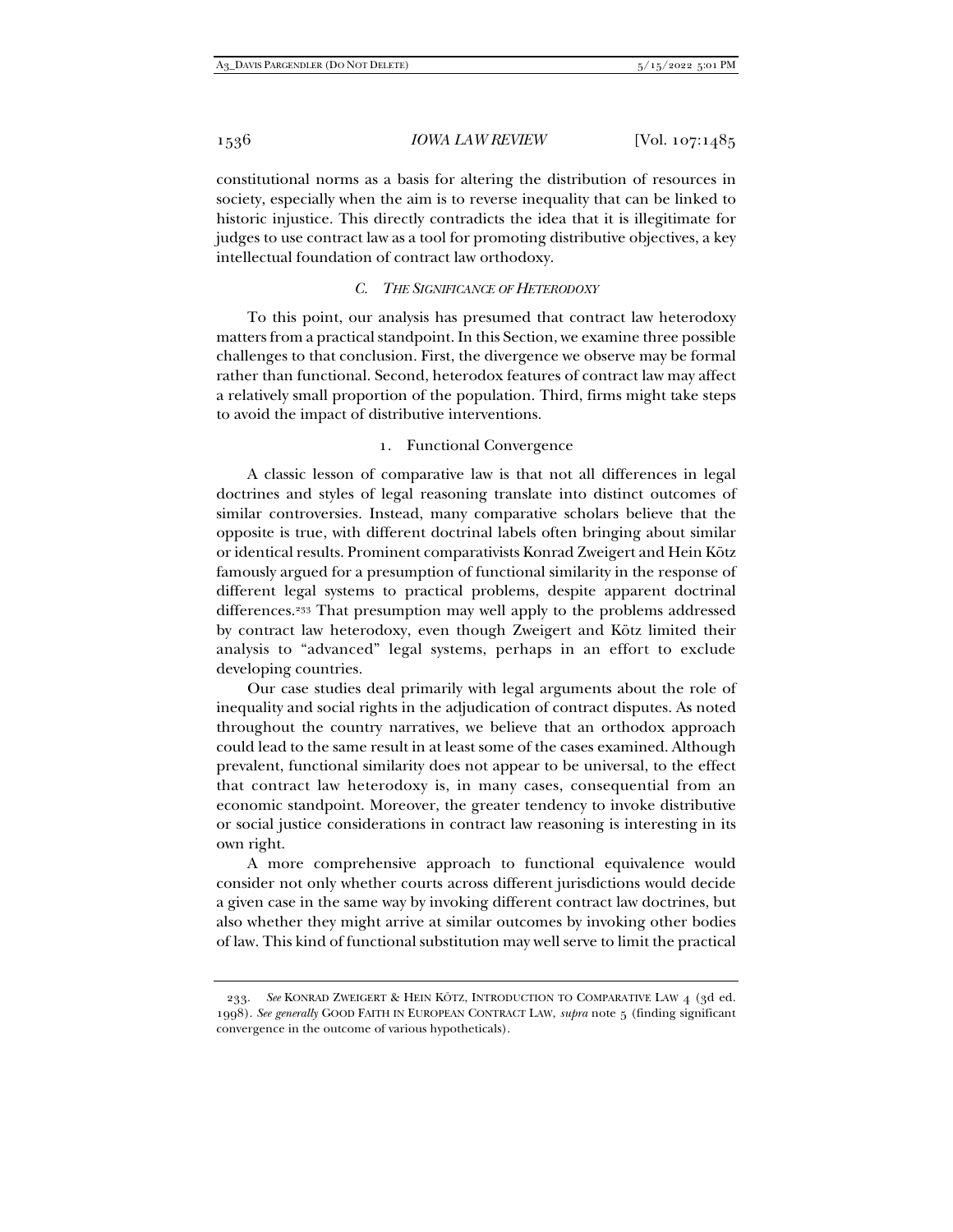significance of contract law heterodoxy. For instance, in the United States (and, to a lesser extent, other common law jurisdictions), bankruptcy offers vulnerable parties a fresh start from harsh bargains, while civil law jurisdictions are more likely to offer responses through contract law.234 U.S. bankruptcy law is considered to offer a safety net which at least partially compensates for a weak welfare state,<sup>235</sup> and several progressive scholars advocate using bankruptcy law to achieve social objectives beyond economic efficiency.236 More generally, U.S. law often tackles some of the same distributive concerns through specific legislative (rather than judicial) interventions, including in the realm of consumer finance, healthcare, and the provision of public services.<sup>237</sup>

#### 2. Lack of Comprehensiveness

The project of relying on contract law to achieve distributive objectives presupposes a minimum degree of access to formal markets and courts. This means that the impact of contract law heterodoxy is generally limited to parties who were able to enter into contracts with nontrivial stakes and who have access to courts (and, arguably, to future contracting parties whose contract terms are shaped by the courts' jurisprudence). The poorest of the poor, however, are likely to lack access both to significant contracts and to courts, especially when the effects of their poverty are compounded by lack of information or other forms of vulnerability. Consequently, the primary beneficiaries of contract law heterodoxy presumably will be members of the middle class and lower middle class, not the poorest. This limitation of the potential effect of contract law heterodoxy is a concrete manifestation of the problem of comprehensiveness discussed in Part III above.

Lack of comprehensiveness is not a definitive indictment of contract law heterodoxy given growing global concern about the shrinking size and increasing precarity of the middle class. Moreover, the problem appears to be no more acute than the one observed in the context of transformative constitutionalism and the right to health. Various scholars argue that "the

<sup>234</sup>*. The Role of the State in Contract Law*, *supra* note 5, at 145–46, 175–76.

<sup>235</sup>*. See, e.g.*, Robert M. Lawless & Elizabeth Warren, *Shrinking the Safety Net: The 2005 Changes in U.S. Bankruptcy Law* 1 (U. Ill. L. & Econ., Working Paper No. LE06-031, 2006) ("The more generous U.S. bankruptcy laws partially compensated for the relatively stingy level of government assistance.").

<sup>236</sup>*. See generally* David A. Skeel, Jr., *Vern Countryman and the Path of Progressive (and Populist) Bankruptcy Scholarship*, 113 HARV. L. REV. 1075 (2000) (explaining Vern Countryman's progressive views on bankruptcy law).

<sup>237</sup>*. See supra* note 50 and accompanying text; Patient Protection and Affordable Care Act,  $42$  U.S.C. § 18001(d)(3) (barring discrimination in provision of health insurance against individuals with preexisting conditions). *Cf. generally In re* City of Detroit, No. 13-53846, 2014 WL 6474081 (Bankr. E.D. Mich. Nov. 19, 2014), *aff'd* No. 15-CV-10038, 2015 WL 5461463 (E.D. Mich. Sept. 16, 2015), *aff'd in part, vacated in part* 841 F.3d 684 (6th Cir. 2016) (dismissing a complaint alleging that discontinuing municipal water services constituted a breach of an executory contract and a violation of constitutional rights).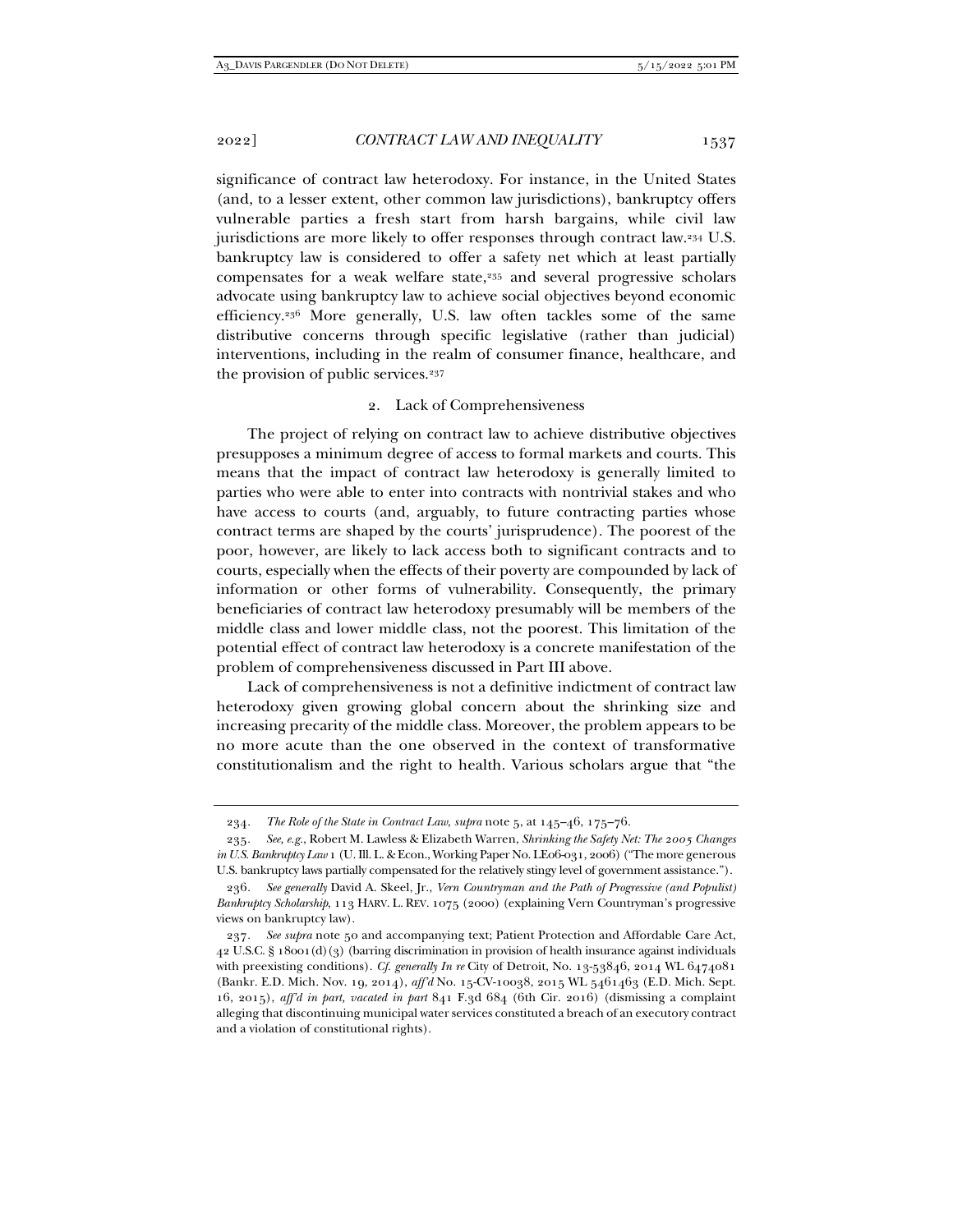judicialization of the right to health" may be regressive in favoring relatively wealthy citizens with access to courts, unlike public health policies that would benefit the poorest segments of the population.<sup>238</sup>

The fact that the impact of contract law heterodoxy depends on access to courts and formal contracting means that its prospects in any given jurisdiction will depend on a range of institutional arrangements. In the United States, for example, beyond the costs of legal proceedings (including legal representation), the widespread use and enforceability of arbitration clauses in consumer contracts limits the emergence and potential application of heterodox contract law.239 By contrast, developing countries such as Brazil generally resist the use of arbitration in consumer contracts, which remain subject to judicial review—a mode of dispute resolution more conducive to heterodoxy.240

# 3. Avoidance

A central critique of contract law heterodoxy is that it can backfire. As the argument goes, attempts to favor certain groups in contract disputes may lead to price increases or other unfavorable contract terms that hurt precisely such parties in the future (the risk of "hurting the people you are trying to help"). Courts in developing countries are increasingly cognizant of the distinct ex ante incentives caused by contract law decisions, which can lead judges to pause before seeking to help the disadvantaged party in any given case due to the risk of harming similarly situated parties in the future.<sup>241</sup> This

<sup>238</sup>*. See*, *e.g.*, Carlos Portugal Gouvêa, *Social Rights Against the Poor*, 7 VIENNA J. ON CONST. L. 454, 465–68 (2013); Virgílio Afonso da Silva & Fernanda Vargas Terrazas, *Claiming the Right to Health in Brazilian Courts: The Exclusion of the Already Excluded?*, 36 L. & SOC. INQUIRY 825, 830–31 (2011); Octavio Luiz Motta Ferraz, *Harming the Poor through Social Rights Litigation: Lessons from Brazil*, 89 TEX. L. REV. 1643, 1651–68 (2011).

<sup>239</sup>*. See* KATHERINE V.W. STONE & ALEXANDER J.S. COLVIN, ECON. POL'Y INST., THE ARBITRATION EPIDEMIC: MANDATORY ARBITRATION DEPRIVES WORKERS AND CONSUMERS OF THEIR RIGHTS 26 (2015), https://files.epi.org/2015/arbitration-epidemic.pdf [https://perma.cc/8J3 Y-F2HS] (describing the turn to arbitration "in the past three decades [as] . . . a massive shift in the civil justice system that is having dire consequences for consumers and employees"); James P. Nehf, *The Impact of Mandatory Arbitration on the Common Law Regulation of Standard Terms in Consumer Contracts*, 85 GEO. WASH. L. REV. 1692, 1695 (2017) (positing that, due to the greater use of arbitration of consumer contracts, "the common law doctrines of unconscionability and good faith . . . are essentially frozen in time").

 <sup>240.</sup> Lei No. 8.078, art. 51, § VII, de 11 de Setembro de 1990, CÓDIGO DE PROTECAO E DEFESA DO CONSUMIDOR [C.D.C.] de Setembro 1990 (Braz.) (deeming null and void the clauses that impose mandatory arbitration of consumer contracts disputes).

 <sup>241.</sup> For an example of this concern, expressed by Judge Theron in *Beadica*, see *supra* text accompanying note 118. Brazil's Superior Court of Justice recently reversed its prior decisions to uphold the statutory provision permitting life insurance contracts to exclude coverage if suicide is committed within the first two years of the agreement. While prior decisions emphasized the "requirements of social justice" in imposing coverage in the absence of actual proof that suicide was premeditated, the new caselaw considers the ex ante effects of the statutory regime favoring exclusion as "more humanitarian" in discouraging suicides. For more on this, see generally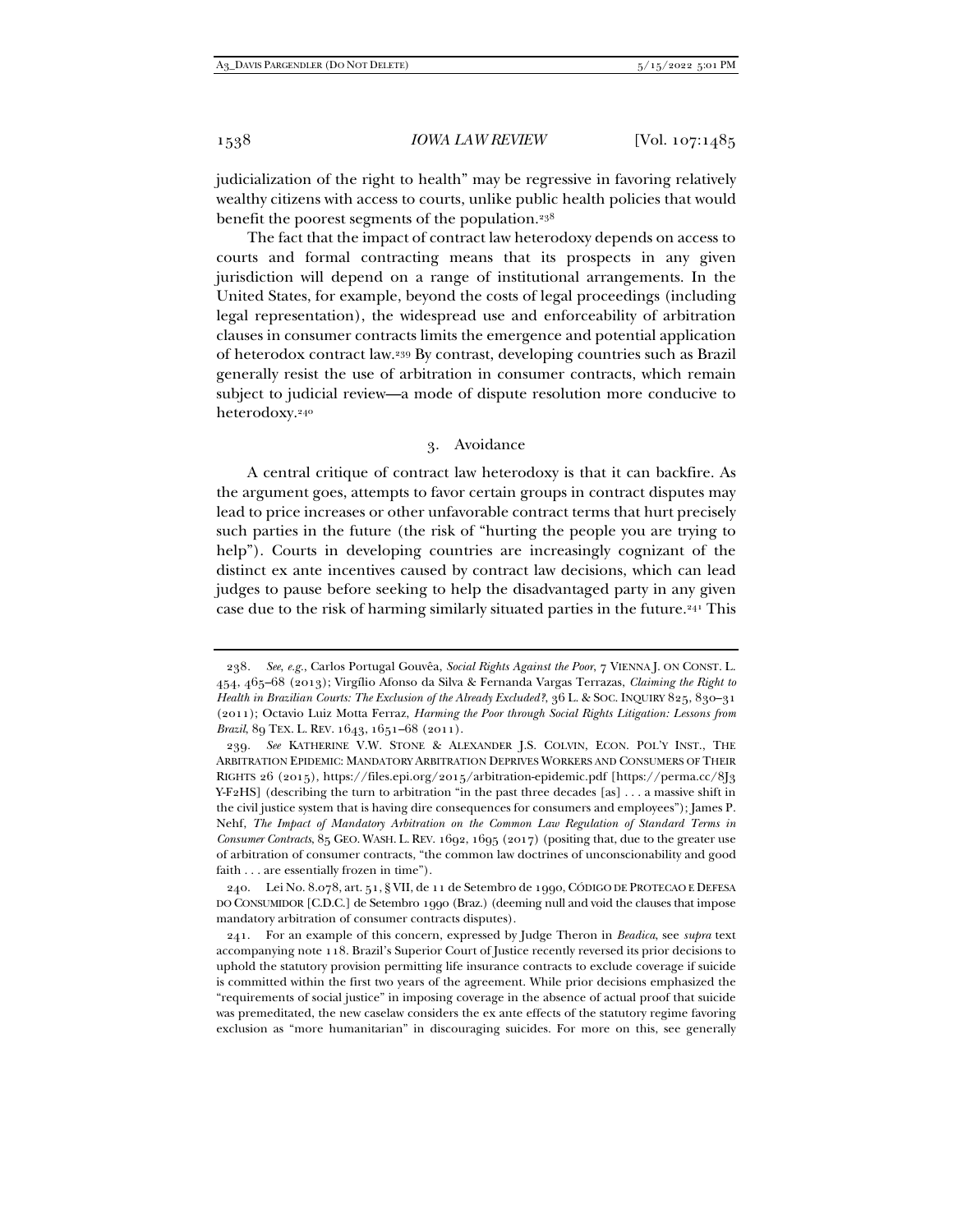may be why most of the examples of heterodoxy we document involve changes in contract law doctrines of relatively broad application—such as rules on prejudgment interest or recovery of partial payments for real estate—that disproportionately benefit members of disadvantaged groups, as opposed to rules targeted solely at members of those groups. These kinds of rulings cannot be avoided simply by discriminating against members of the disadvantaged groups because they apply to transactions with a more broadly defined group of people. Even if the effects of these sorts of heterodox rulings are neutralized by changes in contracting behavior, the intended beneficiaries will not be the only ones to suffer. Therefore, the breadth of these rulings dilutes both their positive effects on intended beneficiaries and the negative effects of any efforts at avoidance.

Another concern is that contract law heterodoxy may impact industrial organization and market structure. By imposing an "equity tax" on the contract law system, heterodox contract laws may encourage firms to eschew contracts entirely, such as by embracing vertical integration. One study by Brazilian economists found that global fast-food chain McDonald's changed its strategy in Brazil from relying primarily on franchisees (as it does in most jurisdictions) to adopting a significant majority of company-owned stores.<sup>242</sup> The shift occurred after courts rewrote the economic terms of franchise agreements based on constraints of Brazil's landlord-tenant laws when franchisees sued following the devaluation of the country's currency in 1999.<sup>243</sup>

Yet increased vertical integration may not be a particularly attractive outcome for developing countries whose economies are already dominated by large business groups. Scholars argue that weak contract institutions are one reason for the prevalence of family-owned business groups in developing countries, as vertical integration and the family's reputation substitute for formal contract enforcement.244

Paradoxically, at least some manifestations of contract law heterodoxy may favor relatively large business groups. Not only are they able to avoid market contracting to a greater extent through vertical integration, they also

243*. Id.*

Mariana Pargendler, *Análise Econômica e Jurídica da "Presunção de Boa-Fé" no Direito Privado Brasileiro*, *in* ANÁLISE ECONÔMICA DO DIREITO: TEMAS CONTEMPORÂNEOS 841 (Luciana Yeung ed., 2020). Similarly, the Superior Court of Justice has increasingly limited instances of merchants' liability for stolen consumer cars in free adjacent parking lots, noting that liability implies the socialization of risk that will also be borne by consumers who do not use parking lots through higher prices. *See* S.T.J., Recurso Especial No. 1.426.598-PR, Relatora: Ministra Nancy Andrighi, 19.10.2017, Diário da Justiça Eletrônico [D.J.e], 30.10.2017, 9 (Braz.).

 <sup>242.</sup> Vivian Lara dos Santos Silva & Paulo Furquim de Azevedo, *Contratos Interfirmas em Diferentes Ambientes Institucionais: O Caso McDonald's França Versus Brasil*, 41 REVISTA DE ADMINISTRAÇÃO [RA] 381, 382, 389-90 (2006).

<sup>244</sup>*. See e.g.*, Ronald J. Gilson, *Controlling Family Shareholders in Developing Countries*, 60 STAN. L. REV. 633, 641–45 (2007). *See generally* Tarun Khanna & Yishay Yafeh, *Business Groups in Emerging Markets: Paragons or Parasites?*, 45 J. ECON. LITERATURE 331 (2007) (reviewing works suggesting that business groups can respond to weaknesses in contract enforcement).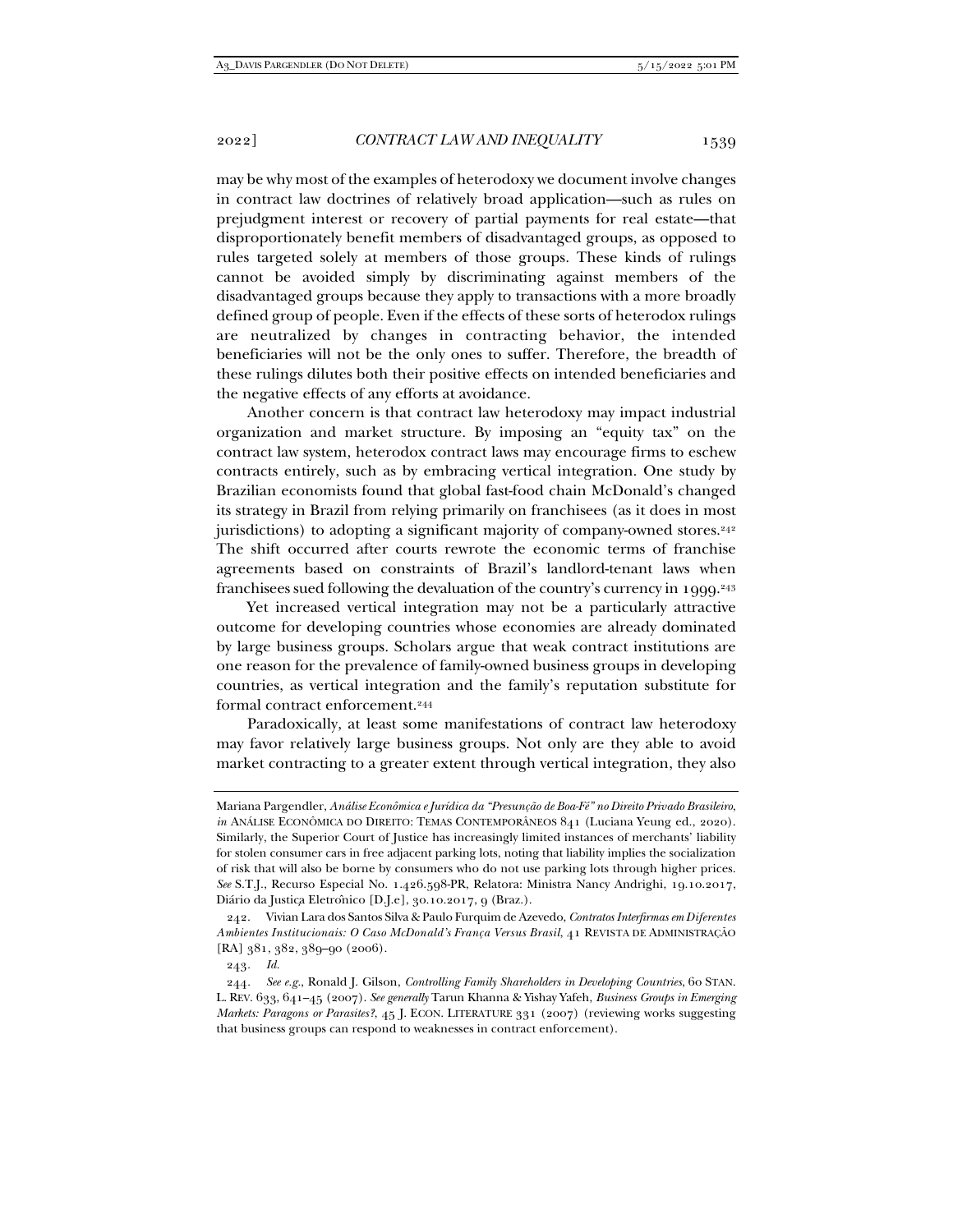may be relatively attractive contracting partners because they are less likely to qualify for special legal treatment in the event of a dispute. In short, small businesses may benefit from heterodox contract adjudication, ex post, yet suffer from its expected effects ex ante through price adjustments and lost contracting opportunities. Conversely, firms belonging to large business groups could avoid both effects. What is perhaps even more troubling, by weakening private contracting as a commitment device, heterodox approaches to contract law could raise barriers to entry and again favor business groups with established reputations.

# *D. PROSPECTS FOR CONVERGENCE*

The conditions correlated with the emergence of heterodoxy in Brazil, South Africa, and Colombia are beginning to emerge in the United States and other developed countries. There has been a tremendous rise in economic inequality in the United States and, to a lesser extent, other developed countries, at the end of the 20th century.245 In many countries, including the United States, inequality is explained in part by a history of racial injustice.<sup>246</sup> This has prompted increased calls for attention to distributive considerations by scholars and political leaders, and lamentations about the state's inability to achieve the desired levels of distribution through tax and transfer schemes.<sup>247</sup> The manifestations of contract law heterodoxy that have emerged in Germany and other countries during the COVID-19 pandemic may mark the beginning of a trend.<sup>248</sup>

If inequality continues to rise, the pressure to abandon contract law orthodoxy in the United States and similarly situated developed countries will become stronger. If and when that happens, scholars and lawmakers in the developed world will benefit from studying the heterodox approaches that have emerged in countries such as South Africa, Brazil, and Colombia.<sup>249</sup>

<sup>245</sup>*. See*, *e.g.*, PIKETTY, *supra* note 203, at 297–98 (2014).

 <sup>246.</sup> For data on racial disparities in income and poverty in the United States, see JESSICA SEMEGA, MELISSA KOLLAR, EMILY A. SHRIDER & JOHN F. CREAMER, U.S. CENSUS BUREAU, INCOME AND POVERTY IN THE UNITED STATES: 2019, CURRENT POPULATION REPORTS 3–5 & figs. 1–2, 15 & 10 (2021). *See generally* WILLIAM A. DARITY JR. & A. KIRSTEN MULLEN, FROM HERE TO EQUALITY: REPARATIONS FOR BLACK AMERICANS IN THE TWENTY-FIRST CENTURY (2020) (calculating economic costs to Black Americans of slavery and post-emancipation discrimination).

<sup>247</sup>*. See generally* Fennell & McAdams, *supra* note 18 (arguing that political action costs as well as private transaction costs should be taken into account when looking to distribute wealth efficiently); Liscow, *supra* note 56 (arguing that the tax system has failed to redistribute wealth); Bozio et al., *supra* note 15 (examining changes over time in pretax and post-tax inequality in the United States and France); *Hacker*, *supra* note 15 (interviewing political scientist Jacob Hacker about his idea of predistribution, which refers the government shaping distribution of income and opportunity through means other than taxing and providing benefits).

<sup>248</sup>*. See supra* Section II.D.

 <sup>249.</sup> For an example of research in this vein, see generally Hershkoff, *supra* note 3 (examining the use of contract law to protect rights to education and healthcare services in certain developing countries).